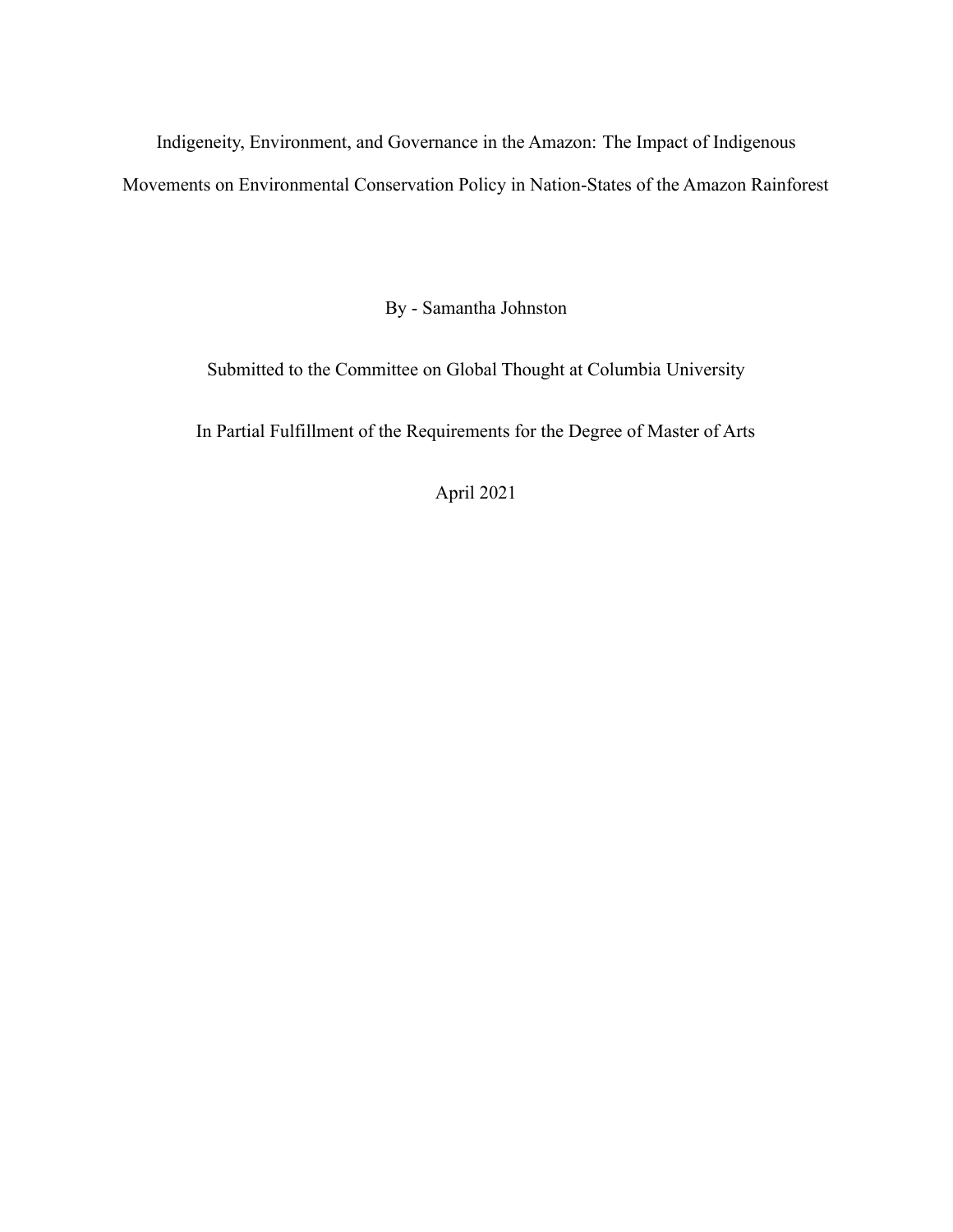## **Abstract**

The Amazon rainforest is facing an unprecedented environmental threat from extractive activities. This is a global concern because the Amazon rainforest is a vital part of the world's oxygen and carbon cycles, and changes in these cycles contribute to climate change. The environmental destruction is also a threat to the indigenous peoples living in the Amazon. Indigenous peoples have been protesting these environmental issues for decades. Compelling data shows that indigenous lands are overall better environmentally protected. As such, to best protect our environment, it is necessary to listen to indigenous environmental advocates and adopt the practices that are best for each local ecosystem. The environmental policy of states in the Amazon does not closely reflect these practices, however. To understand why, and to see how nation-states could implement policy changes to better reflect these sustainable practices, it is necessary to understand the political context in each nation-state. Specifically, their economic history, environmental policy, and relationship with indigenous peoples informs the state government's capacity and willingness to adopt policies that are environmentally conservative.

This paper traces the environmental movements by indigenous peoples in indigenous territories in the Amazon. It shows the gaps between the policy that exists and the policy that should exist to best preserve the Amazon including the reasons this divergence exists. In looking for the best way to remedy this inconsistency, it becomes clear that the state often acts against the environmental interests of indigenous peoples, and against the Amazon in general, in the name of development and economic growth. Despite nominal protections, indigenous peoples tend to have little access to national or international legal recourse. As such, this paper concludes the most effective and practical way to protect indigenous rights and ensure conservation of the Amazon is to return significant to full collective property rights over as much of the land as possible to indigenous peoples.

# **Table of Contents**

| V - Amazonian Indigenous Environmental Conservation Movements 21 |  |
|------------------------------------------------------------------|--|
|                                                                  |  |
|                                                                  |  |
|                                                                  |  |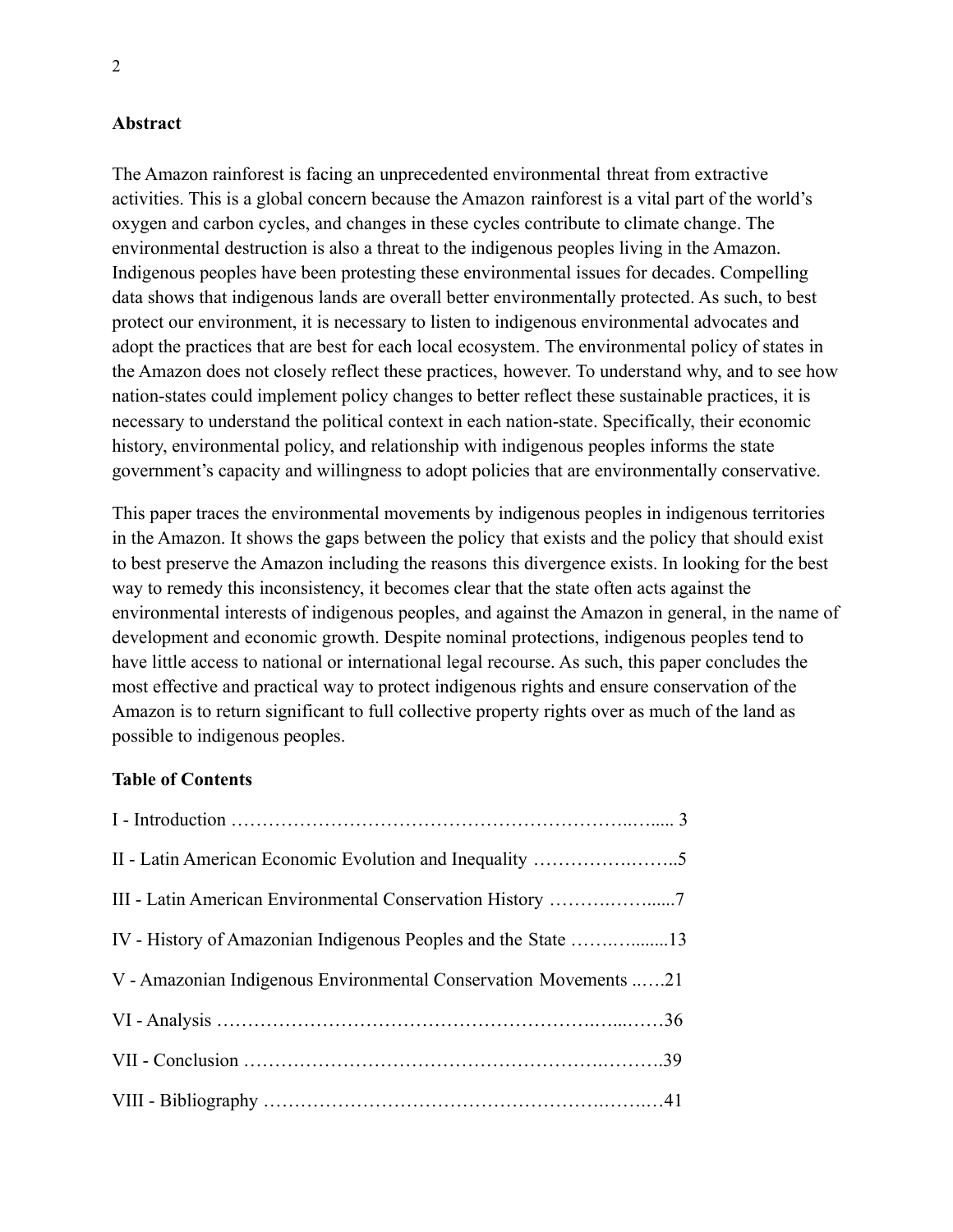### **I - Introduction**

The relationship between the environment and indigenous peoples as its stewards has existed in the Amazon for far longer than the modern states that encompass the region today have. Indigenous peoples have been living what would today be termed "sustainably" in the Amazon for thousands of years, knowledgeably cultivating foods and medicines while carefully maintaining biodiversity and not over drawing from the rainforest's supply. <sup>1</sup> The disruption of this reciprocal relationship with the environment through colonial forces that overconsume resources and pollute has had consequences that continue to be felt today, both in indigenous groups and the rainforest. The Amazon is an important and complex ecosystem - it holds roughly 10% of global biodiversity, and absorbs 5% of world carbon emissions.<sup>2</sup> As such, knowing the environmental policies of the countries that contain this rainforest is necessary to international efforts to preserve the Amazon and stave off the environmental harms that come with allowing over consumption of the rainforest and its resources, particularly climate change.

Indigenous protection of this land is key, as worldwide lands preserved by indigenous stewards are overall better protected and conserved than lands not kept or controlled by indigenous peoples. These areas, on average, have significantly more biodiversity preservation, lower deforestation rates, and less pollution.<sup>3</sup> There are a variety of reasons for this, but the basic commonality is that indigenous peoples have lived in the area to which they are indigenous for so long, they have traditional knowledge on how to live well in, relate to, and manage their environment. However, nation-states have historically not recognized this reality, nor the unique

 $<sup>1</sup>$  Butler, 2019</sup>

 $2$  Webb, 2019

<sup>&</sup>lt;sup>3</sup> Sneed, 2019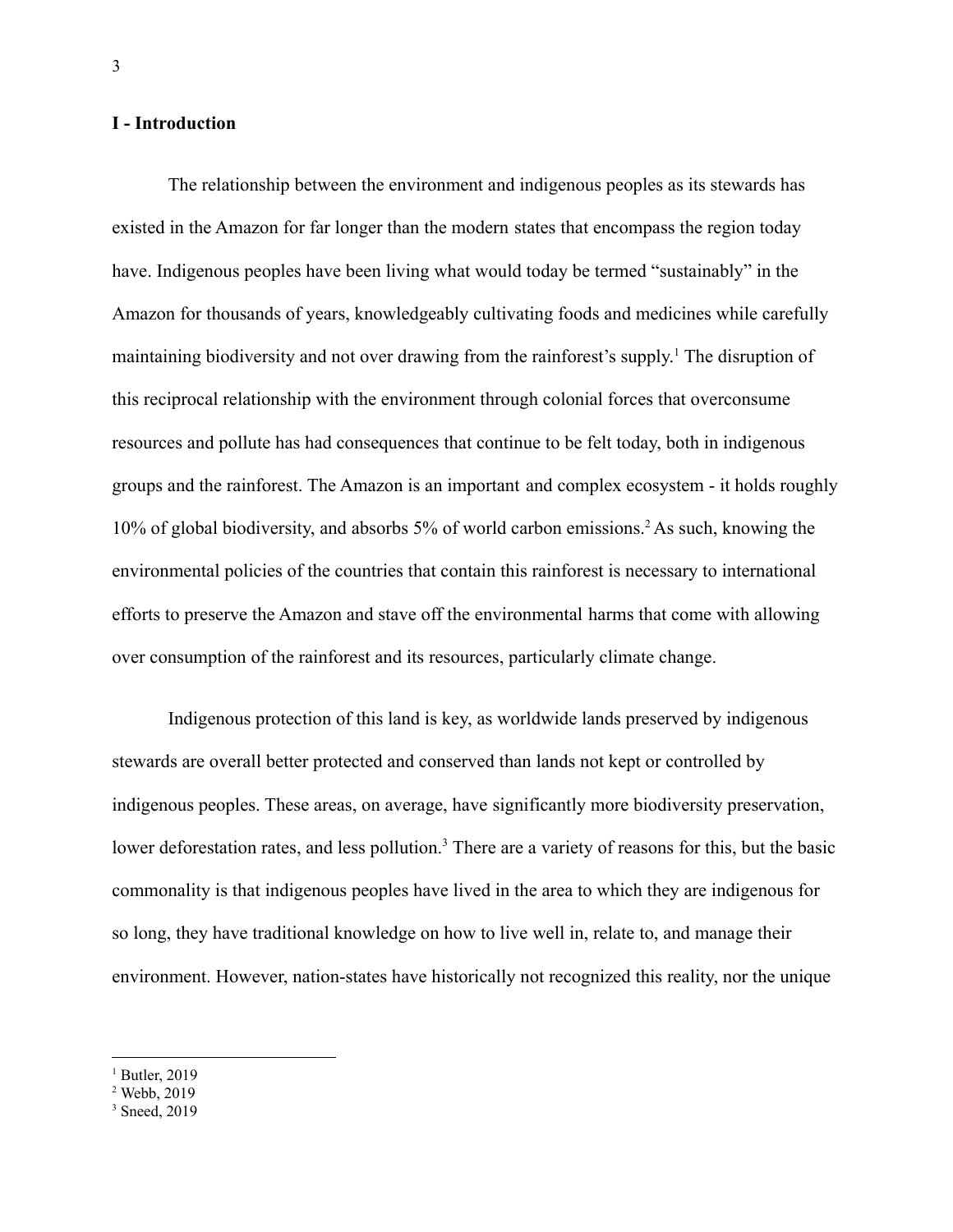relationship indigenous peoples have with the Amazon, and indigenous peoples have been ignored, marginalized, and even forcefully silenced on many environmental matters.

Only in the past few decades have governments begun to listen to and act on the conservation tactics and advice advocated for by indigenous peoples. The global indigenous rights movements that took off in the 1990s sparked domestic change, and measurements of the degradation of the environment have gotten more accurate and urgent as climate change becomes an increasingly pressing crisis. This change was not linear or the same in each country though, and the impact of indigenous calls for increased environmental protections are similarly disparate. As such, it is necessary to trace exactly how indigenous peoples have impacted state policy regarding environmental conservation to better understand what strategies and structures are most conducive to creating official change.

Indigenous peoples is a wide category, containing hundreds of separate nations and cultures, and these differences impact the interaction each group has with their state government as well as the capacity of group members to participate in conservation activism. In this paper, environmental conservation movements and policy refer to those which protect and maintain natural environments and ecosystems. This includes preservation efforts as well, which more heavily limit human use than conservation efforts tend to.<sup>4</sup> While preservation and conservation movements may have somewhat different goals, for the objectives of this paper it is more important that environmental efforts are indigenous lead. The terms conservation/preservation will be used interchangeably. Additionally, in this paper the focus is on environmental conservation movements rather than individual efforts, though local activism is equally as important as larger movements.

<sup>4</sup> Buys, 2020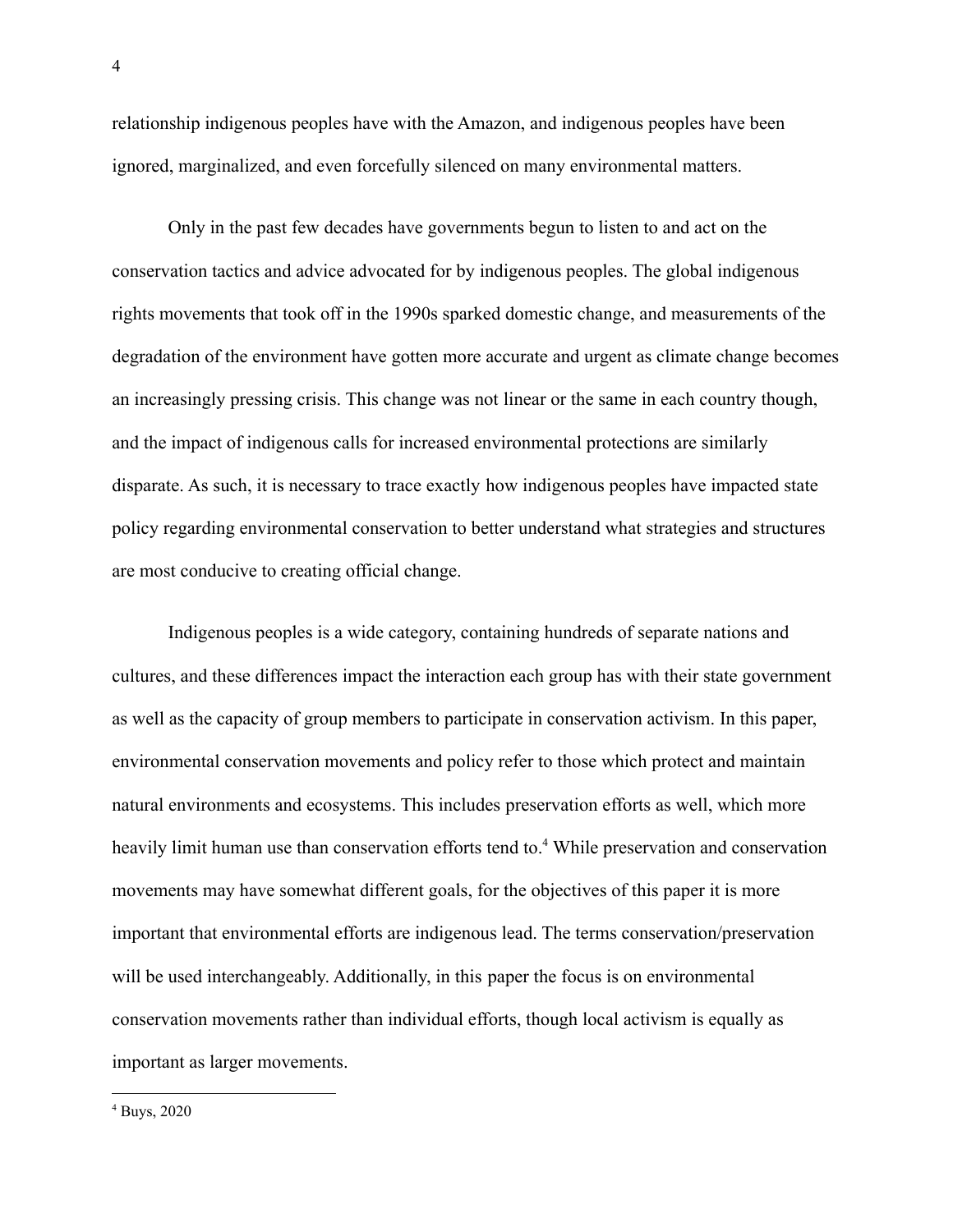This paper asks, how have indigenous environmental conservation movements impacted environmental conservation policy in Amazonian states? In answering this question, hopefully we can better see a path forward for further conservation policy. Analyzing the three nation-state frameworks that contain the largest portions of the Amazon - Brazil, Bolivia, and Peru - their conservation policy, and indigenous led environmental movements in each country. In doing so, the paper clarifies how nation-states can effectively and practically adopt sustainable environmental stewardship practices of indigenous peoples, and with respect to each state's history, economic capacity, and relationship with the indigenous peoples within its borders. It is necessary both for the wellbeing of Amazonian indigenous peoples and for the global fight against climate change that these states adopt and implement environmentally conservative policies informed by indigenous knowledge. This process will not be easy, however, as there are many stakeholders in the Amazon that resist these policies, so it is important to understand the context of the complex situation facing Amazon indigenous conservationists.

### **II - Latin American Economic Evolution and Inequality**

Domestic inequality in Latin America is a persistent problem. While this affects all countries in Latin America, this topic is of particular importance in Amazonian countries, because income inequality is one of the top drivers behind deforestation of the Amazon.<sup>5</sup> As lower class, marginalized people in the Amazon region face fewer employment and growth opportunities, many have turned to farming. The subsequent agricultural intensification and expansion has caused Amazonian deforestation to increase - as more people need arable land to farm, they free up space by cutting or burning trees away. Latin America is, and has been for some time, the most unequal region in the world. While poverty rates in Latin America have

 $5$  Ceddia, 2019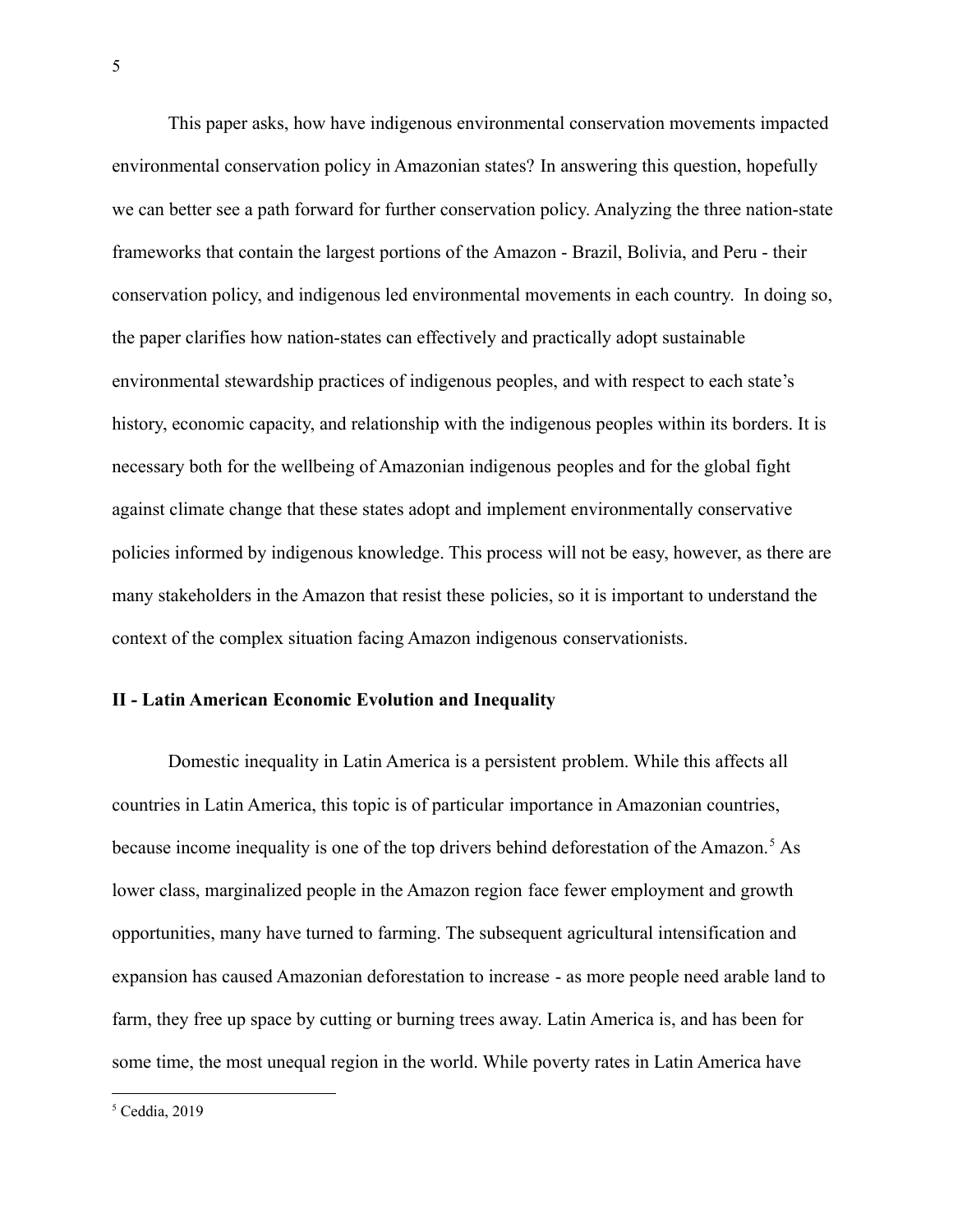been overall falling since the late 1960s, though there is considerable in-country variation, inequality has remained persistently high. This economic reality has roots in the deep economic divisions sowed by colonization, and through the 20th century was perpetuated by the continued dependence of large landholders on a large and cheap labor force.<sup>6</sup>

Post WWII, the increasing globalization of Latin America, and its dependence on the world market, was coupled with rising economic growth rates of the developing world in general, and Latin America in particular, as well as slowly but steadily increasing inequality. Domestic inequalities were relevant to development discussions through the 1970s, but the 1980s brought an agenda of market reform, rather than redistributive policy. <sup>7</sup> This approach sought to give greater individual agency through empowering local economic actors instead of more direct cash transfer. Though the trend of greater economic openness, especially in trade, had begun in the 1960s, it took stronger hold in the 1980s and 90s. After the 1980s debt crisis, and the "lost decade" for Latin America that was the 1980s, the region's economy turned distinctively neoliberal, falling in line with the Washington Consensus recommendations.<sup>8</sup> Still, the 1990s in Latin America was marked by increasing income inequality.

In the early 21st century, inequality in Latin America has been on the decline, but the region remains one of the most unequal in the world. There are many reasons for this recent trend of falling inequality, including sustained economic growth, social inclusion policies, progressive taxation, and the declining returns of education to the value of relatively skilled workers and the associated growth of income of relatively low-skilled workers.<sup>9</sup> One important driver is the more redistributive policies adopted by increasingly progressive governments -

<sup>6</sup> Huber, 2006

 $7$  Ocampo, 2019

<sup>8</sup> Margheritis and Pereira, 2007

<sup>&</sup>lt;sup>9</sup> Tsounta and Osueke, 2014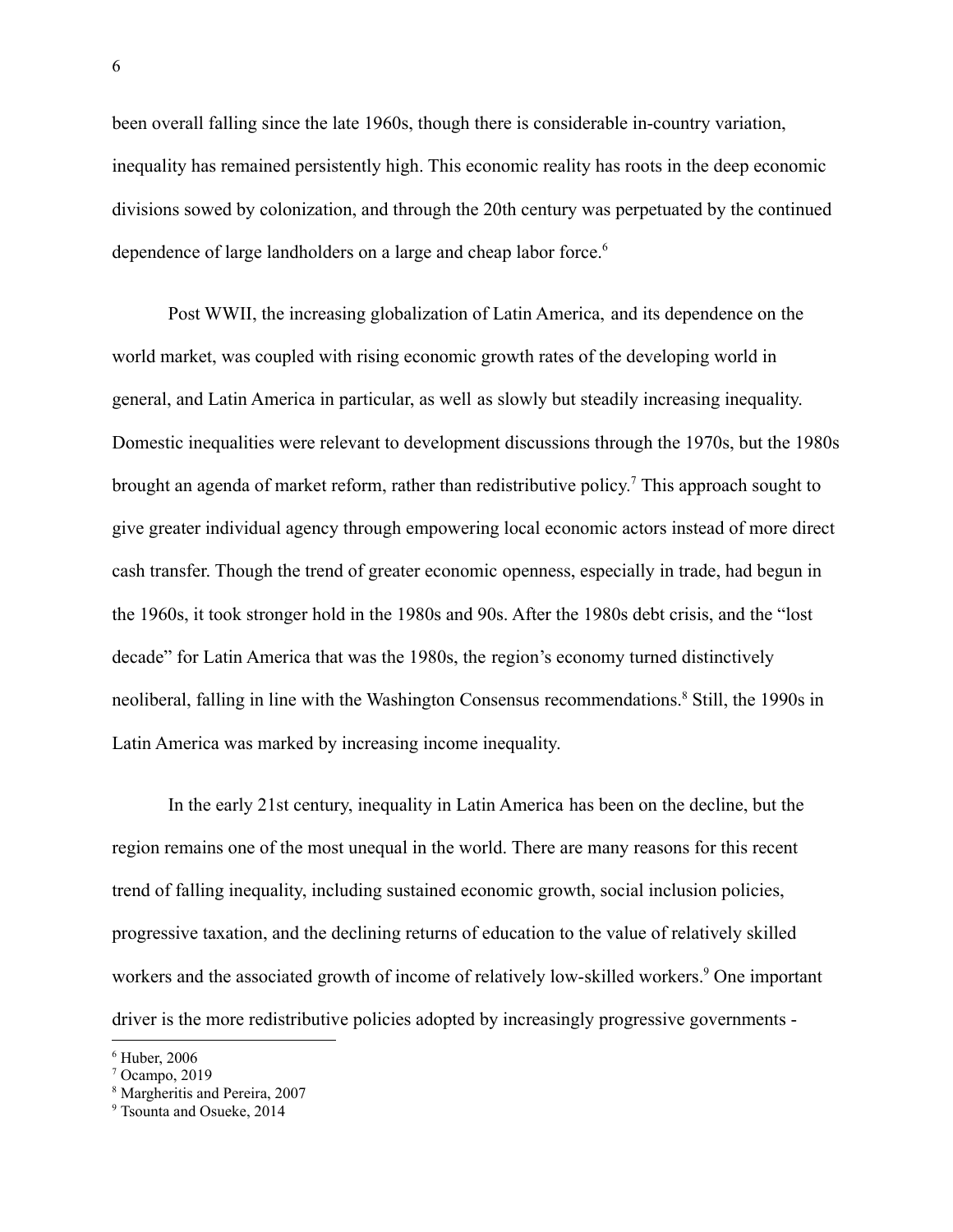notably, Brazil under Luiz Inácio Lula da Silva and Bolivia under Evo Morales.<sup>10</sup> Specifically, increased public spending on education, health, social security, and housing have contributed to this trend of decreasing income inequality in the 21st century. Official development assistance from international governance organizations has also played a role in reducing income inequalities in 21st century Latin America, especially when funds are channeled through social sectors, though its role is less than what it was in the 20th century.<sup>11</sup>

Despite these relative successes, inequality remains persistent, and continues to cause high rates of deforestation in the Amazon. Agricultural expansion is a driving factor, as individuals and corporations alike push farther into the Amazon, destroying trees and their ecosystems to make land for cash crop farming.<sup>12</sup> Another deforestation driver is timber extraction, both for internal and external markets. High income inequality is behind this increased resource consumption, and makes collective action against extractivism more difficult. Because those with lower income are also less likely to be land owners, there are fewer official methods through which issues over land use can be raised because while indigenous peoples may have traditional claim to an area, financial and legal barriers often prevent them from staking a formal claim to the use of land. That is to say, unequal land distribution is as much of an issue of income inequality with regards to deforestation.

# **III - Latin American Environmental Conservation History**

The majority of environmental policy in Latin America until the 1990s focused on protecting public health from potential hazards and managing common resources among states. This is different from the environmental policies that have arisen in the last few decades, which

<sup>&</sup>lt;sup>10</sup> Clifton, 2020

<sup>&</sup>lt;sup>11</sup> Castells-Quintana and Larrúb, 2015

<sup>&</sup>lt;sup>12</sup> Ceddia, 2019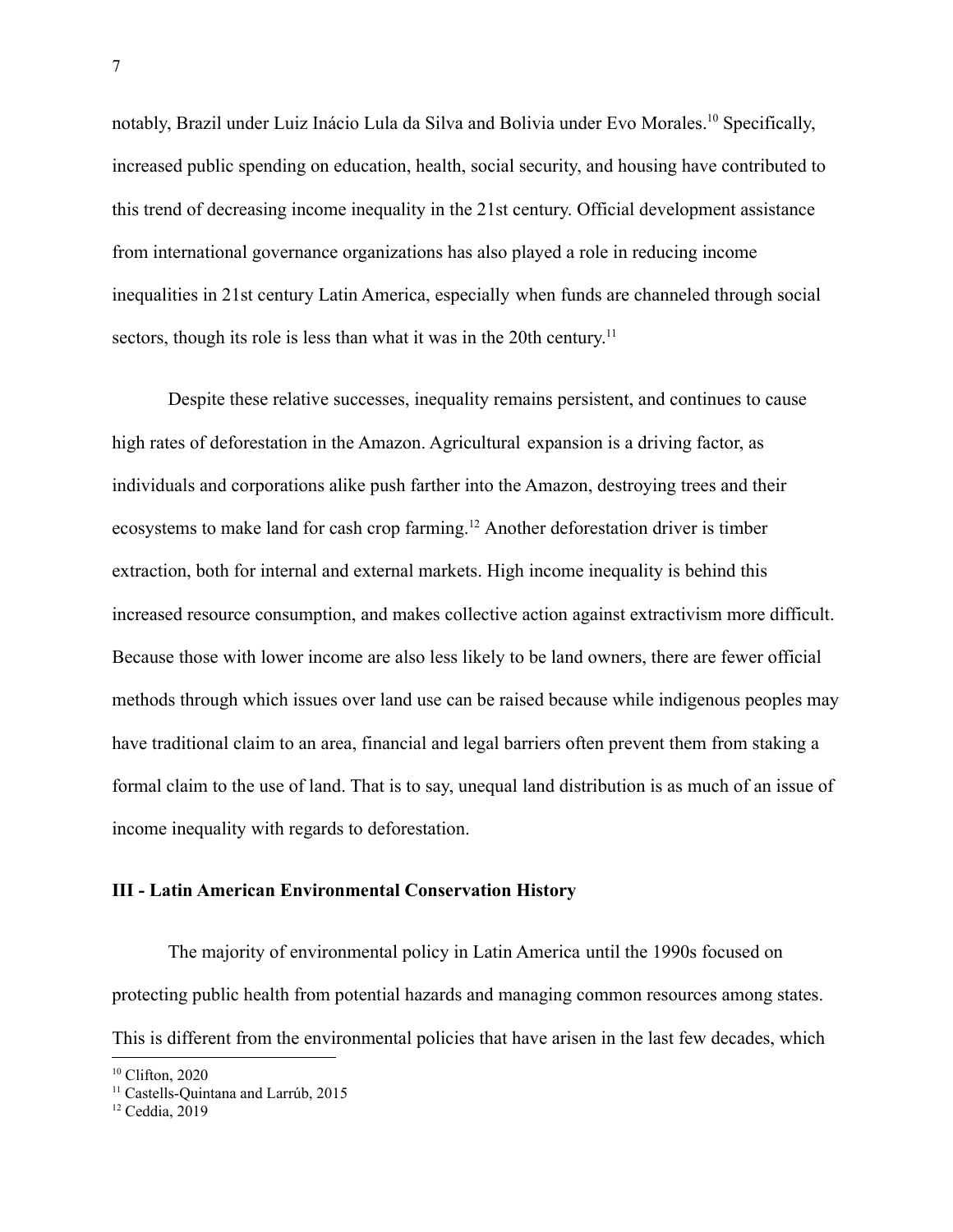are more concerned with mitigating long-term issues that come from pollution and exploitation of land and limited resources.<sup>13</sup> Forces for this change included the international development community's growing emphasis on environmental concerns, the political cost of ignoring environmental issues, which grew with the environmental costs of industrialization, and the emergence of environmental NGOs that came with the economic liberalization of Latin America in the latter half of the 20th century. <sup>14</sup> The oil boom in Latin America in the 1970s spurred the first major environmental conservation action, among both indigenous and non-indigenous groups, to fight against extractive industry, and the struggle has been ongoing since.<sup>15</sup>

The 21st century in Latin America has seen not only new environmental regulation, but also novel ways of encouraging ecological conservation beyond direct government regulation.<sup>16</sup> New issues being addressed, or old issues that are only now being addressed, include mitigating greenhouse gas emissions and water access rights. Notably, there has been an increase in private firms cooperation with national governments, and an increase in public participation in preserving environmental quality, which have positively impacted the effectiveness of policy.

There are a few international agreements that are relevant to environmental conservation in the Amazon, but most of these agreements do not have independent support mechanisms to help countries fulfill obligations, nor do they necessarily count as "policy" in that the country may not be bound in any way to live up to the agreement. However, one key agreement in global management of the Amazon is REDD+, a program under the UN Framework Convention on Climate Change that stands for "Reducing emissions from deforestation and forest degradation in

<sup>13</sup> O'Ryan and Ibarra, 2016

<sup>&</sup>lt;sup>14</sup> Macdonald, Nielson, and Stern, 1997

 $15$  Hindery, 2013

<sup>16</sup> O'Ryan and Ibarra, 2016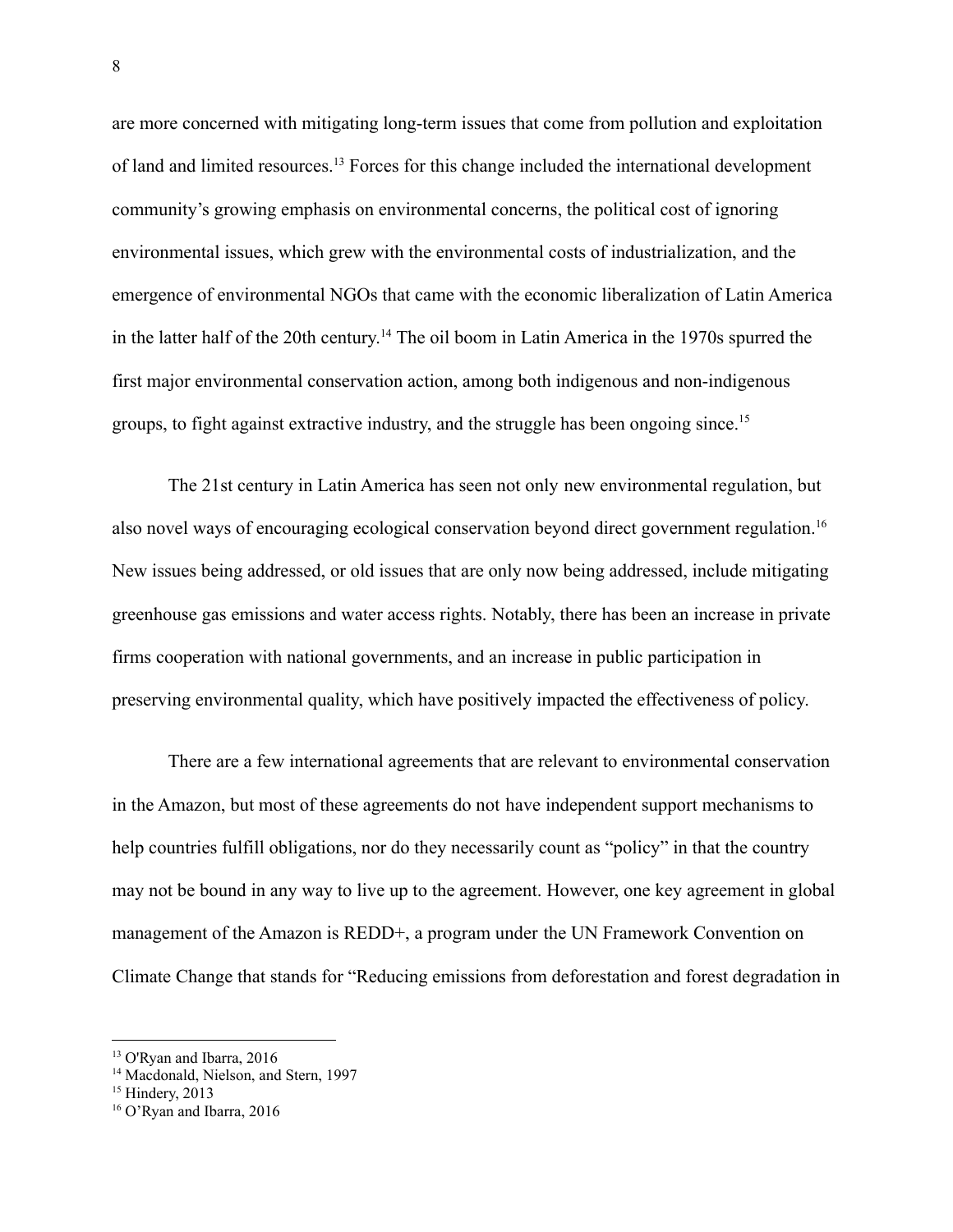developing countries."<sup>17</sup> Many REDD+ projects have explicitly involved the wellbeing and perspective of indigenous groups. There are also protected areas that are managed by the International Union for the Conservation of Nature. These areas, generally in remote locations, often purposefully overlap with nationally recognized reserves for indigenous people. Another central international institution focusing on Amazonian conservation is the variety of initiatives that are paying for ecosystem services, where stakeholders receive compensation for economic services provided by the rainforest.<sup>18</sup> REDD+ has some mechanisms for this, but many other international organizations contribute to this as well, including many NGOs and IGOs. Each country has its own environmental policy, however, and this section will analyze each of the three country's policies, beginning with Bolivia.

#### *Bolivia*

In Bolivia, environmental conservation began in earnest in the 1960s, with a sizable group of wildlife conservation advocates spurred by the shrinking size of the vicuña population.<sup>19</sup> This treaty was effective, saving the animal from extinction and setting the tone for future policy in Bolivia that mirrored this treaty in the emphasis on creating "reserves" or pockets of land that were for public use. In the 1970s, these efforts of marking pockets of land to be conserved gained more support, especially in the Amazon. Funding of environmental research and education followed, but was halted after a coup in 1978, and environmental concerns as a whole were put aside for more pressing political problems. The 1980s and early 1990s saw an increase in national environmental conservation coordination between various groups, largely fighting for

<sup>&</sup>lt;sup>17</sup> Yale School of the Environment, 2014

<sup>&</sup>lt;sup>18</sup> White, 2013

<sup>19</sup> Steinberg, Kraft, and Kamieniecki, 2001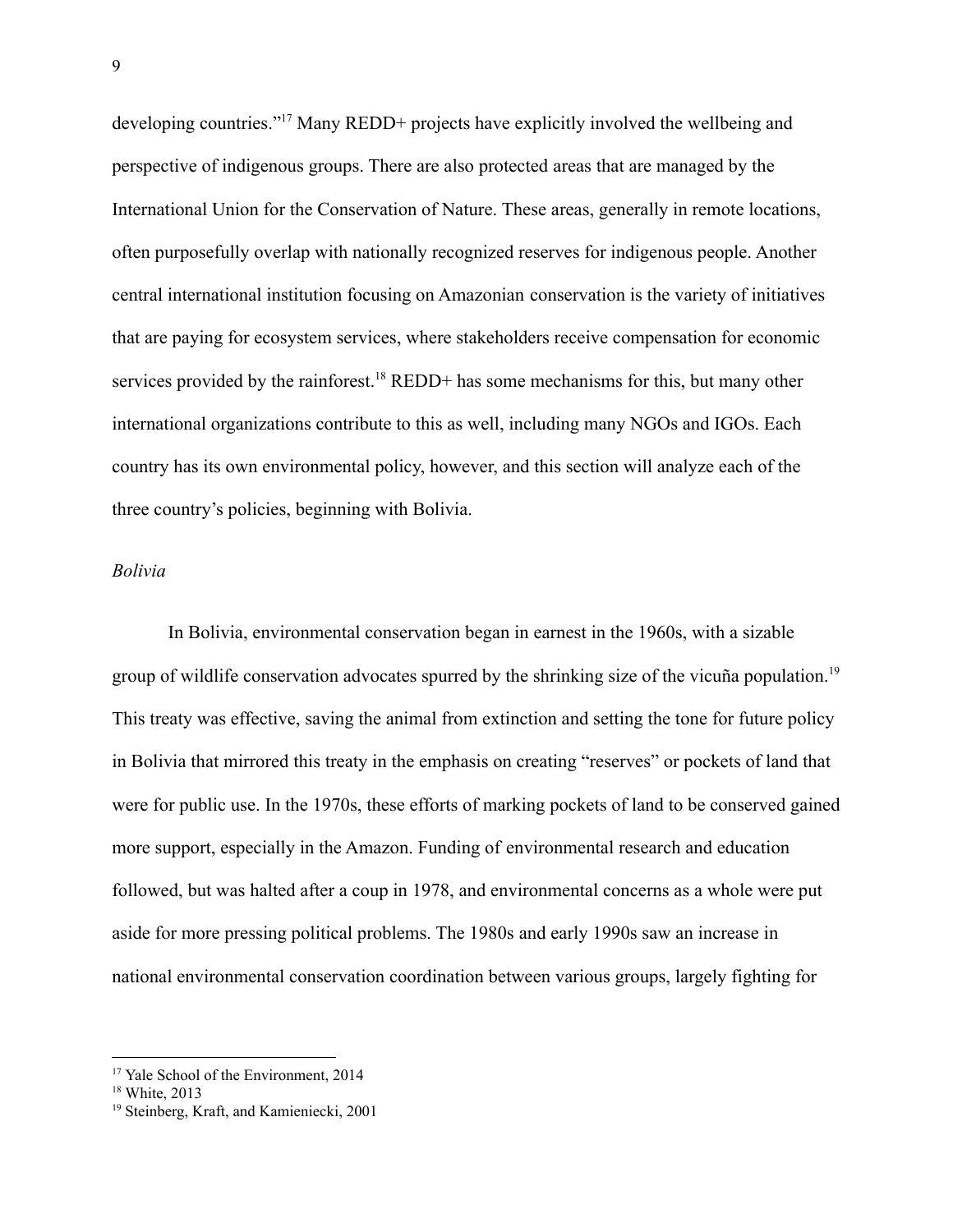more protected areas in the form of parks. By the 90s, Bolivia had strong biodiversity conservation measures, but weak measures in protecting against extractivism.<sup>20</sup>

In 2005, Evo Morales became the first indigenous president of Bolivia. His turn away from neoliberalism and towards the nationalization of industry was a purposeful decision for decolonization.<sup>21</sup> However, Morales surprised many of his supporters by not changing the political structure, but rather reforming existing state capitalism. Indeed, Morales's economic development plan required profits made from hydrocarbon extraction - but now by the state, not foreign companies. Other notable policy achievements during Morales's administration include the world's largest forest-based carbon offset initiative, a National Environmental Fund, national biodiversity conservation agency, and a ban on trade in domestic species.<sup>22</sup> While Bolivia has made environmental advances in the early 21st century, practices that degrade the environment and threaten indigenous people continue.<sup>23</sup> This is common across all three countries, though, something that will be shown in the next section on Peru's environmental policy.

*Peru*

Since the late 19th century, Peru has been dependent on mining profits to drive economic development.<sup>24</sup> As such, environmental regulation against mining extractivism has been relatively weak, but in other areas, notably forestry protection, environmental regulation has been relatively strong. As early as the 1930s, Peru has hosted eco-tourism, creating further incentive to preserve certain parts of the country. <sup>25</sup> Resultantly, the first environmental

<sup>&</sup>lt;sup>20</sup> Hindery, 2013. The Neoliberal Turn and the Rise of Resistance

<sup>&</sup>lt;sup>21</sup> Hindery, 2013. From Neoliberalism to Nationalism: Resource Extraction in the Age of Evo

<sup>22</sup> Steinberg, Kraft, and Kamieniecki, 2001. Domestic Political Resources

<sup>&</sup>lt;sup>23</sup> Hindery, 2013. Evo's Double Game on the Environment?

 $24$  Himley, 2018

 $25$  Carey, 2012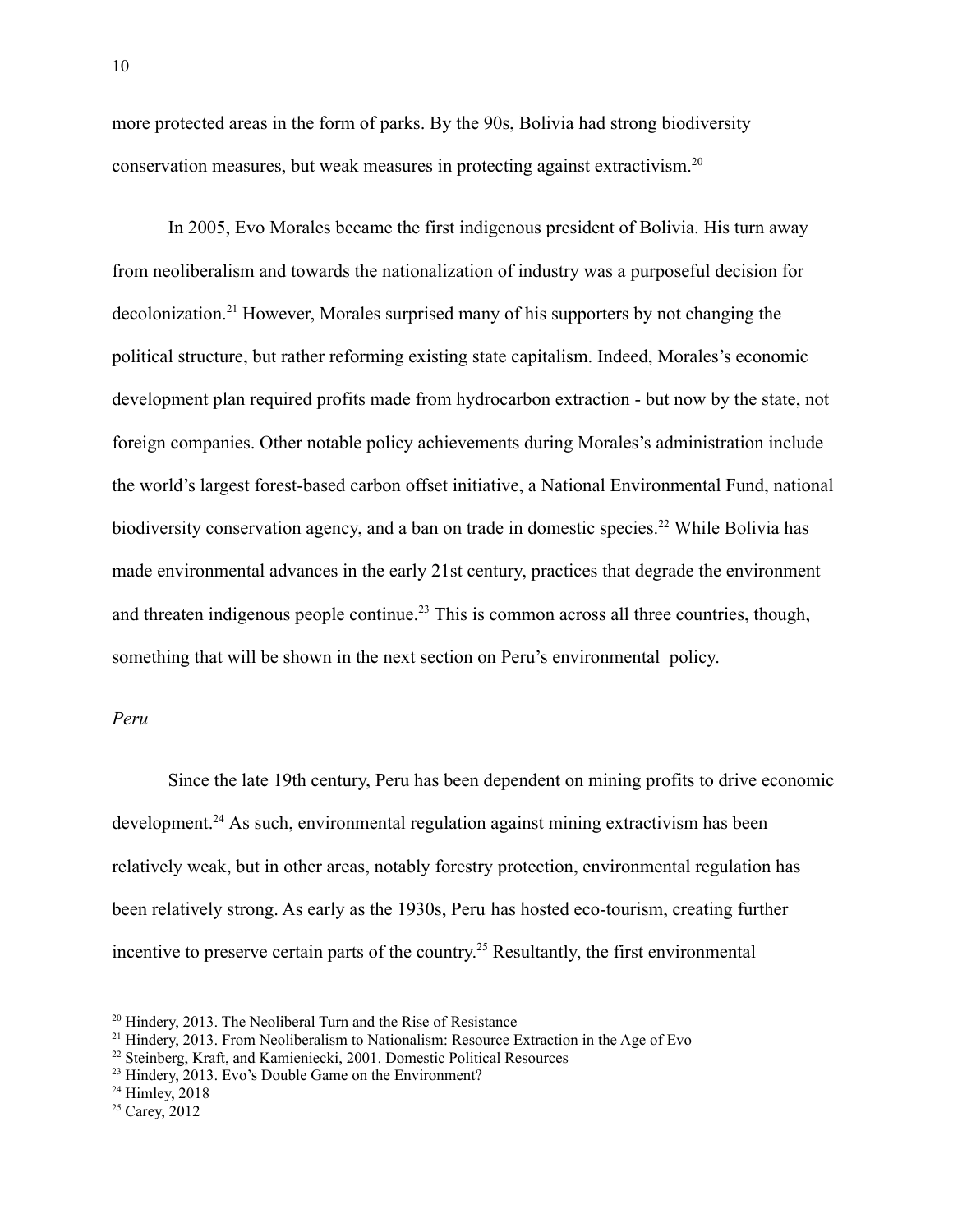conservation laws were created to protect endangered species. Forestry laws passed in 1963 and 1975 established sustainable forest management policies, and beginning in the 1990s, Peru began creating environmentally protected areas.<sup>26</sup> In 1997, Peru established its first communal reserves with the explicit aim of wildlife conservation. These eight reserves, all located in the Amazonian region of Peru, were established largely due to pressure from various indigenous organizations, but indigenous peoples did not have any ownership over these territories.<sup>27</sup>

An emergent middle-income country in the early 21st century, Peru's growing middle-class has put increasing pressure on the government to regulate environmental degradation and exploitation.<sup>28</sup> Increasing emissions, poor rural infrastructure, and inadequate financing for ecological conservation are among the top environmental issues facing Peru today. The national government has passed considerable legislation in terms of regulation of natural resource consumption, and has made an effort to incorporate environmental considerations into its development strategies.<sup>29</sup> Brazil has made similar efforts to regulate resource consumption, with varying outcomes across states and time.

## *Brazil*

Early 20th century conservation policy in Brazil focused on regulating forest use to avoid overconsumption of its resources, including limits on deforestation and agricultural zoning regulations, to ensure sustainability.<sup>30</sup> However, extractionism began in Brazil as early as the nineteenth century with spices, then pivoted towards rubber through the early twentieth century.<sup>31</sup>

<sup>26</sup> Orihuela, 2019

 $27$  Caruso, 2014

<sup>28</sup> OECD, 2017

<sup>29</sup> Dammert, 2020

<sup>30</sup> Banerjee, Macpherson, and Alavalapati, 2009

<sup>&</sup>lt;sup>31</sup> Bezerra, 2015. The Amazon and Brazilian Development Policies.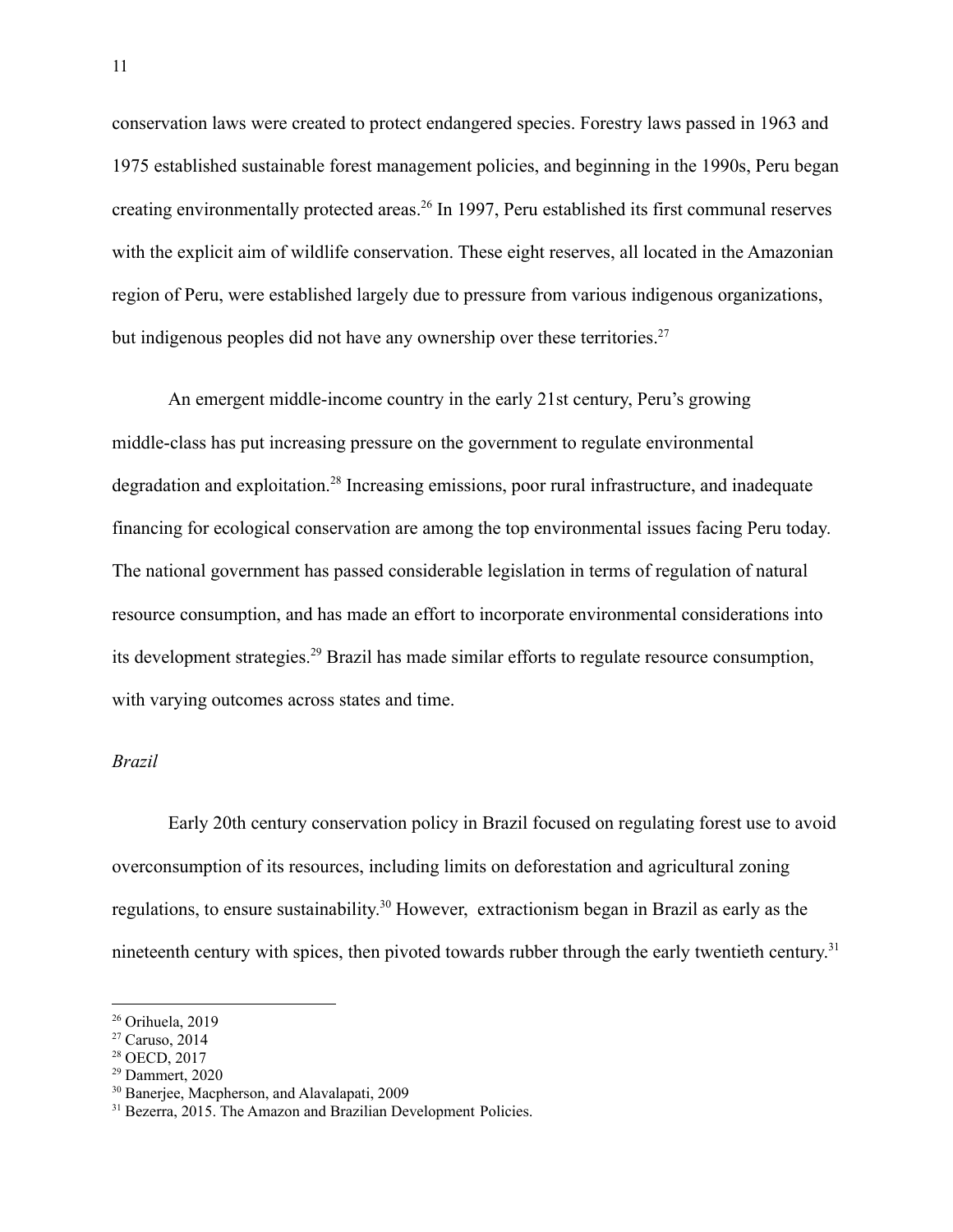The first environmental conservation policy was implemented in 1934, with forest and water codes that increased government regulation of resource use. Policy that favored government authority over private land rights was strong through the 20th century, and still has an effect today. Exploitation of the Amazon rainforest picked up in the 1970s, when Brazil included the region in their development plans for the first time.<sup>32</sup> This export oriented policy greatly increased consumption rates, and many environmental NGOs were created in Brazil during the 80s and 90s, but had little success in lobbying for effective policy.

In 1981, the National Environmental Policy Law was introduced, establishing the National Environmental System as an enforcement body. The 1988 "Our Nature Program" furthered this law's impact, and aimed to reduce overall environmental impact on the Amazon.<sup>33</sup> A new constitution in the same year established that all people have the right to a clean and safe environment. The combination of these policies has not reversed environmental destruction, but since 2005, deforestation rates in the Brazilian Amazon have been steady or declining, as compared to rising deforestation rates in the 1970s-90s, which were largely driven by increasing investment in the industry. 34 In 2005, the Brazilian government began combating deforestation and focusing on "green growth," meaning environmentally sustainable economic growth.

Despite this government policy, they are many areas that are not effectively regulated, including GMOs over-use that can harm native plants, pesticide overconsumption, and growing use of the "slash and burn" method of farming, an approach, developed by indigenous peoples but used too much but settlers, where the forest is cut and burned to make room for farmland. Not only does this method remove vital trees that consume carbon, the burning of the trees itself

<sup>&</sup>lt;sup>32</sup> Bezerra, 2015. Terra Preta de Índio and Amazonian History.

<sup>&</sup>lt;sup>33</sup> Bezerra, 2015. The Amazon and Brazilian Development Policies.

<sup>&</sup>lt;sup>34</sup> Banerjee et al., 2009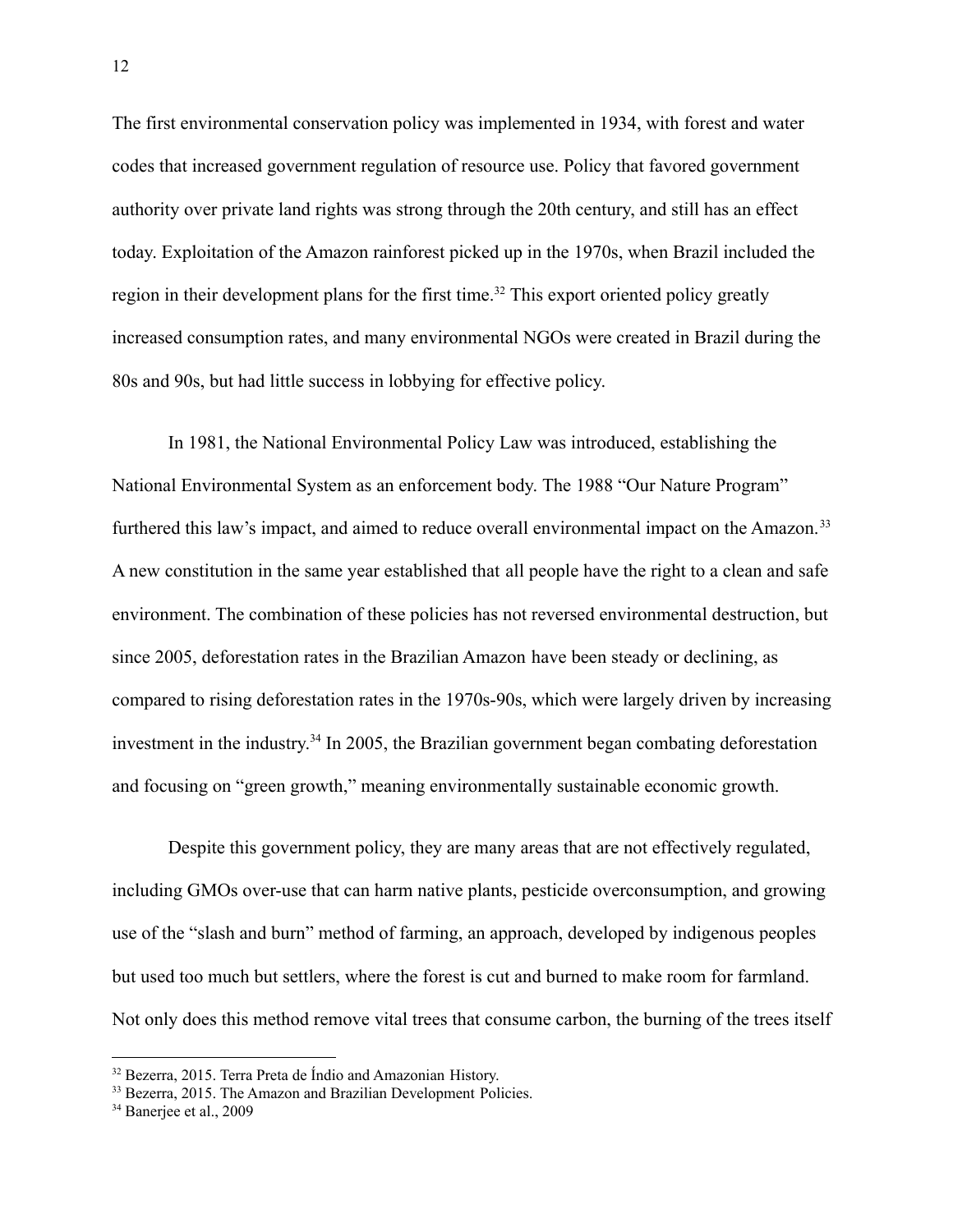releases significant amounts of carbon into the atmosphere. The strength of lobbying particularly has been a hindrance in passing effective environmental legislation.<sup>35</sup> This situation of having official protections but low implementation caused one author to conclude "The main problem of the environmental governance in Brazil is its implementation… because the national political system is still focused on economic growth".<sup>36</sup> These policies have provided mixed protection for Amazonian indigenous peoples and their lands, and the next section establishes how each state developed a relationship with indigenous peoples, which informs how their lands were, or were not, environmentally conserved.

### **IV - History of Amazonian Indigenous Peoples and the State**

Each indigenous group in the Amazon has a unique identity and relationship to the land and environment. As such, there is no easy way to define who is or is not indigenous, neither for a state nor academia. The most important identifier of indigeneity for a group, then, is that they identify themselves as indigenous and distinct from others in their country. Generally, indigenous people have a relationship with a general physical area, and for the purposes of defining indigeneity in Latin America, it refers to groups with pre-colonial cultural ties and traditions.<sup>37</sup>

Foundational creations that aim to protect the rights of indigenous peoples include the 1989 ILO Convention Concerning Indigenous and Tribal Peoples in Independent Countries [No. 169], the 2007 United Nations Declaration on the Rights of Indigenous Peoples, and the 2000 establishment of the UN Permanent Forum on Indigenous Issues. A regional level document that also aims to protect indigenous peoples' rights is the Organization of American States' 2016 American Declaration on the Rights of Indigenous Peoples. Despite these efforts, indigenous

<sup>&</sup>lt;sup>35</sup> Lena and Issberner, 2017

<sup>36</sup> Bezerra, 2015. The Amazon and Brazilian Development Policies. P. 95

<sup>37</sup> Maybury-Lewis, 2005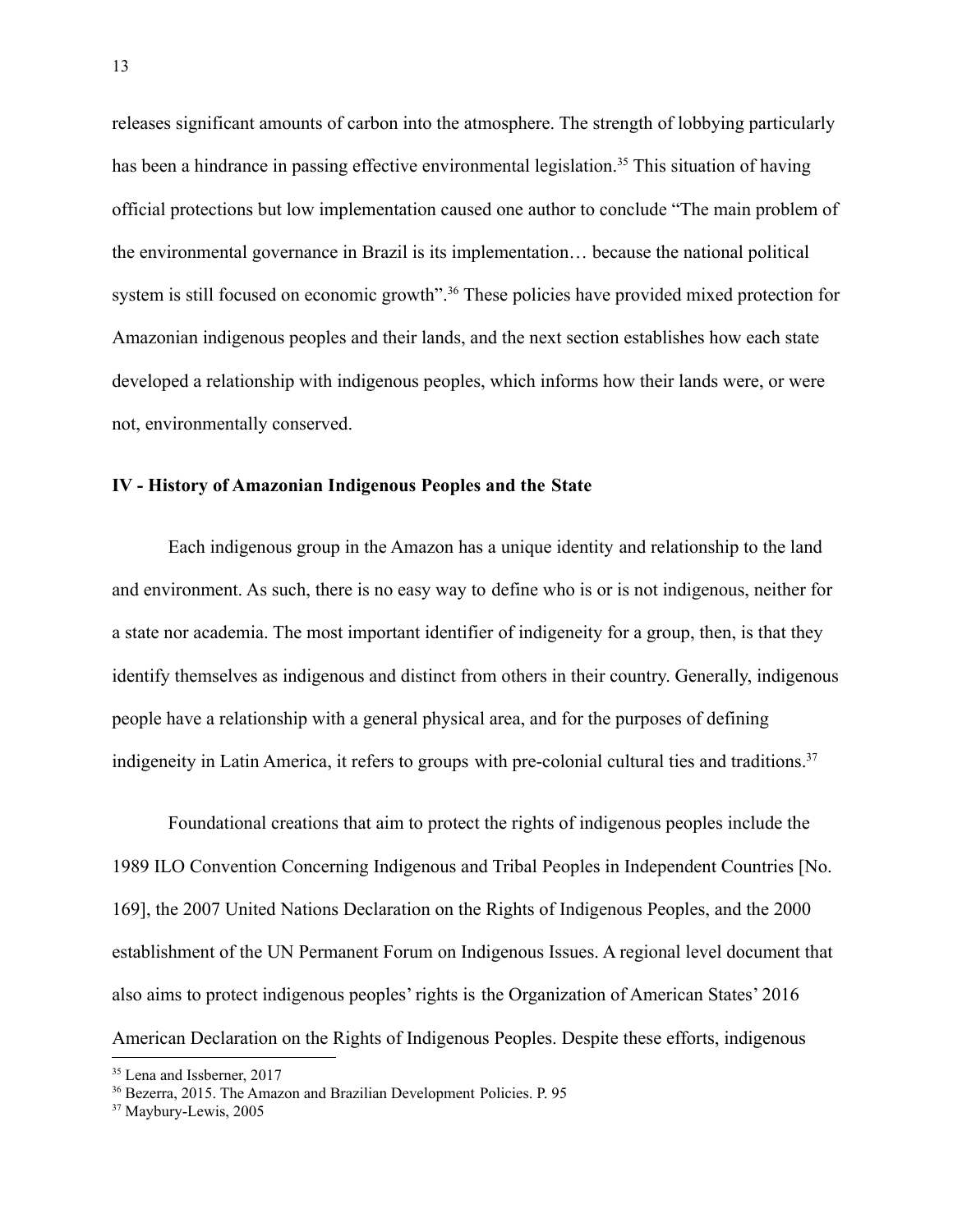peoples in many cases are still fighting to see full realization of these rights, particularly because the process of appealing to these institutions can be lengthy and difficult.

#### *Bolivia*

The 1952 Bolivian Revolution was a turning point for the indigenous peoples in Bolivia, when the people rose against military rule and installed a new electoral system. Anti-colonial and social resistance movements gained strength. While post-revolution land reforms and redistribution did not focus specifically on indigenous peoples, the Bolivian indigenous population were better able to continue traditional livelihoods with more land following the revolution.<sup>38</sup> In the 1960s, "agricultural colonization schemes and the development of natural resource extraction" began to encroach on traditionally indigenous lands, and the indigenous rights movement began, with the main goal of protecting indigenous territory from environmental degradation.<sup>39</sup> Neoliberalism beginning in the 80s created many environmental and social issues, stalling the still developing indigenous rights movement.

In 1996, Bolivia was under pressure from the World Bank and a number of other international development organizations, as well as indigenous groups in Bolivia itself, to better support indigenous groups. In response, Bolivia created Original Communal Lands (TCOs) that are parcels of land set aside for indigenous people to live on. This created tension between these semi-autonomous regions and the federal state, as the regional government claimed near total control of the area while the national government scrambled to clarify the extent of the regional powers and to regain allegiance of the citizens in the affected areas. During this time, coalitions

<sup>38</sup> Shenkin, 2018

<sup>39</sup> Schaefer, 2009. P. 404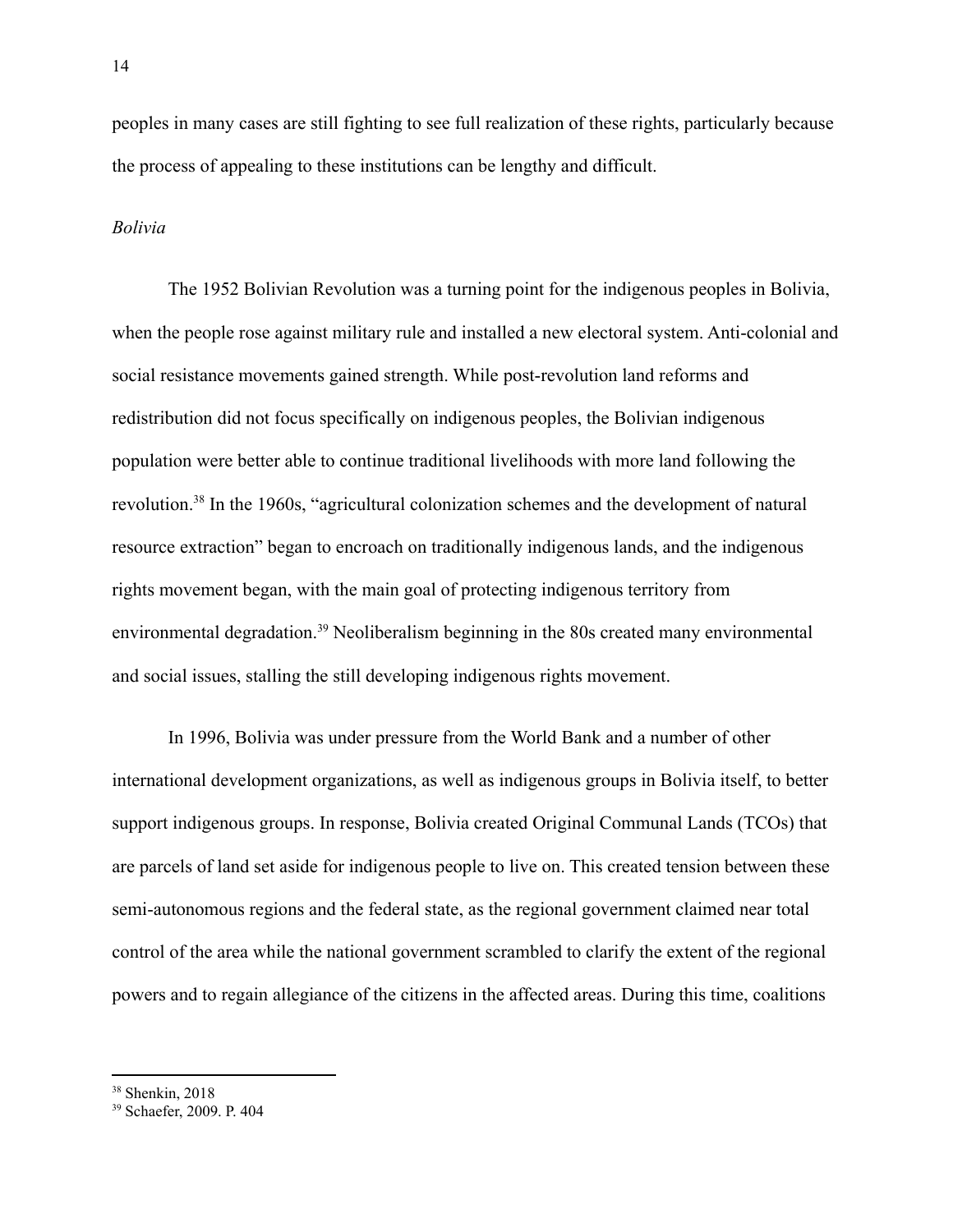between indigenous people and leftist groups formed to resist neo-colonial resources extraction efforts, particularly mining.

The election of Evo Morales was a landmark victory, as he was the first indigenous president of Bolivia. Morales has been heavily criticized by many indigenous groups for being hypocritical and "deploying eco-socialist rhetoric with de facto extractivist policies."<sup>40</sup> Namely, his administration has made it increasingly difficult for NGOs to intervene in the country, especially in areas where they would support indigenous groups against extractive industries. The acceleration of this extractivist activity has disproportionately affected indigenous lands and waterways. Since the creation of TCOs in the 90s, they have been the main mechanism through which indigenous peoples communicate social and environmental needs to the state. The effectiveness of this has been mixed, as extractivism threatens the very existence of the territories themselves and the state retains the authority to grant extracivist industries access to TCOs. Additionally, this system means that united indigenous leadership across Bolivia is difficult because the various TCOs are pitted against each other in vying for resources from the state. This system is relatively particular to Bolivia, though today Peru also has some level of autonomous regional governance.

# *Peru*

The early 20th century in Peru was characterized by a "one nation – one state" ideal that minimized ethnic identification and pushed a paternalistic policy towards the indigenous populations. Because there was a popular belief that the indigenous population was the cause of both social and economic woes in Peru at the time, there were many policies advanced to

<sup>15</sup>

<sup>40</sup> Shenkin, 2018. P. 9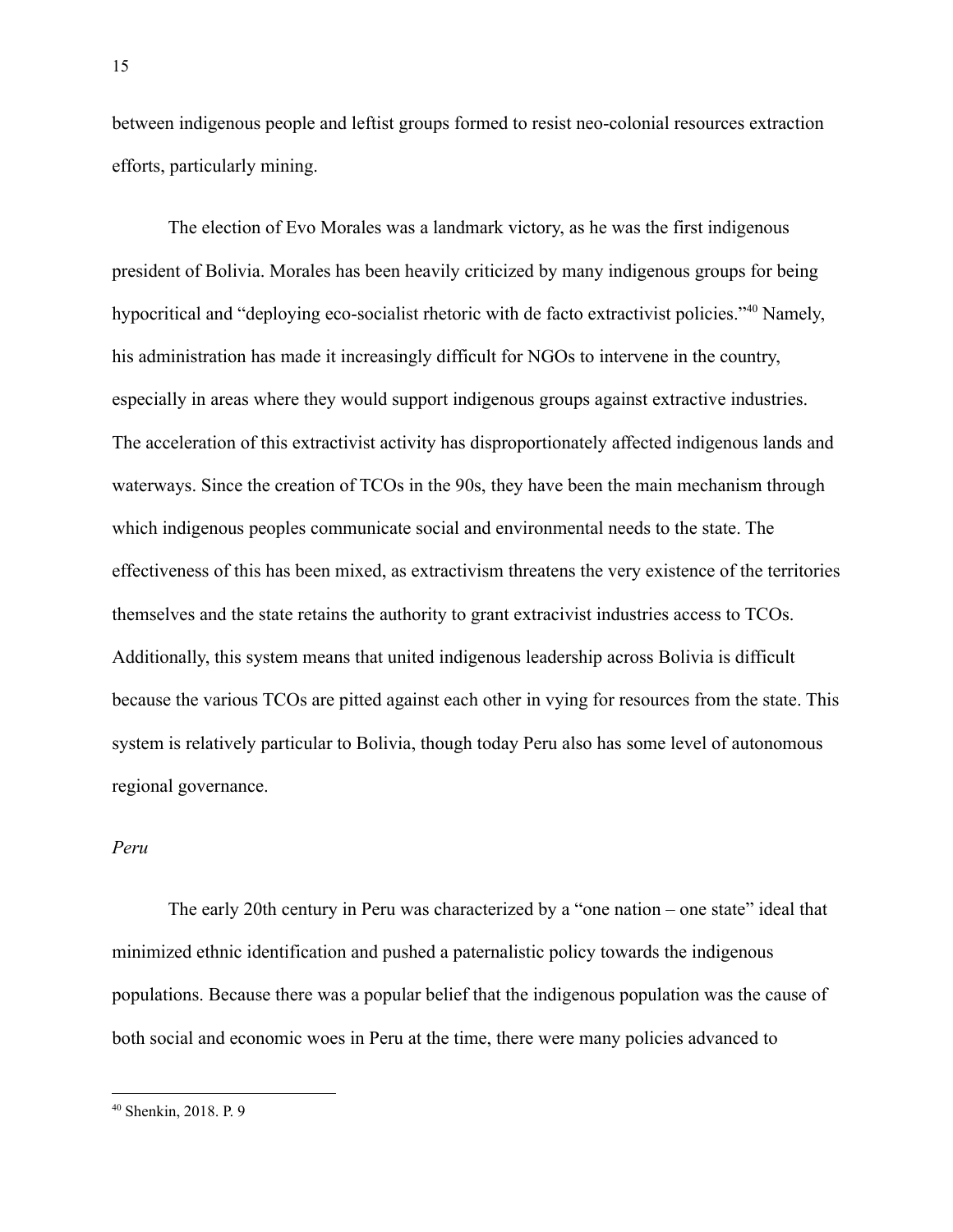"integrate" indigenous peoples into mainstream Peruvian society by forcing them to assimilate to colonial institutions and ways of being.<sup>41</sup> Despite gaining formal independence from Spain in the early nineteenth century, the frameworks of colonial administration remained. The 1920 Peruvian Constitution attempted to correct this, and explicitly recognized a few rights for indigenous populations, but ultimately denied the right to self-determination. Integration policy continued through the 1960s, but under the dictatorship of General Alvarado (1968-1975), social solidarity and class harmony were official core values of the state. Because of this, there were reforms that returned land to indigenous communities and restored indigenous languages, as well as some that nationalized many extractive companies. However, the same administration reclassified indigenous people from their previous indigenous status into a category held by the majority of the Peruvian population at that point: peasant communities. This move purposefully and nominally erased the indigenous population for some time, emphasizing their class status over any ethnic status, but was effectively reversed in the re-written Peruvian Constitution of 1979. A year later indigenous peoples were given the right to vote, solidifying their citizen status.<sup>42</sup> The 1984 Civil Code represented firmer restrictions on indigenous communities, weakening their legal status and making them entirely dependent on the state for recognition.

Beginning in the 1990s, in parallel to a global trend towards democratization, the Peruvian state began to facilitate the active participation of indigenous groups in policy making, rather than forcing them into a passive role. One success from this push was the adoption of the ILO's convention on indigenous peoples which recognized the right of indigenous peoples to exercise control over their lives and institutions and the right to preserve their identity and culture. However, while these rights were recognized, they were not fully implemented, and were

<sup>41</sup> Kania, 2016

<sup>42</sup> Calienes, 2018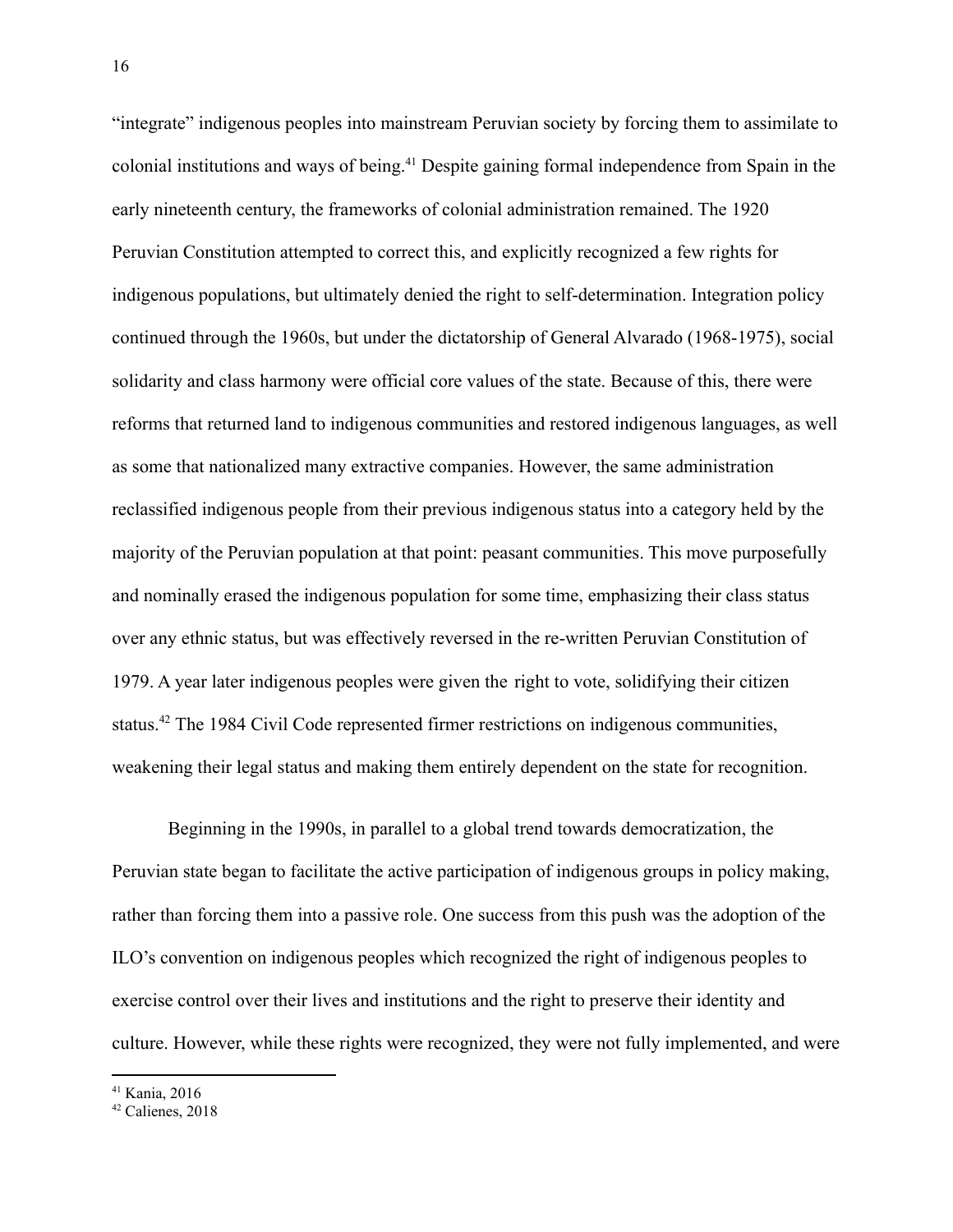in conflict with the authoritarian government of Alberto Fujimori (1990-2000). At the beginning of the 21st century, indigenous groups began pushing for constitutional reforms that recognized a variety of rights associated with, among other facets, cultural identity, language, and land. The state has taken a more multicultural approach in the past few decades, but has not created any mechanisms through which indigenous peoples can formally communicate with the Peruvian government. A notable law passed this period was the 2002 Quota of Native Communities, Peasants, and Native Peoples that required 15% of electoral ballots on regional levels to come from indigenous communities.<sup>43</sup> The effectiveness of this legislation is still debated.

Rather than engaging with political institutions directly, indigenous peoples have had to create local organizations to represent their interests with a variety of tactics, including demonstrations, lobbying, and litigation, although there are no indigenous political parties in Peru.<sup>44</sup> This unofficial process was provisionally institutionalized with the 2011 recognition of the right to prior consent that was established in the 1989 ILO convention. This convention requires the state to consult with and gain informed consent from indigenous peoples in making any decisions that impact their rights and well-being. While the consultation process is institutionalized, implementation has been conflict ridden. Today there is still no single system of indigenous representation in the federal government for anything other than consultation, such as redressing grievances and communicating needs.<sup>45</sup> Most recently, there has been a push for autonomous regional governments for indigenous communities, and in 2017, the Wampis Nation established an autonomous territory. Since then four indigenous nations have followed, with others making preparations to do the same, and the federal government has stayed out of this

<sup>43</sup> Paredes & Došek, 2020

<sup>44</sup> Merino, 2019

 $45$  Ilizarbe, 2019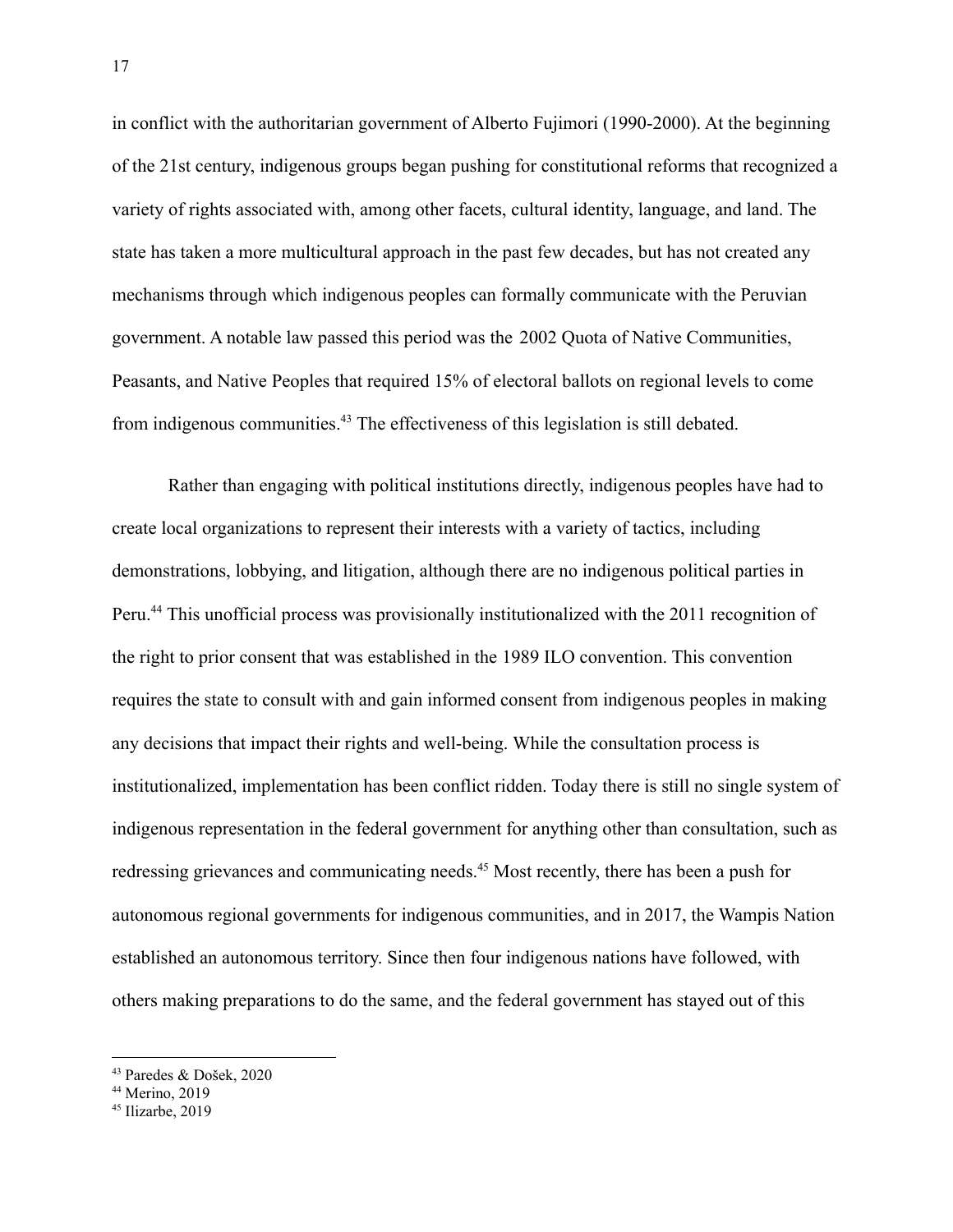process. These regional territorial governments mainly serve to protect land from foreign resource extraction efforts and to facilitate conversation between the Peruvian government and indigenous communities. This is different from the Brazilian government's approach, which does have a central mechanism for addressing indigenous peoples' needs, though it is lacking.

#### *Brazil*

The majority of the Amazon rainforest - just under two-thirds - lies within Brazil. Similarly, just over 60% of Brazil is composed of the Amazon. Additionally, it is the largest country in Latin America, both by population and landmass - about 6 times bigger by both aspects than Peru and Bolivia. Brazil's colonial history is furthermore different because Portugal was the colonizing state rather than Spain, a distinction that can be seen still today in the structure of institutions, national language and administrative frameworks.<sup>46</sup> As such, indigenous groups within Brazil have had rather disparate experiences, compared to those of Peru and Bolivia. For example, today in the 21st century there remain indigenous groups that are unaware of the very existence of the state of Brazil, while others were enslaved with the settling of the area that would become Brazil in the sixteenth century. Settlement started along the Atlantic coast, but the rapid expansion of transatlantic slavery soon allowed colonizers to push further into indigenous lands because they could use slave labor to clear the forest and tend farmland.<sup>47</sup> The legacy of slavery, and the large Black Brazilian population, are another way in which the indigenous relationship with the state is relatively different in Brazil than other both Latin American countries broadly, and Peru and Bolivia specifically. Having another ethnic class that was oppressed under colonial systems changed the way in which the government managed

<sup>46</sup> Pádua, 2016

<sup>47</sup> Miki, 2018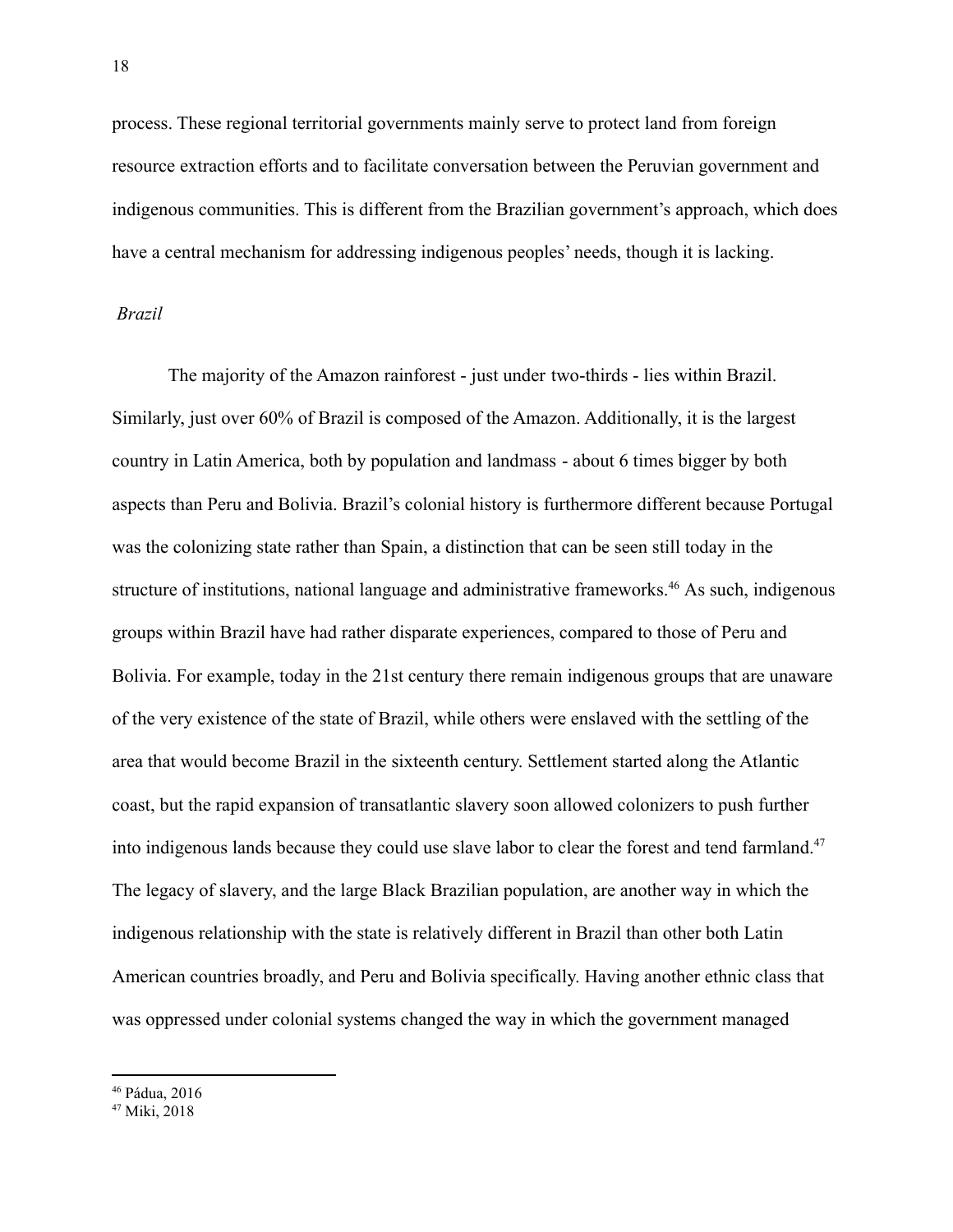indigenous peoples because the categories of "Black" and "indigenous" were at times socially conflated with each other and with a lower economic status, though this varied through history.

The Brazilian nation-state formalized relations with indigenous peoples as a separate ethnic group from the European or African descended Brazilians with the establishment of the Indian Protection Service (SPI) in 1910.<sup>48</sup> A goal of this department was to create "Indigenous" Posts of Nationalization" - outposts placed throughout the country that served as the educational center for indigenous children in the region that also had the aim of "civilizing" the students. Re-naming was central to this civilizing, and during this time there was heavy suppression of indigenous culture and language.<sup>49</sup> Post WWII, Brazil was affected by the global wave of political instability, and the previous regime was outed. In 1946, a new constitution was adopted that was a marked step towards democratization. This administration established the "Superintendence of the Amazon Valorization Plan" which aimed to promote agriculture and cattle raising in the Amazon because the government viewed the Amazon as "an empty space, economically unproductive and politically dangerous" and thus wanted to more effectively exploit the land and indigenous people living on it.<sup>50</sup> In 1964, however, the sitting government was outed in a military coup led by the right wing political party and supported by the CIA, who was apprehensive of the left leaning administration in Brazil.<sup>51</sup>

With this dictatorship came a new constitution, which eliminated the SPI and established the National Indian Foundation (FUNAI) with the express aim of assimilation of indigenous peoples, rather than protecting their rights. The 1973 Indian Statute reaffirmed indigenous peoples' status as secondary citizens in Brazil, and legally established inequalities that had

<sup>48</sup> Guzmán, 2013. Introduction: Ndians Without Indigeneity

<sup>49</sup> Guzmán, 2013. From Acculturation to Interculturality.

<sup>50</sup> Bezerra, 2015. The Amazon and Brazilian Development Policies. P. 70

<sup>51</sup> Kornbluh, 2004.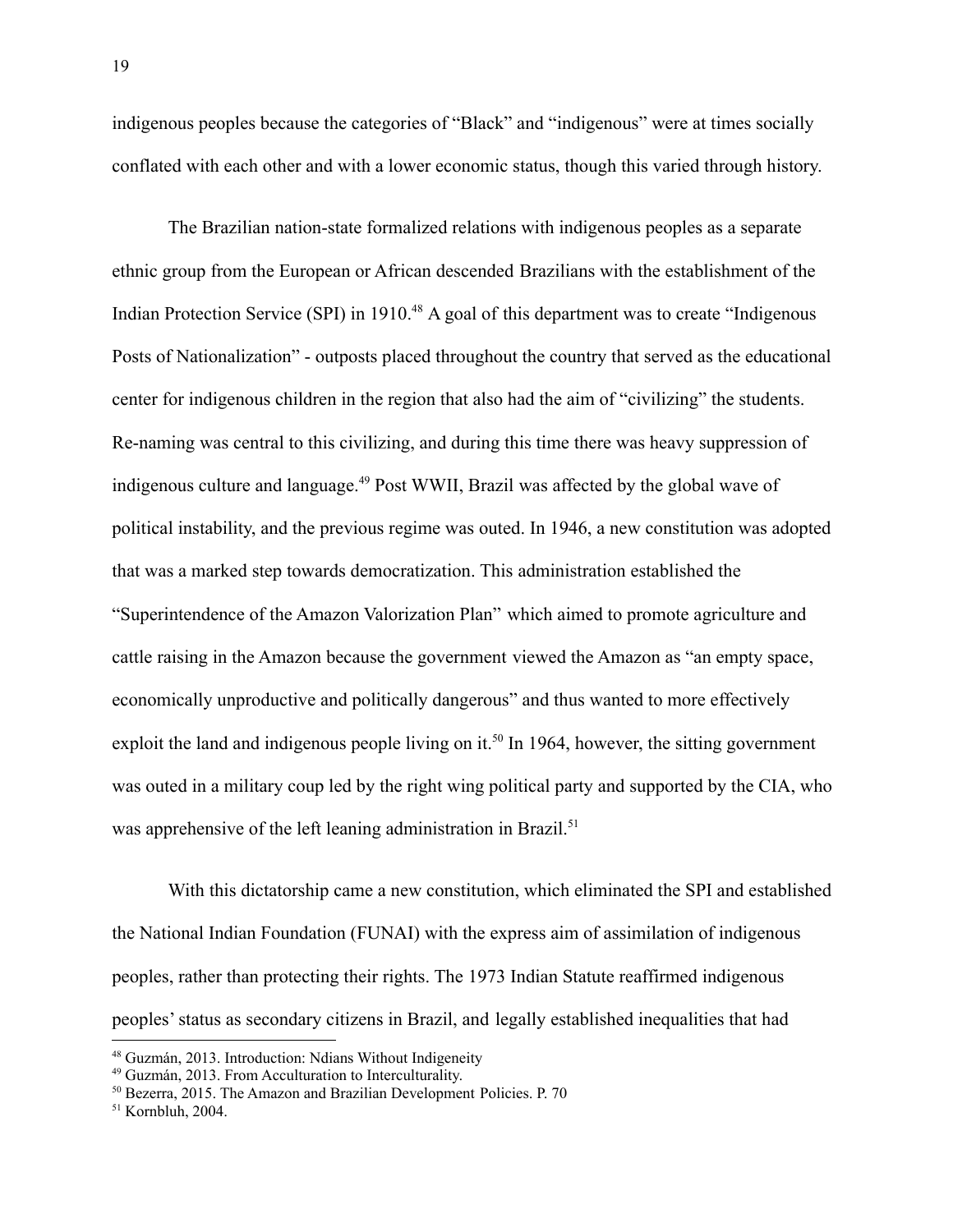previously been socially ingrained. However, it also included a formal process through which indigenous groups could raise claims to "traditionally occupied territory" (an intentionally vague requirement) called land demarcation. During the dictatorship, the Amazon was a main focus for economic expansion, and the 1967 "Operation Amazon" aimed to stimulate the economy, resulting in a significant population increase in the Amazon as more and more non-indigenous people settled in the rainforest.<sup>52</sup> Due to waning support from political elites, the dictatorship was replaced in 1985 with a "New Republic" - in the midst of the Latin American debt crisis. In 1988, another constitution was adopted, which remains in place today, and officially made "Indian" an ethnic category under the state, which was different than the approach of previous administrations which marked "Indian" as a "transitionary" identity that was a step in becoming a full Brazilian citizen, and as such not indigenous.<sup>53</sup> Because of the aforementioned size and diversity of Brazil, there were many different indigenous responses to the state once "Indian" became a more socially and legally legitimate identity. An organization for the Coordination of Indigenous Organizations of the Brazilian Amazon (COIAB) was founded in 1989 to ensure these efforts were effectively combined.

Because of the emphasis in the 1988 constitution on state power over federal authority, the 1990s were a decade of decentralization and increased political participation of civil society.<sup>54</sup> However, due to the financial crisis Brazil experienced in the 1980s, development in the 90s emphasized exports, which required increased use of natural resources. The 1996 "Brazil in Action" and 2000 "Brazil Advancement Plan" programs aimed to spread sustainable development, but had the effect of reopening much of the Amazon that had been closed to

<sup>52</sup> Bezerra, 2015. The Amazon and Brazilian Development Policies.

<sup>53</sup> Guzmán, 2013. Introduction: Ndians Without Indigeneity

<sup>54</sup> Bezerra, 2015. The Amazon and Brazilian Development Policies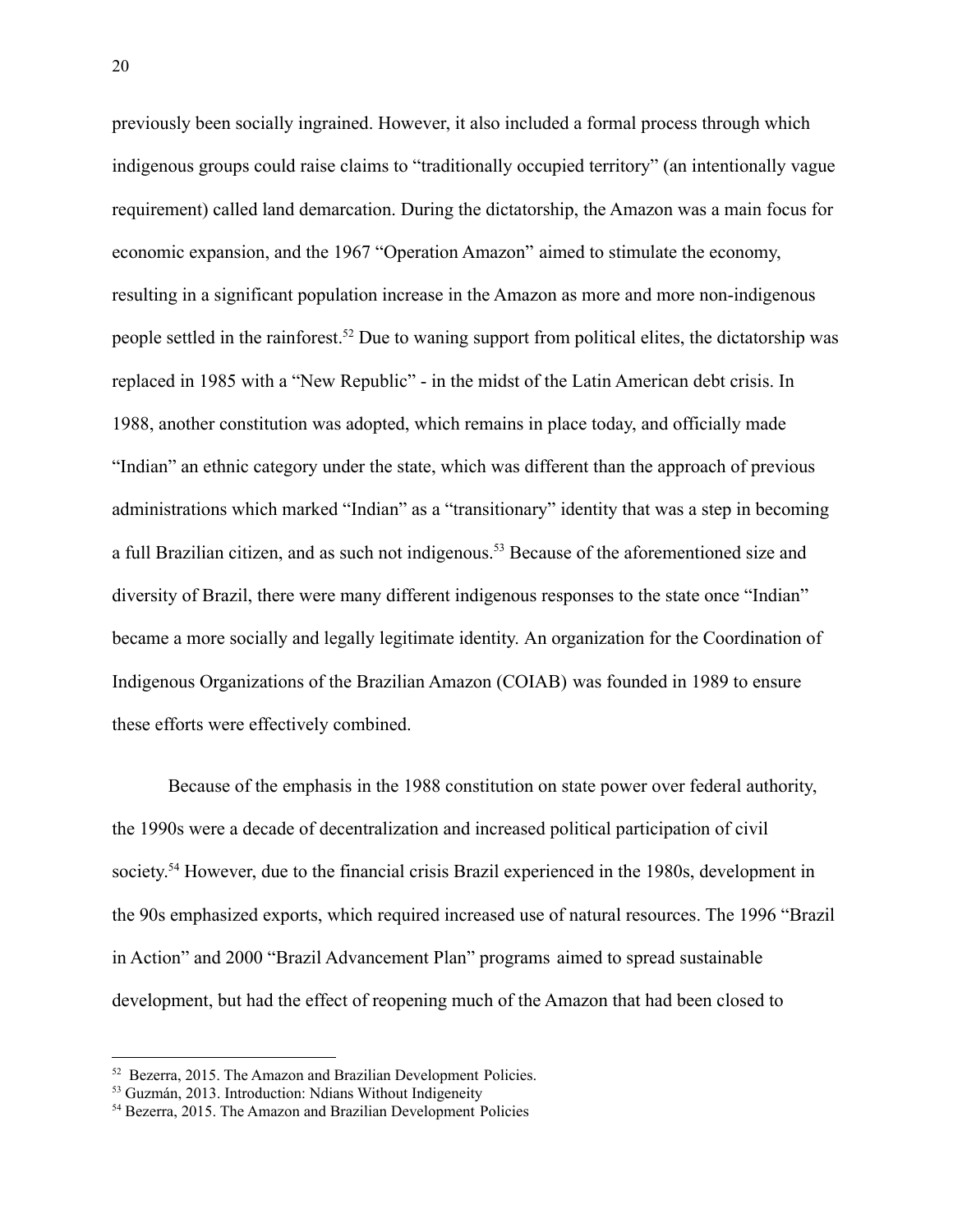extractive industries since the beginning of the dictatorship. Both plans received heavy criticism from indigenous peoples and groups for prioritizing the economy over the environment, but the concerns were largely ignored. Since there was considerable separation between state and federal governments, formally raising issues with the government was logistically difficult. In 2003, the Statute Of Racial Equality was introduced, and finally passed in 2010.<sup>55</sup> This law established further protections for indigenous peoples and the territories they occupied. In the last decade, however, enforcement of this law has been relatively sparse, and combined with complex property rights systems that make it difficult to determine and prove land ownership, indigenous rights have continued to be violated despite increased nominal protection. It is these violations that make necessary the resistance of indigenous peoples against environmental destruction.

### **V - Amazonian Indigenous Environmental Conservation Movements**

Most of the indigenous rights movements, and movements led by indigenous peoples for environmental conservation across Latin America began in earnest in the 1960s under a broader global push for decolonization. Indigenous activists have been engaging in smaller scale environmental conservation and protection since early Portuguese settlements, which imposed a new threat to their environment. On a global scale, the indigenous peoples' rights movement gained traction in the 1990s and the UN established 1995-2004 as the International Decade of the World's Indigenous People. Since that time there has been an increased push for inclusion of indigenous peoples in international institutions. Still, many of these conservation movements are not on a global or even national scale, but rather are local struggles. These movements are equally often a reaction against extractive industries that create environmental damage as they are a proactive effort for the protection of land.

<sup>55</sup> Guzmán, 2013. From Acculturation to Interculturality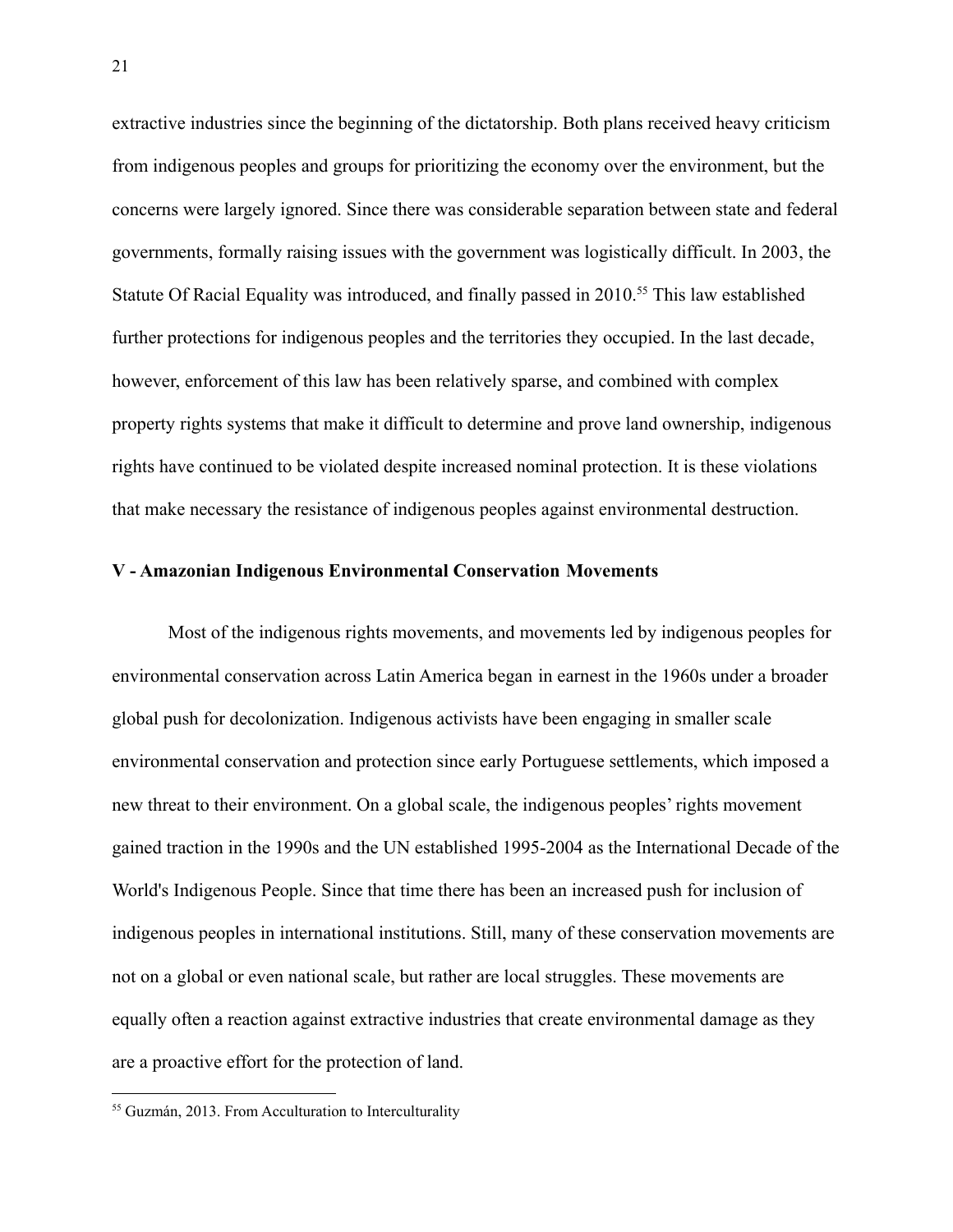#### *Bolivia*

The first attempt at returning land to indigenous people occurred under the 1952 revolution, when the "Agrarian Reform Law" implemented redistribution mandates. These initiatives largely failed to change the sharp class divisions in Bolivia, where indigenous peoples had consistently been disenfranchised and pushed into the lowest class. The indigenous push for environmental conservation in Bolivia has stronger roots in the 1960s when official state plans first included agriculturalization of indigenous land. Recognizing the need for resources in this advocacy, indigenous groups purposefully sought help from NGOs and international environmental groups, focusing on the Amazon from the beginning because it best "captured the imagination and sympathy of non-indigenous Bolivians," particularly European countries.<sup>56</sup> Throughout the 70s and 80s, there was small scale resistance against the encroachment of logging and mining companies on indigenous lands. Since there was no strong national indigenous coalition at the time, protests tended to be in the form of roadblocks and direct confrontations.

In 1985, there was a crash in the Bolivian tin market, which left many miners out of work and available for profitable coca growing.<sup>57</sup> The affected workers pressured the government to give them access to national parks, where there tended to be relatively high indigenous populations, because it was preferable to negotiating with private owners. The ceding of some land and rights by the government displaced and economically undermined indigenous peoples in the affected areas. The political pressure from coca farmers, along with Bolivia's turn towards neoliberalism, opened the door for multinational oil companies who had interest in the oil in

<sup>56</sup> Schaefer, 2009. P. 404

<sup>57</sup> Shenkin, 2018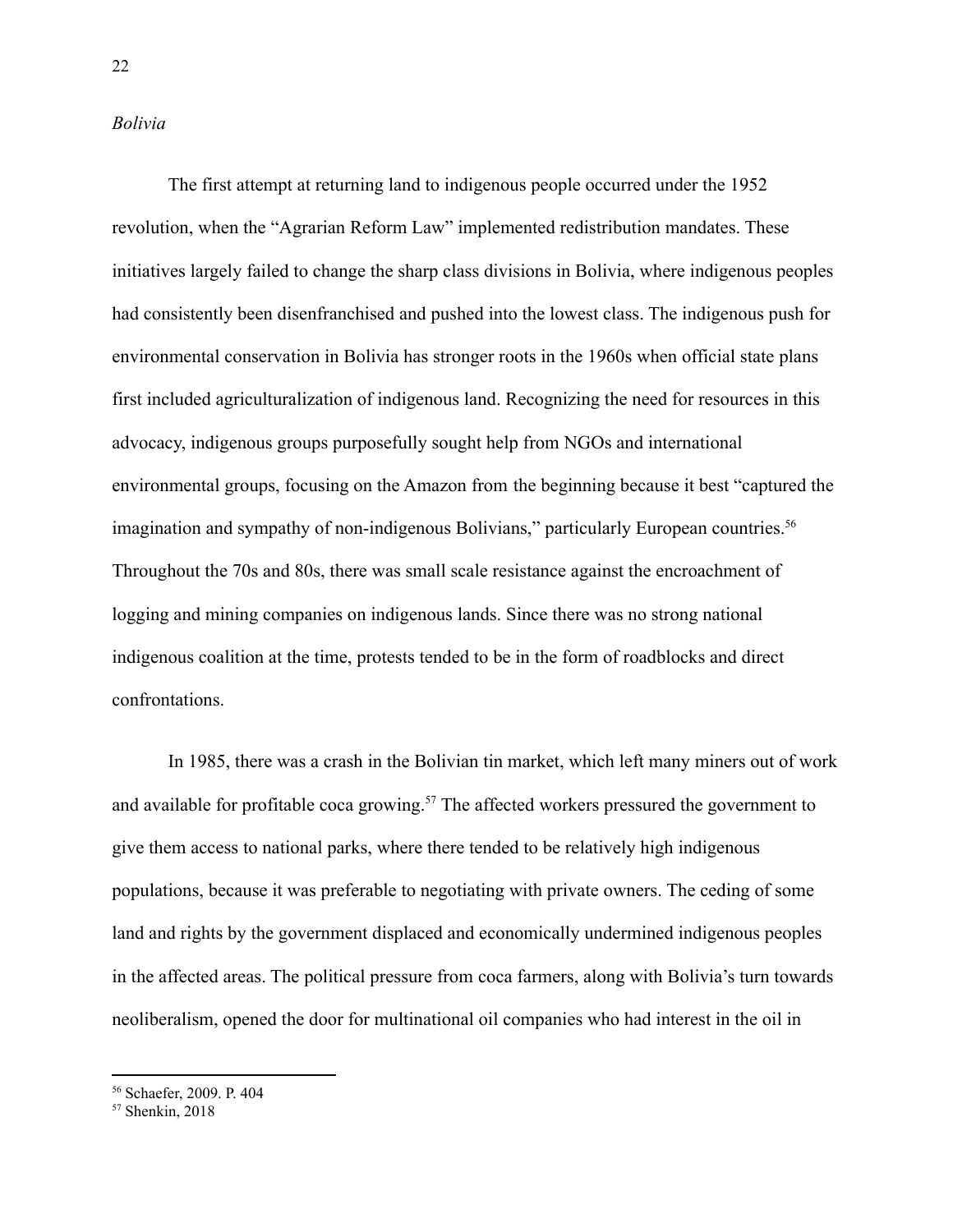these parks to also pressure the Bolivian government to allow them access - notably, Enron and Shell.<sup>58</sup> One project pushed by these companies was the Cuiabá pipeline, an oil pipeline running from Santa Cruz in eastern Bolivia to Cuiabá, Brazil. This region, containing part of the Amazon, was home to around 250 indigenous communities, the largest being the Chiquitanos and Ayoreos. Out of this anti-pipeline movement a Chiquitano organization was created, named Indigenous Center for Native Communities of Lomerío (CICOL). The Cuiabá pipeline plan was proposed in the mid 90s, but was strongly opposed by international environmental conservation groups and local indigenous peoples, and did not begin until 1999, finishing in 2002.

An important step for indigenous environmental conservation movement came in 1990 when indigenous Bolivian leaders began the March for Territory and Dignity, which went from their territory in lowland Bolivia to the capital, demanding sovereignty over their traditional territories and natural resources.<sup>59</sup> This march was sparked mainly by expanding timber harvesting, and was the first successful national united front of indigenous peoples. This encroachment on indigenous lands fueled wider protests concerning indigenous rights and sovereignty. From the demands for political autonomy and protections for culture came the Indigenous Confederation of the Orient, Chaco and Amazon of Bolivia (CIDOB), an important organization that advocates for indigenous rights. A success of this movement was the creation of TCOs and reforms that allowed indigenous people to petition the state for recognition of certain territories not included in original TCO allocations. Throughout the 1990s, there were a number of protests against environmental injustices, but indigenous communities mainly fought against government supported privatization of natural resources and the traditionally communal lands where the resources were located.

<sup>&</sup>lt;sup>58</sup> Hindery, 2013. Struggling for Transparency and Fairness

<sup>59</sup> Dockry and Langston, 2018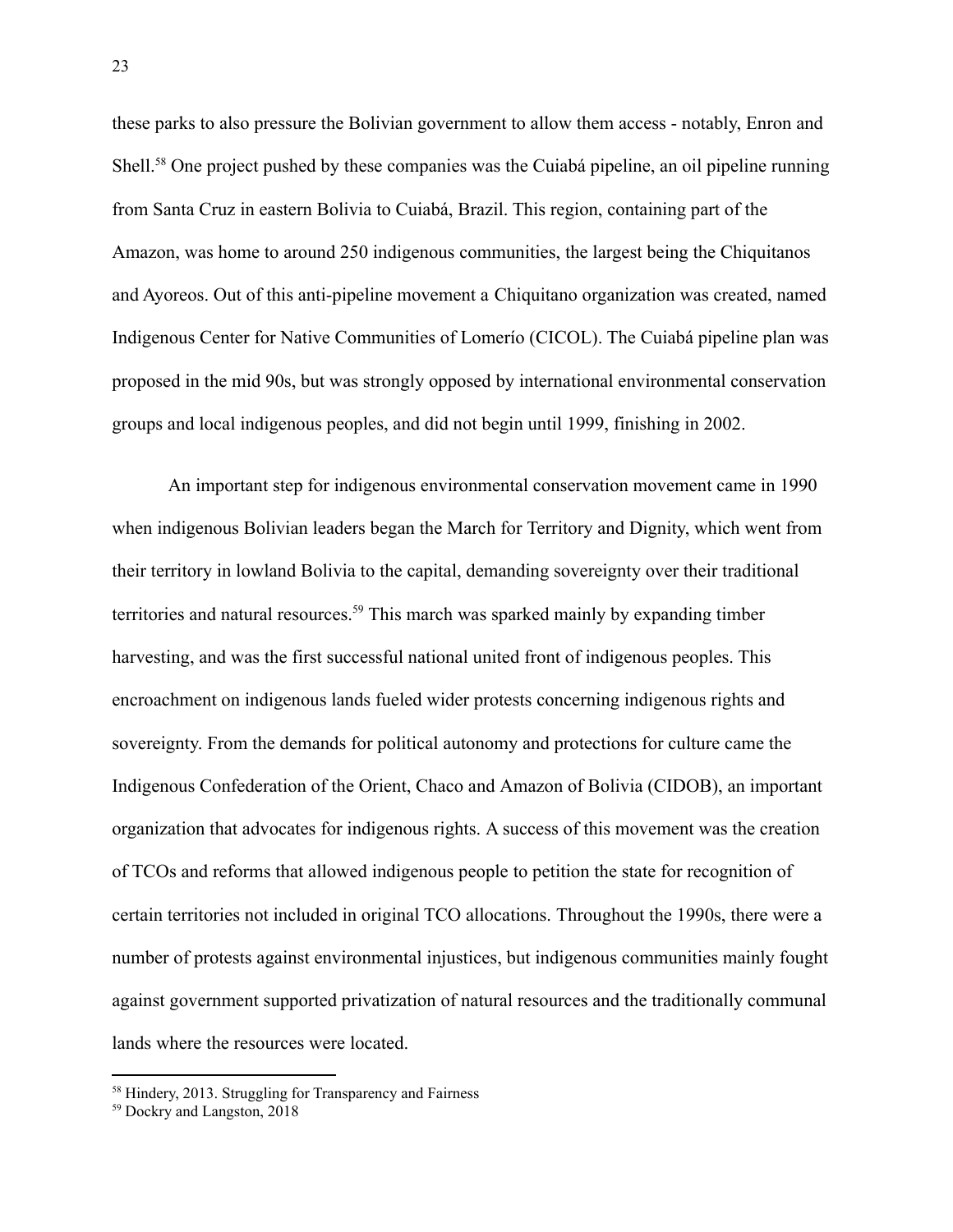For much of the late 20th century, NGOs played a central role in funding indigenous movements both for environmental conservation and sovereignty, making unity difficult because these movements were largely uncoordinated. Beginning in the 2000s, the state, in part in an attempt to undermine the increasing political pressure to address the concerns of indigenous peoples, began to push extractivism as a solution to the financial woes of indigenous people broadly, in a move widely criticized by the indigenous peoples it purported to aid.<sup>60</sup> In response, indigenous groups, particularly CICOL, started to more intensely push back against the state, through both formal mechanisms such as running candidates for office and lodging legal complaints against extractive companies, and informal methods like national marches and public pressure and demands on institutions. Still, indigenous concerns around the increasing environmental degradation went largely unaddressed.

In 2000, the privatization of water rights in the municipality of Cochabamba that would have left many people without access to water brought a decade of protests to a head. This led to a nation-wide backlash led by the indigenous people that would have been affected by the change. Protests after the "water wars" settled for some time, but discontent with the government continued, and in 2003 "gas wars" that mirrored the water privatization protest occurred.<sup>61</sup> This eventually led to the government overturning both privatization decisions, but in 2005 there were "water wars" and "gas wars" again. During this time indigenous groups led hunger strikes calling for the resignation of the current president, de Lozada, and his ministers, over many issues including these "wars" but also over the repeal of hydrocarbon laws that protected certain areas in Bolivia, demands for the nationalization of the gas industry, and calls for an inquiry into the killing of roughly 80 native activists that had occurred over the past few years during the various

 $60$  Shenkin, 2018

<sup>&</sup>lt;sup>61</sup> Hindery, 2013. Struggling for Transparency and Fairness.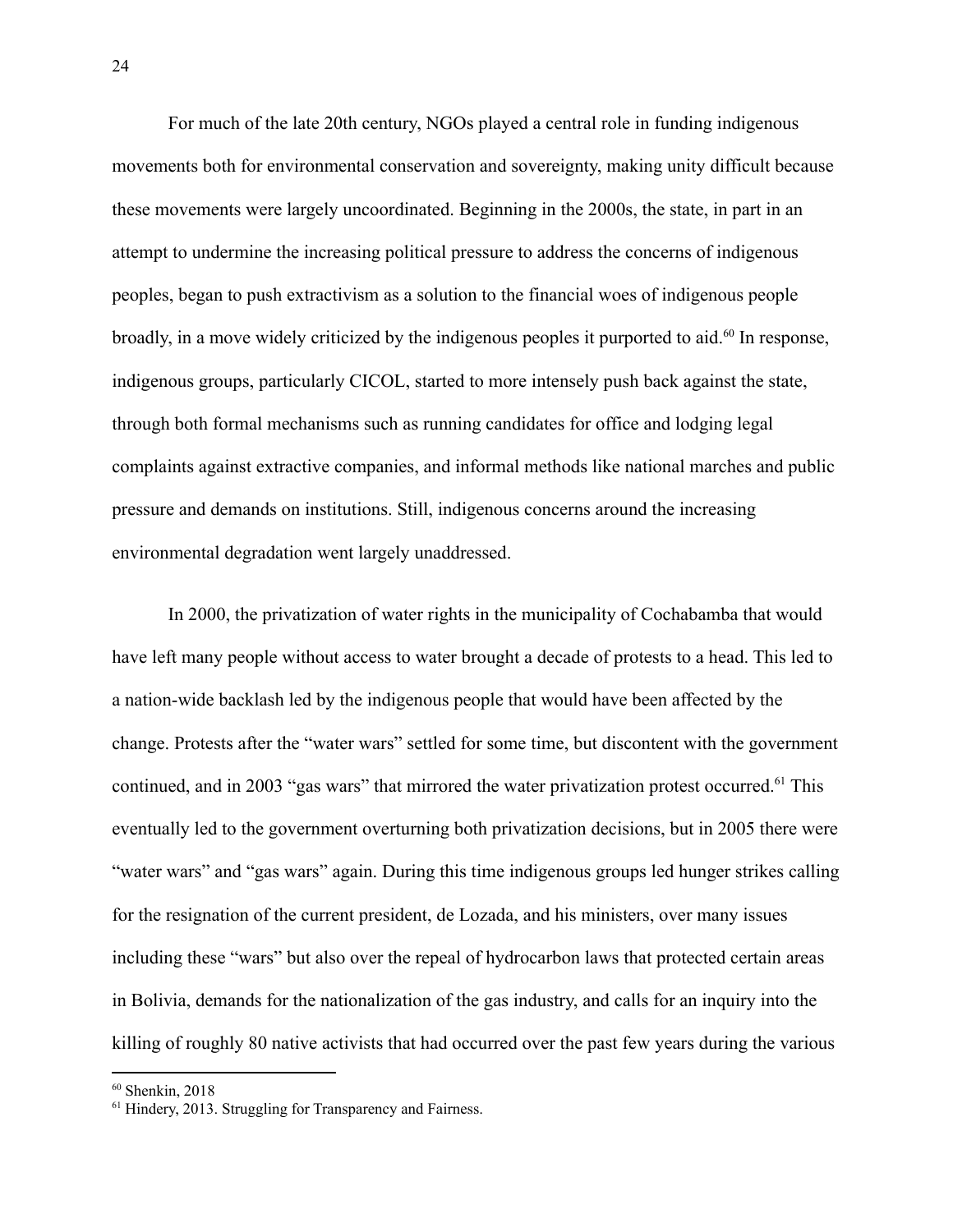"wars" between the state and protestors that at times turned to violent clashes.<sup>62</sup> The nation-wide outrage forced the president out of office and opened the door for Morales to win in 2006. Morales's administration has cracked down on foreign NGO "interference" in Bolivian affairs, making it more difficult for indigenous peoples, particularly those in TCOs, to access funding to protect their land.

In 2012, CIDOB leaders began a protest of government plans to build a highway through land that is both indigenous territory and a national park called Isiboro-Sécure Indigenous Territory and National Park (TIPNIS).<sup>63</sup> These protests were sparked in part by a meeting between indigenous leaders and NGO directors to discuss accelerating extractivism and issues facing TCO sovereignty, specifically concerning unsustainable resource extraction and the lack of compensation for those living in the TCOs in which the state supports extraction. These protests stopped plans for the TIPNIS road for some time, but in 2017, Morales restarted the program. In 2018, upon appeal from some of the affected indigenous groups, The International Rights of Nature Tribunal officially condemned the project, saying it "violated the rights of nature and of indigenous peoples as defenders of Mother Earth" but the government has not slowed or changed plans.<sup>64</sup> There is a similar issue in Peru - environmentally condemned plans may still get pushed through.

### *Peru*

Social resistance by indigenous Peruvians has always been linked to environmental well-being and protection, but was complicated by the weak and multilayered system of land division that the Peruvian government created beginning in the 1920s. Land was parceled out

 $62$  Hindery, 2013. The Neoliberal Turn and the Rise of Resistance

 $63$  Shenkin, 2018

<sup>&</sup>lt;sup>64</sup> Hoffner, 2019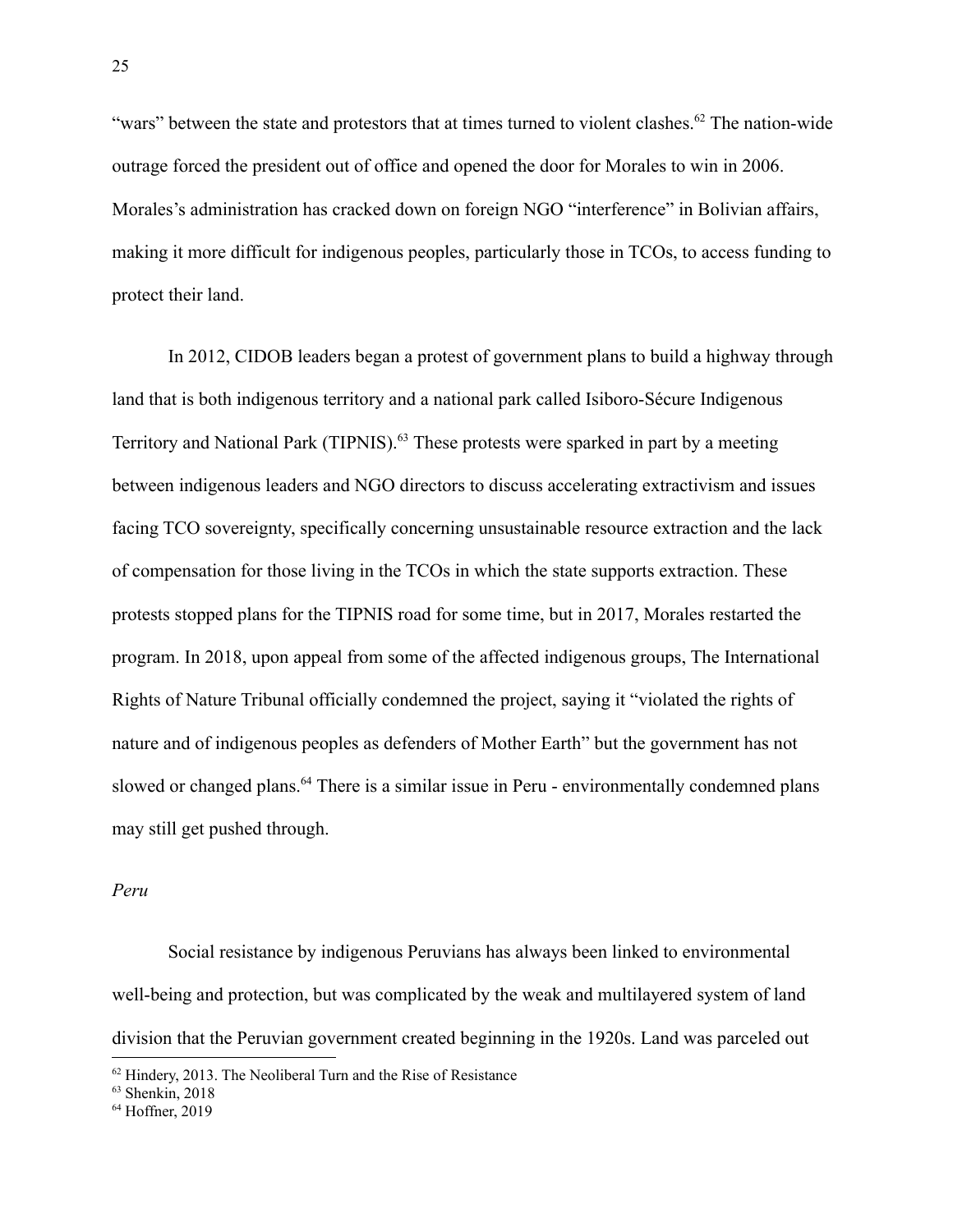inconsistently and with little regard to how the affected indigenous peoples viewed and managed the areas in which they lived. This made it difficult for indigenous groups to engage with the colonial land administration system in a way that was congruent to their social structures.<sup>65</sup> The first protected areas were established under a 1963 forestry law where extractionism was disallowed. However, there was no official association of these national parks with indigenous peoples, even though it was indigenous activism that in large part created this law. As such, when the government began building Trans-Amazon Highway in the mid 1970s, this project added to deforestation already occurring to clear land for agriculture. There was indigenous resistance, but still relatively little communication between different indigenous groups, meaning there was no unified opposition. The 1974 "Law of Native Communities and Agricultural Promotion" created a tie in many, but not all, circumstances between protected national parks and official indigenous land recognitions, making organization between indigenous groups somewhat easier.<sup>66</sup>

Oil extraction began in earnest in Peru in the early 1970s, with the discovery of oil fields in the northern Achuar region.<sup>67</sup> This area has been prolific since its start, and to date has produced nearly 40% of the entire amount of oil generated in Peru. While much of this area is indigenous territory, official concessions made in the 1969 and 1971 allowed industry to establish drilling in the area. As early as 1985, negative effects on the ecosystem and health of the locals were established.<sup>68</sup> Starting in 1978, indigenous activists from the area have been demanding the oil industry leave, as well as demanding legal recognition of further land claims, to no avail. There was little progress in these efforts until 2006, when 800 indigenous peoples from the area occupied the workspace of a long operating oil projects in response to a study that

<sup>&</sup>lt;sup>65</sup> Orihuela, 2019

<sup>66</sup> Calienes, 2018

<sup>67</sup>Orta-Martínez, 2010

<sup>68</sup>Orta-Martínez, Pellegrini, and Arsel, 2018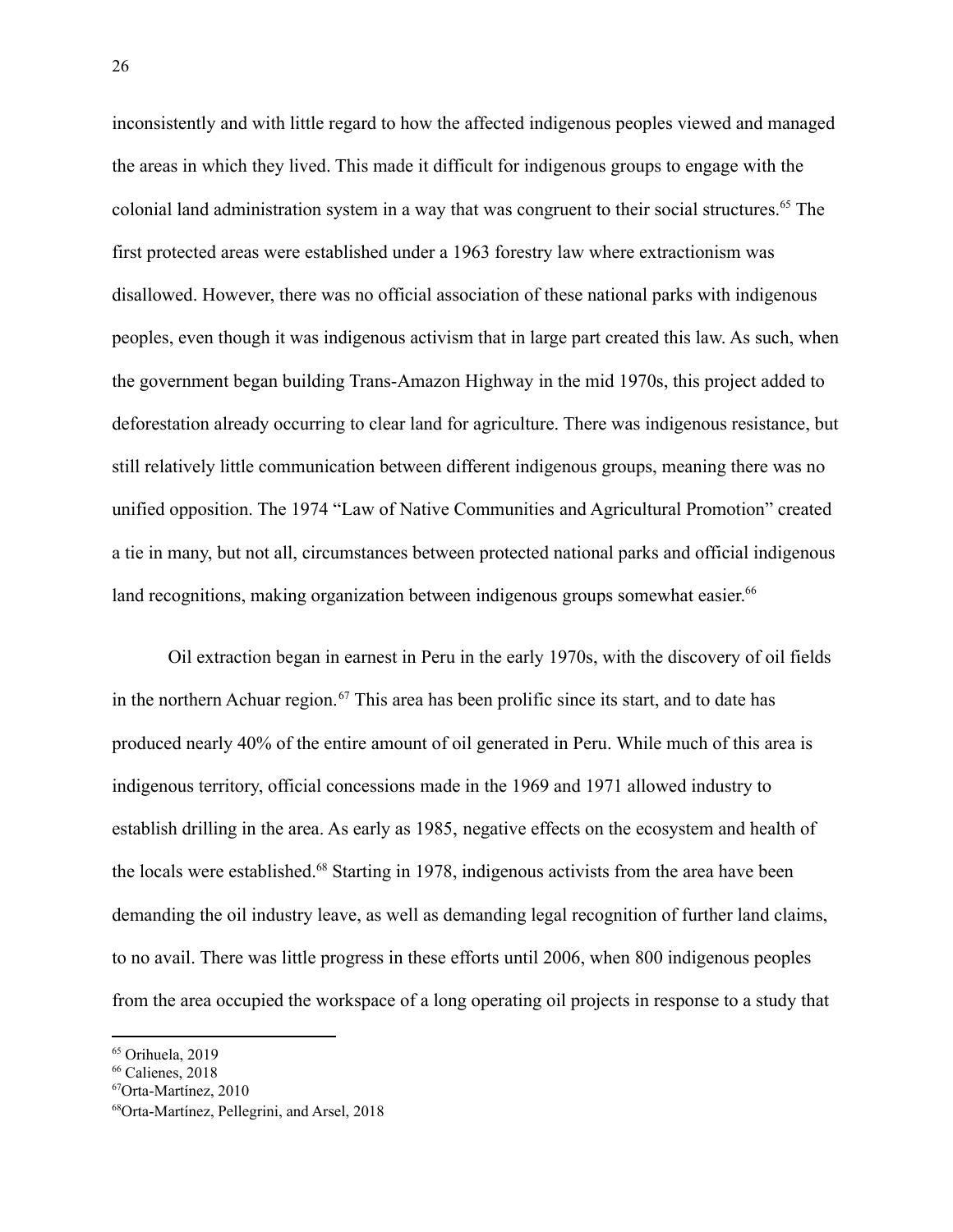found elevated levels of lead and other metals in residents' blood samples. The government response to the findings was protracted and inadequate, and the resulting blockade successfully brought about an agreement to the enforcement of various international environmental standards.

This arrangement between the oil companies, Peruvian government, and the Achuar indigenous group was called the Dorissa Accords, and left out other indigenous groups in the area - notably the Kichwa and Quechua peoples. These accords led to the end of dumping polluted water, but other issues, including clean up of waste sites and fixing leaky pipelines were unresolved, and not all of the promises made in the agreement by the government were fulfilled. As such, in 2011, after five years of indigenous peoples lobbying, meeting with federal and state governments, and making public demands, the Topal Accords were signed, expanding geographical areas and populations covered under the initial agreement. Additionally, an independent commission set up in the accords found in 2013 dire health risks to the residents. The Peruvian government declared a state of environmental emergency based on the findings, and the following year declared a health emergency.

Despite these declarations, the government failed to act, and in 2014 indigenous activists took a more aggressive stance on the issue, stopping work at an oil production facility and ultimately agreeing to an extended deadline. After the government again failed to execute the promises in the accords, a third set of accords was signed in March 2015. There was another failure by the government to act, a third oil production blockage, and, in December 2015, the government began to execute the promises it had made in the initial 2006 agreement. In the years since this agreement and implementation, companies have continued to circumvent the newly enforced environmental regulations through a variety of tactics, but particularly have worked to undermine indigenous organizations and other opposition to the companies' oil operations.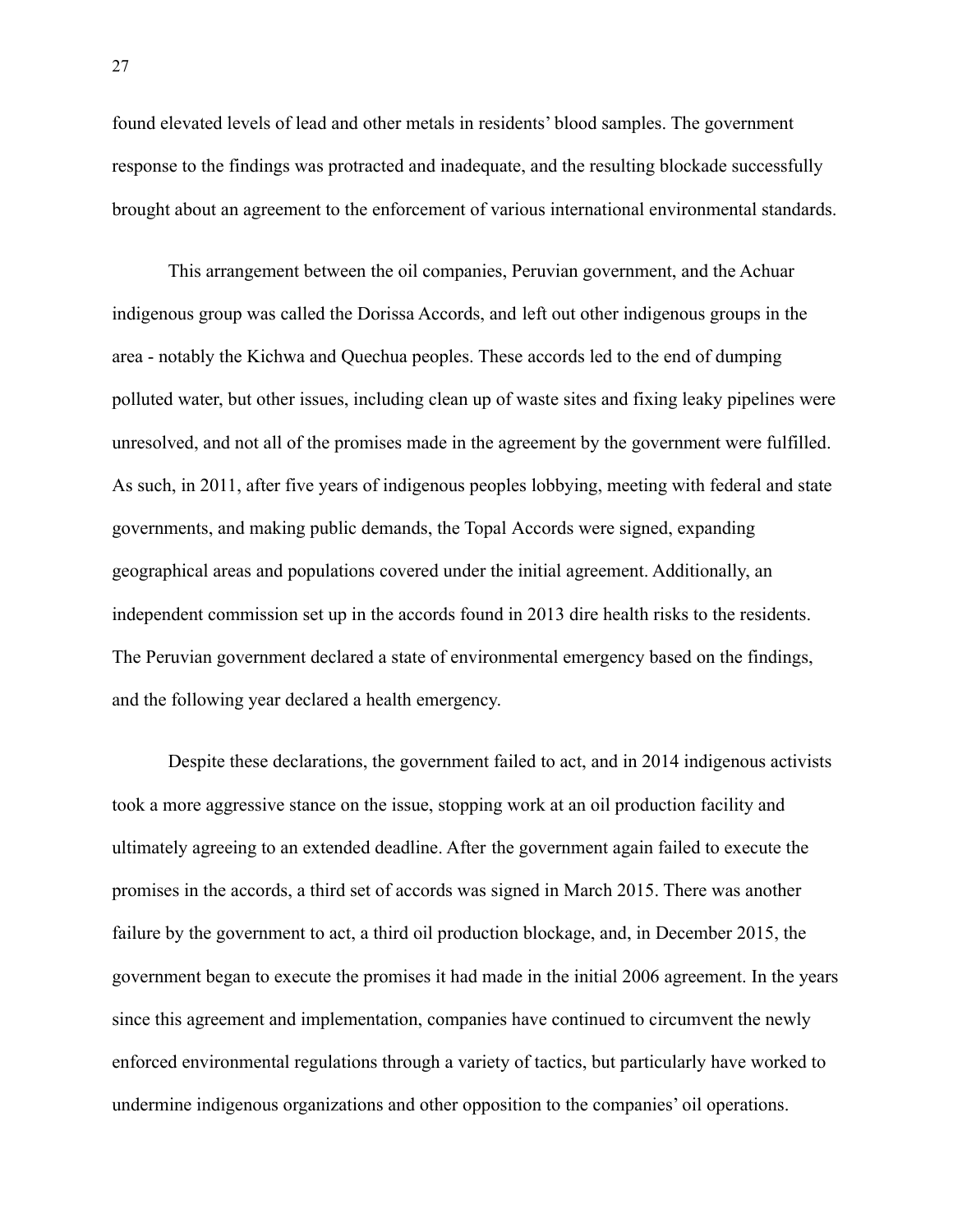Notably, one of the companies involved in the area, Pluspetrol, funded the creation of a new indigenous organization, the Federation of Indigenous Peoples of Low and High Currents (FEPIBAC), which has blatantly been pushing a pro-oil agenda, despite its name. To the protestation of many other Peruvian indigenous rights groups, the government recognizes the organization as legitimate representation of indigenous interests, and allows it to serve as representation for the consultation process.

Oil has been a profitable industry for companies in Peru, but equally important has been the profitability and profuseness of mining. The Fujimori regime passed many measures that made mining by foreign companies easier, and in 1992, a gold mine opened in the Cajamarca province in northern Peru, operated jointly by a Peruvian company, a US corporation, and a World Bank branch.<sup>69</sup> The population in this area is largely composed of "campesinos" indigenous peasants. Like most operations, this mine created significant environmental harms, but also coerced many indigenous individuals to sell their land to the company with ultimately unfulfilled promises. In 1999, some farmers from whom the company had bought land staged protests, but they were relatively short lived. In 2001, the movement against the mine was solidified when legal action was filed against the corporations for a mercury spill that had occurred and caused short and long term damage to the land and its residents. Despite this, in 2011 the owners of the mine decided to expand the operation. This sparked protests and four separate strikes over two months, causing the Peruvian national police and army to be brought in to suppress resistance through force.

The regional government supported the locals and echoed their concerns to the federal government in the form of a regional ordinance, which was overturned, allowing the mining

<sup>69</sup> Isla, 2013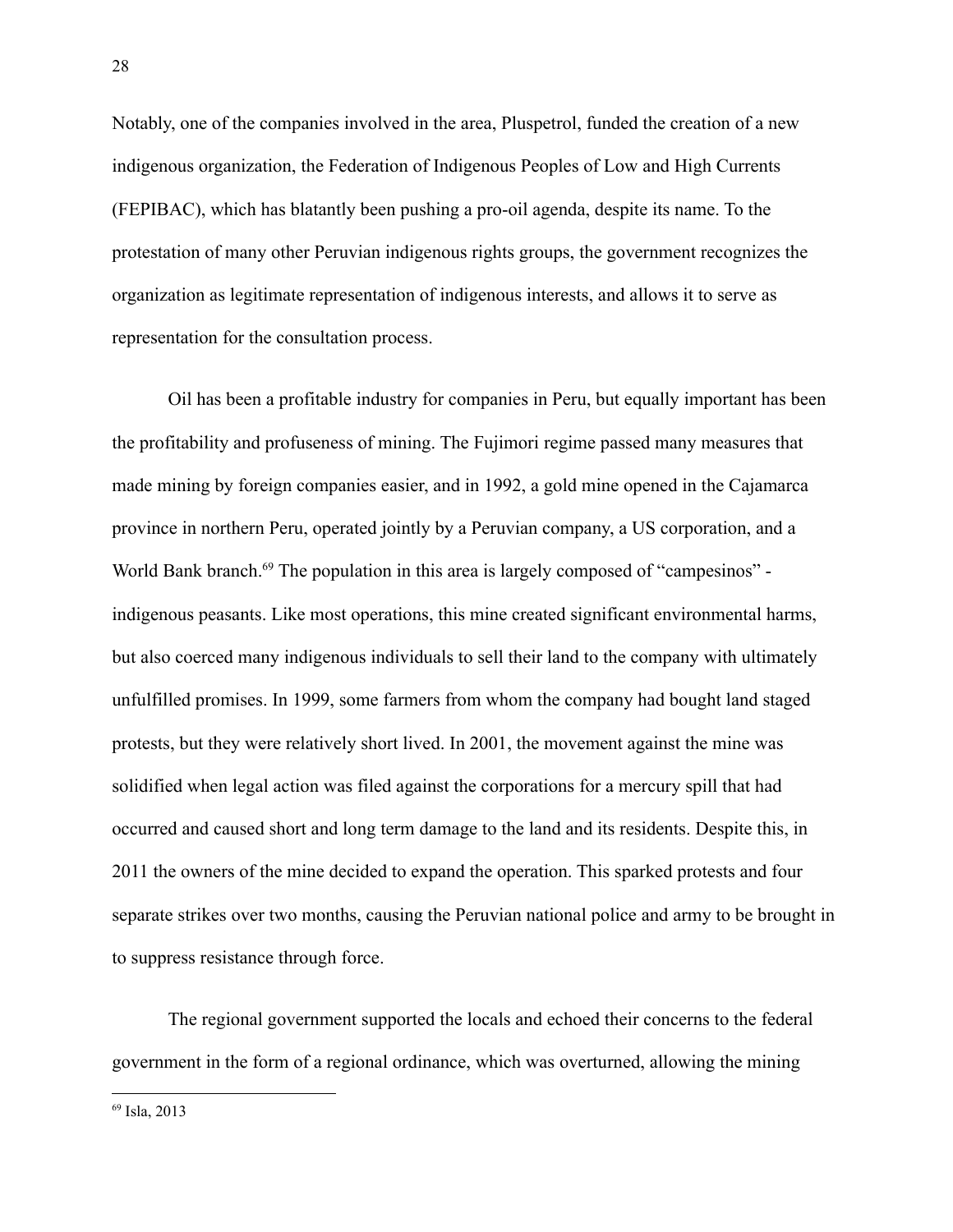expansion to continue. By this point, a regional struggle had gained national attention. In February 2012, The March for Water occurred to protest the danger posed to water sources by mining operations, and in March a regional strike began, leading to more state violence, the killing of four protestors, and a 60 day official state of emergency in the region. In 2014, the case was brought to the Inter-American Court of Human Rights on the grounds of violation of ILO Convention 169 and the UN Declaration on the Rights of Indigenous Peoples, which ruled in favor of the campesinos that their rights were violated, but the court has still today not yet ruled on the legality of the presence of the mining companies in region. That same year, the Peruvian government imprisoned the regional leader of the Cajamarca government and extended his sentence when he was re-elected from jail. He was freed in 2016, but re-jailed in 2020 for collusion. This protracted conflict has been at the forefront of discussions about indigenous peoples and environmental rights in Peru for a decade now, with no sure resolution.

Another notable environmental conflict between indigenous peoples and the Peruvian state took place in the Bagua province in 2009 after three months of protest over state plans to open the region to private extractive industries, including mining and logging. Then president Garcia had passed these decrees in part of his implementation plan of the US-Peru Free Trade Agreement, but these were in direct violation of territorial jurisdiction and legally established environmental sustainability efforts.<sup>70</sup> The Peruvian government responded to the protests by creating a video that showed the indigenous protestors as anti-government extremists, and claimed they did not have the technology or capital to tap into the natural resources of the Amazon, so the government must help them develop the land. This rhetoric, and subsequent

<sup>70</sup> Stetson, 2012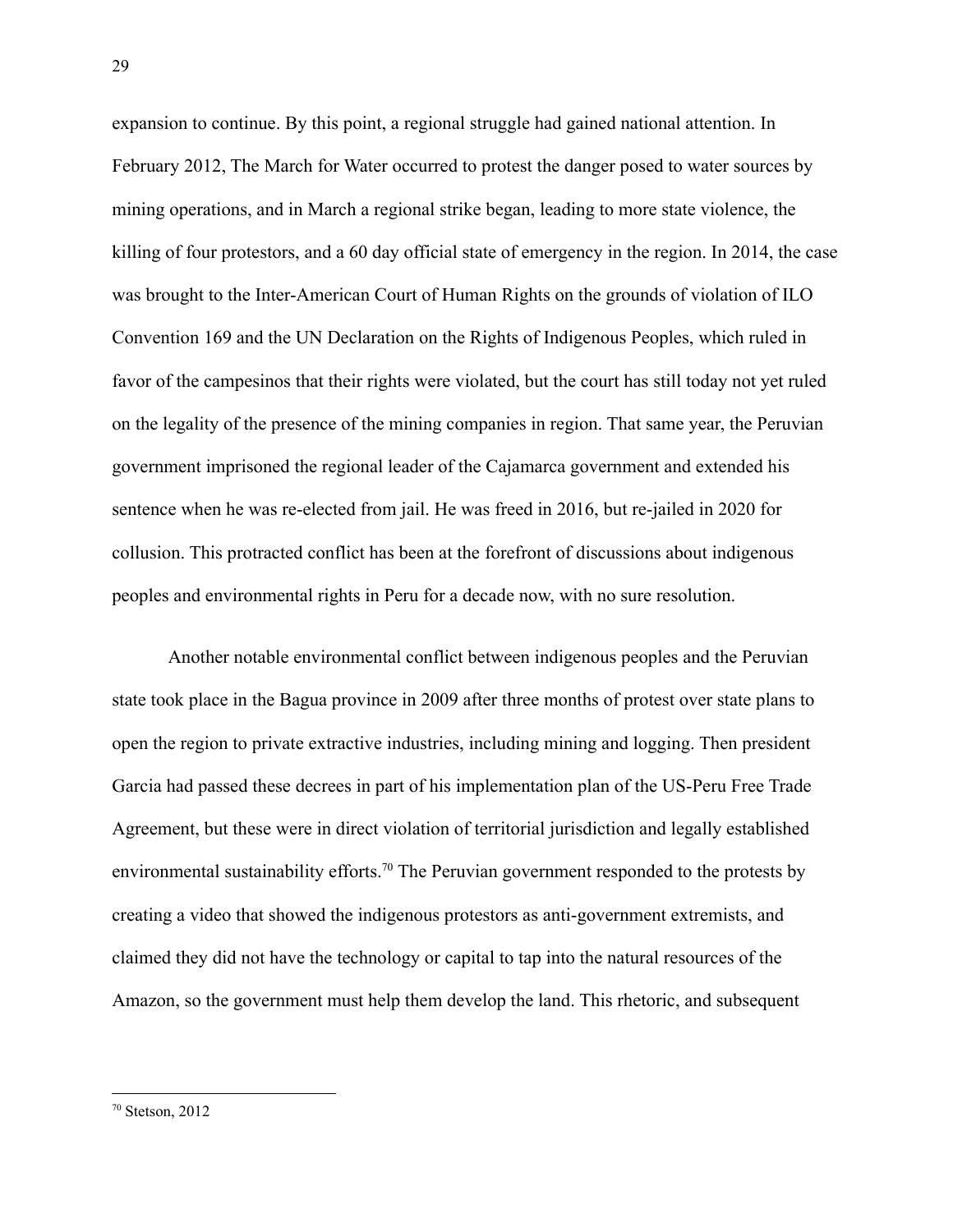egregious violations of the rights of indigenous peoples, led to a national political crisis and the resignation of the Prime Minister.

One of the larger indigenous rights organizations in Peru - the Interethnic Association for the Development of the Peruvian Rainforest, or AIDESEP - has the goal of stopping further territorial concessions, but the state government largely ignored their demands in this conflict. After a two month road blockade organized by AIDESEP and local leaders, the Peruvian government sent police in to clear the road, populated mostly by indigenous participants.<sup>71</sup> During the two day attack, 32 protesters were killed and hundreds were injured, and, though the protestors were initially unarmed, they gained control of some police weapons, leading to the death of 24 officers.<sup>72</sup> Garcia blamed the indigenous population for the violence that occured, but in response to the nation wide backlash over the use of excessive force on peaceful protestors, he repealed some of the most controversial decrees that had sparked the protests. This event is often referred to as the Baguazo massacre, occurring over two days in June 2009, and the aftermath brought a cultural shift in Peru that had a greater emphasis on valuing ethnicity in general and indigeneity specifically. While there was not substantial change in state structures, since this incident indigenous peoples in Peru have been more able to work towards self-determination.

The Baguazo massacre was an extreme event, but there was a lengthy build up to this tipping point. In 2011, the Peruvian government officially acknowledged the ILO convention that recognized the right of indigenoue people to have "free, prior, and informed consent" to any projects occurring on their land, in part as a response to what happened in Bagua. In the five years before this passage, however, social conflicts had tripled, and roughly 40% of these

 $71$  Merino, 2019

<sup>72</sup> De Echave and Wallach, 2016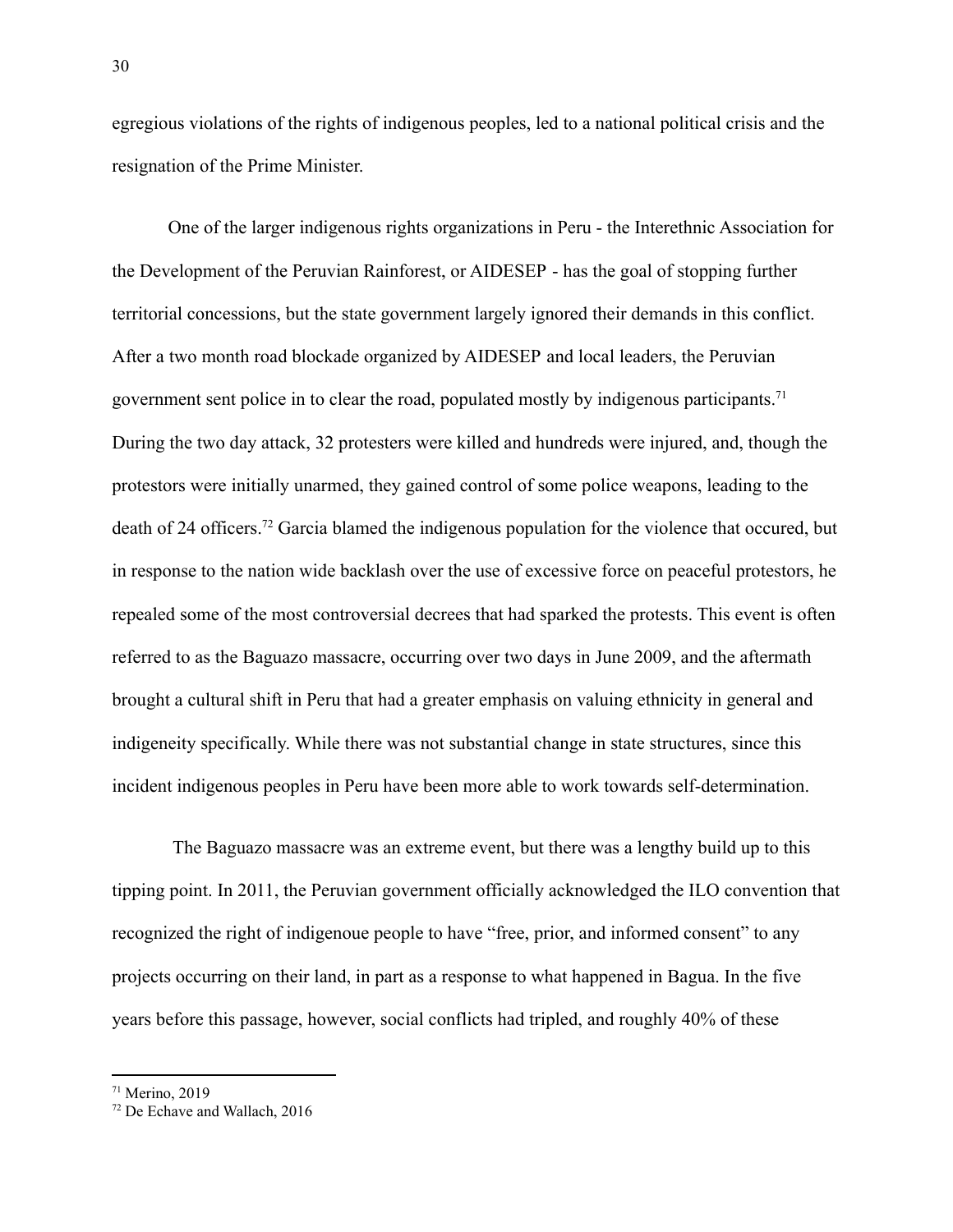conflicts were related to extractive industries.<sup>73</sup> The Amazon comprises roughly two-thirds of Peru, and as of 2019, and over one-third of the Peruvian Amazon is either an environmentally protected area and/ or native communal land.<sup>74</sup> Yet, the federal government's relationship with indigenous land advocates is conflict ridden, and much of the non-protected land is controlled by extractive industry, mainly oil. This contentious situation is an ongoing struggle.

The following 2009 quote by then president Garcia is indicative of the state's attitude towards indigenous people - "These people are not first class citizens... 400,000 natives cannot tell 28 million Peruvians that they don't have the right to come here… [They] want to bring us back to irrationality and primitivism. The time has arrived to open roads and open rivers."<sup>75</sup> Despite official recognition of land rights, the government is still pushing the indigenous populations to allow for more extractive industry. In the past decade, Peru has had three presidents with varying policy agendas, but all have continued these efforts. For example, in 2018, the Peruvian government approved building new roads in many remote Amazonian areas, causing an AIDESEP leader to respond "Roads are synonymous with all types of impacts on human rights and collective rights. From all our experience... they haven't meant development, they have only meant the destruction of the forest".<sup>76</sup> Most recently, in November of 2020, then president Vizcarra was impeached on corruption charges that some claim were created as a setup to a coup.<sup>77</sup> There were widespread protests over his removal, with many indigenous peoples and groups participating. Conflict between the government and indigenous peoples over

<sup>77</sup>Al Jazeera, 2020

 $73$  Ilizarbe, 2019

<sup>74</sup> Orihuela, 2019

<sup>75</sup> Merino, 2019

<sup>76</sup> Livingstone, 2018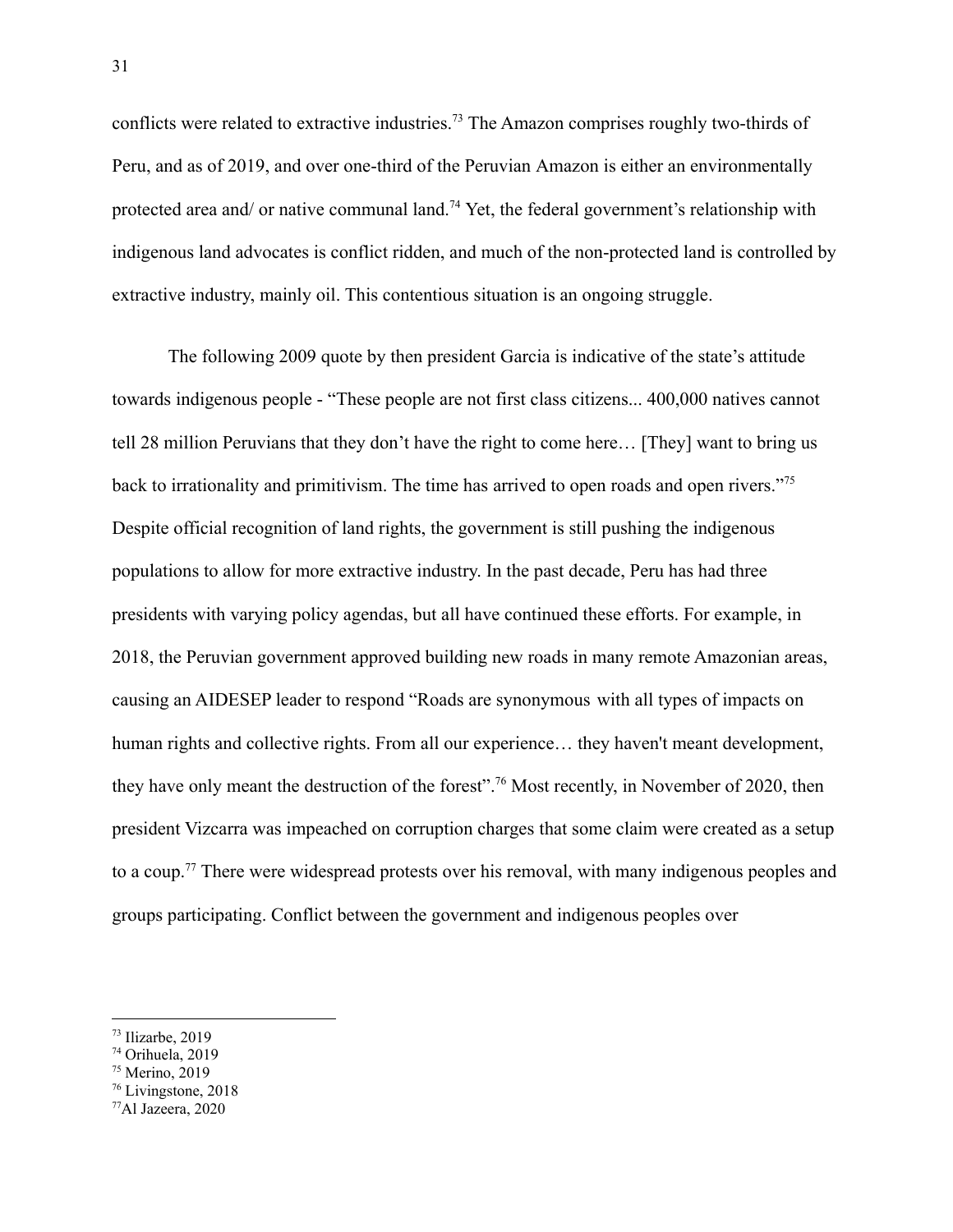environmental access and preservation continue. This conflict is seen throughout the Amazon, and Brazil faces similar disputes.

#### *Brazil*

Until the 1970s, indigenous peoples in Brazil had not self-organized on a national level, and there was no political force advocating for indigenous peoples and their well-being.<sup>78</sup> Through the 1980s and 90s, though, indigenous movements across Brazil gained membership and notoriety.<sup>79</sup> The 1973 Indian Statute and 1988 constitution were drivers of these movements as both afforded indigenous individuals and groups more rights and protections. One of the main ways through which indigenous people communicate territorial issues and disputes to the government is through land demarcation, a process that allows for indigenous groups to lay claims to land and lets the judiciary branch of the government hear from all involved actors on the issue. This process is not simple, and land claims can take decades to resolve.<sup>80</sup> If an area is officially declared demarcated indigenous land, the territory is protected and the indigenous group(s) which laid claim to the land in the process have full autonomy over that area affirmed.

Most demarcated areas that exist in Brazil were established soon after the 1988 constitution. Issues including overlapping land claims, bureaucratic requirements, and the difficulty of proving a certain area was "traditionally occupied" by a certain group mean that land demarcation is more complicated today than in the late 20th century, and thus less frequent. Additionally, a 1996 decree allowed for the challenging of already demarcated lands, creating another potential problem for indigenous groups<sup>81</sup>. Still, demarcated land remains a key feature

 $78$  Bezerra, 2015. The Amazon and Brazilian Development Policies

<sup>79</sup>Guzmán, 2013. From Acculturation to Interculturality.

<sup>80</sup> Chiavari and Lopes, 2020

<sup>81</sup> Carvalho, 2000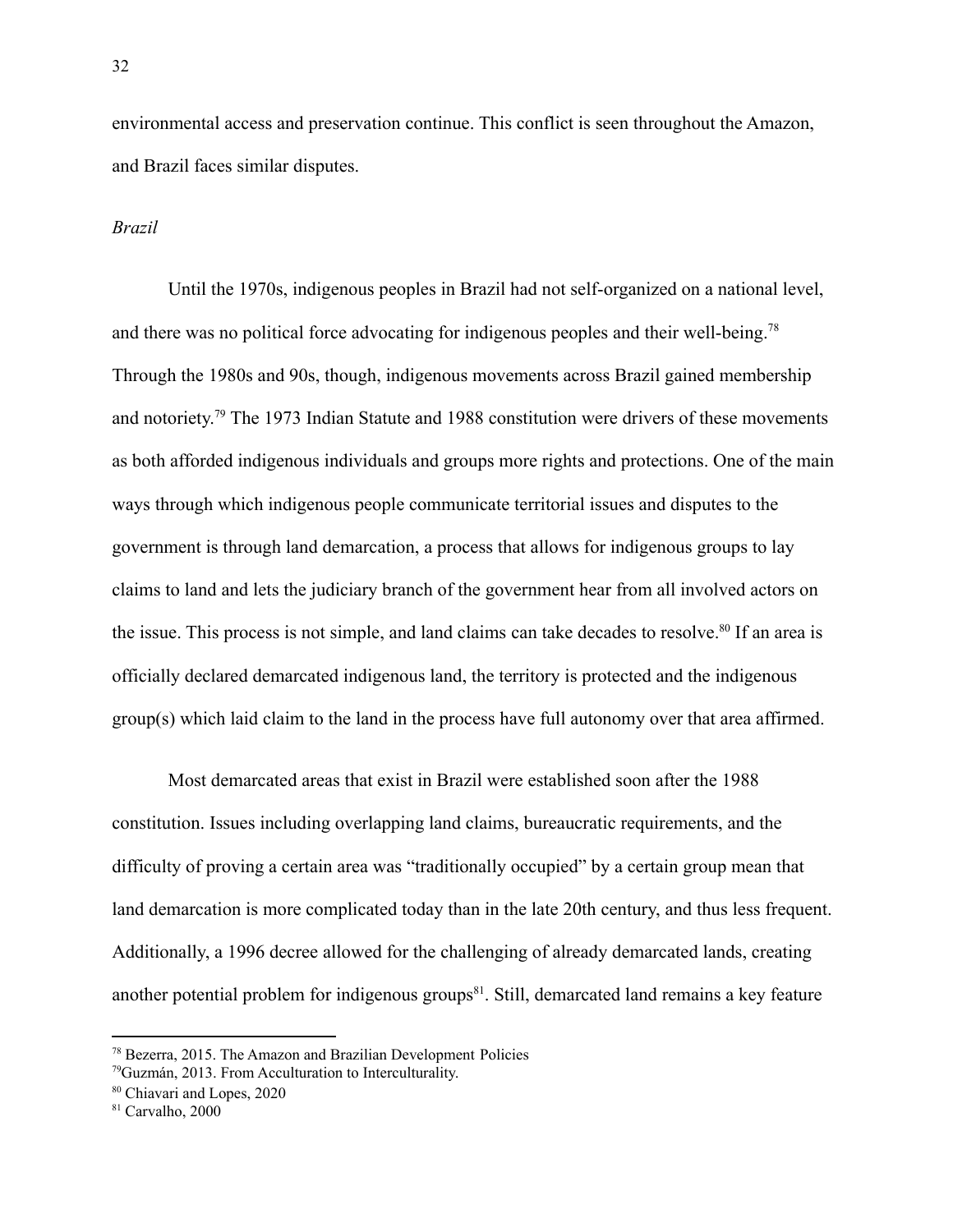of indigenous relations with the state and how discontent is expressed. There have been indigenous movements in Brazil centered around conflicts with government over this process and/or its outcomes, though these tended to be on a regional, rather than national, level.<sup>82</sup> Today, there are just under half a million indigenous peoples living in the Legal Amazon, (the 'Amazônia Legal' is the area the Brazilian government has declared to be part of the Amazon rainforest), and over 70% of those peoples live on land officially demarcated for indigenous peoples.<sup>83</sup> However, there are many pending cases due to the complicated nature of the program: claims in progress make up over half of all land demarcation cases. This means that the majority of land to which indigenous peoples lay claim is not under their control.<sup>84</sup> Demarcated land accounts for just over 6% of Brazilian land mass, and another 11% is protected under a sustainable use law, making protected land around 17% of Brazil.

The first indigenous movements in the 1970s were largely shaped by the Catholic Church and the many missionaries that resided in the Amazon with indigenous groups. The first nation wide meeting of indigenous peoples occurred in 1974 under the Indigenist Missionary Council, with the aim of exposing indigenous peoples to each other's cultures and experiences, as well as identifying common struggles.<sup>85</sup> Founded during the dictatorship, the government was wary of this organization from the start, and assemblies of indigenous peoples, especially across groups, were consistently disrupted by police or a representative of FUNAI, the national department overseeing indigenous peoples. This came to a head in 1978, when the government attempted to erase the ethnic status of indigenous peoples entirely, which would have stripped them of associated protections. This attempt failed, largely due to the widespread public and international

<sup>82</sup> Vilani and Filho, 2020

<sup>&</sup>lt;sup>83</sup> Fonseca and Gohn, 2017

<sup>84</sup> Vilani and Filho, 2020

<sup>85</sup> Ramos, 1997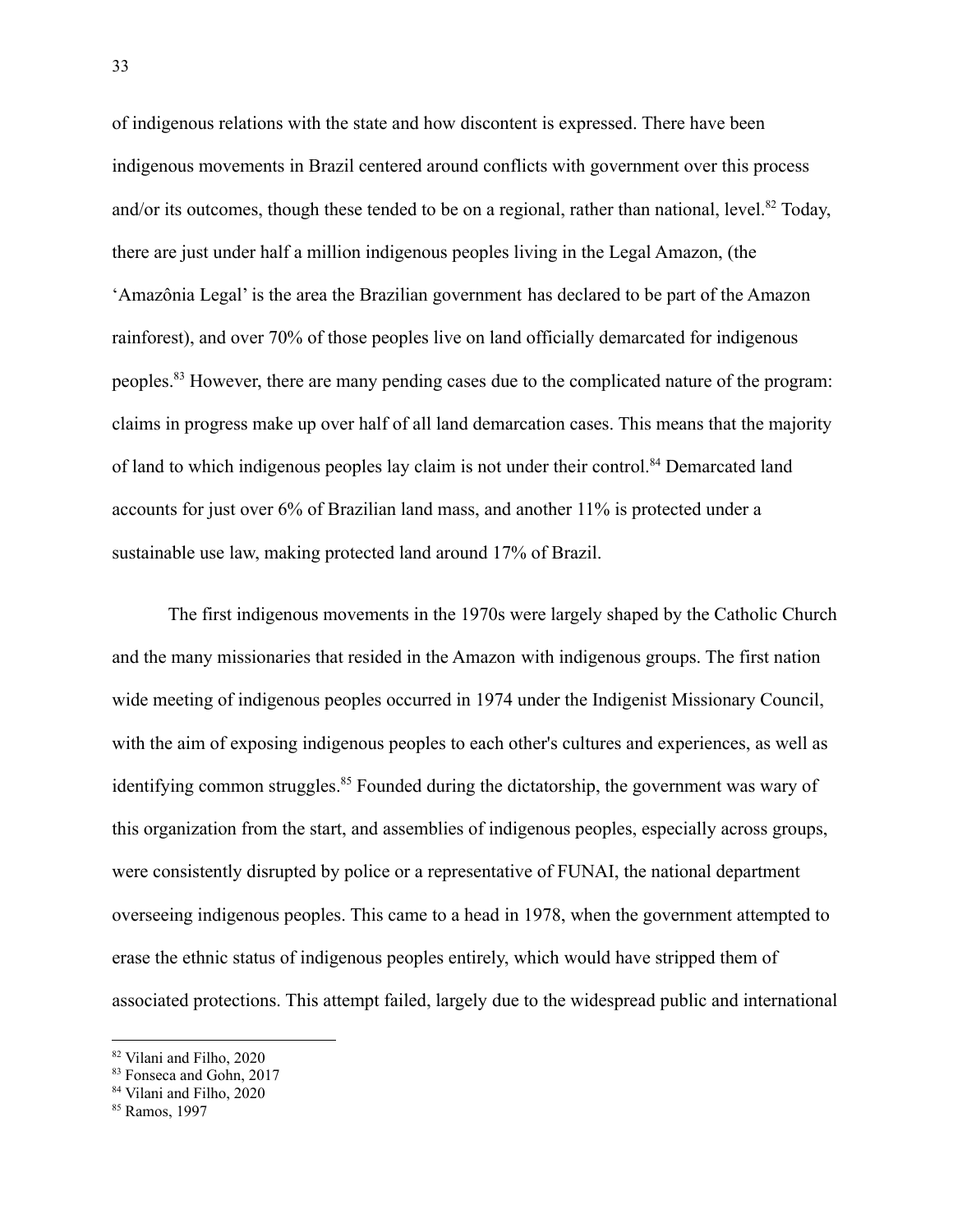backlash on the decision, but the "Pan-Indian" movement took off in response, and the Union of Indigenous Nations (UNI) was founded. This organization was relatively short lived and fell apart at the beginning of the 1990s, due to many factors but mainly internal strife and unequal representation, but it was the main organization through which indigenous issues were expressed during the re-writing of the constitution in 1988.

Before the UNI and the 1988 constitution, indigenous peoples relied either on the Catholic Church or one of a variety of NGOS to communicate their needs and issues to the government. After these changes, however, indigenous peoples were more able to self-organize, and throughout the 1990s, many indigenous organizations were formed on local and regional scales.<sup>86</sup> There is one organizing body for these different groups, the Council for the Articulation of Indigenous Peoples and Organizations in Brazil (CAPOIB), that could arguably be seen as a national indigenous rights organization, but its main function is to coordinate efforts, and it does not have any decision making powers. While there is still a significant disconnect between the local needs of indigenous peoples and the national response, many indigenous groups have expressed that they prefer this more informal method of organization, rather than being subjected to official state policies that may not be effective or applicable to all local situations. In fact, some hold that "the pattern of multiplying entities appears to more closely echo the social reality of indigenous Brazil: a profusion of small societies, living relatively independent lives, with few common concerns apart from the underlying predicament of being Indian in a country which strongly favors cultural homogeneity."<sup>87</sup> As such, attempts to create organizations or movements that purport to represent the interests of all indigenous peoples nationally are an unfavorable few.

<sup>86</sup> Carvalho, 2000

<sup>87</sup> Ramos, 1997. P. 53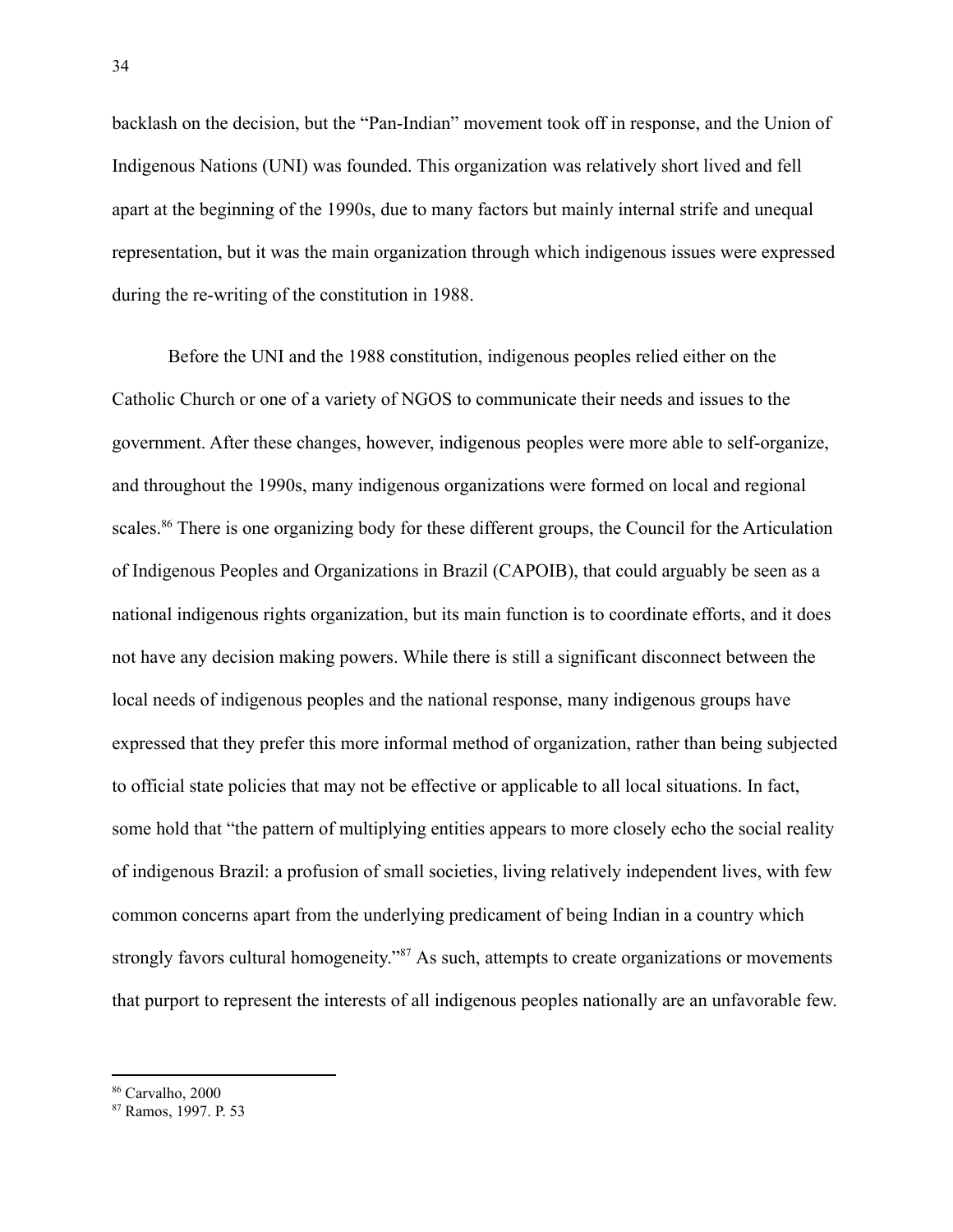One prominent indigenous movement was that against the construction of the Belo Monte hydroelectric plant, which was first proposed in the late 1970s. There was much controversy from its inception because not only would the plant disrupt the local ecosystem, but because of its proposed location it had the potential to disrupt the entire Xingu River basin.<sup>88</sup> There were also concerns particularly among indigenous groups in the area that, because the Xingu River is a seasonally variable river, the dam would not be as efficient as projected. In 1989, the first Meeting of the Indigenous Peoples of the Xingu was held, largely to create a unified response to this threat.

This was the first time an indigenous environmental struggle in Brazil garnered international attention, and this event set the tone for how environmental issues were addressed by indigenous peoples across different groups for the next decade.<sup>89</sup> This stalled the start of construction, but the government proposal remained. The early 2000s brought a renewed push for development from the state, and there were throughout the 2000s and 2010s a number of protests led mainly by the Kayapó, the largest indigenous ethnic group in the area, but with support from other indigenous organizations and communities in the region. Notable protests include separate 2012 and 2013 occupations of the land upon which the dam was to be constructed, which brought temporary work stoppages, but were ultimately did not succeed in stopping the project.

This period also brought revived international interest in the issue, with various NGOs, international governmental organizations, and the media commenting on and overwhelmingly condemning the actions of the Brazilian government, both in pushing forward with the

<sup>88</sup> Fonseca and Gohn, 2017

<sup>89</sup> De Oliveira and Da Rocha Freire, 2006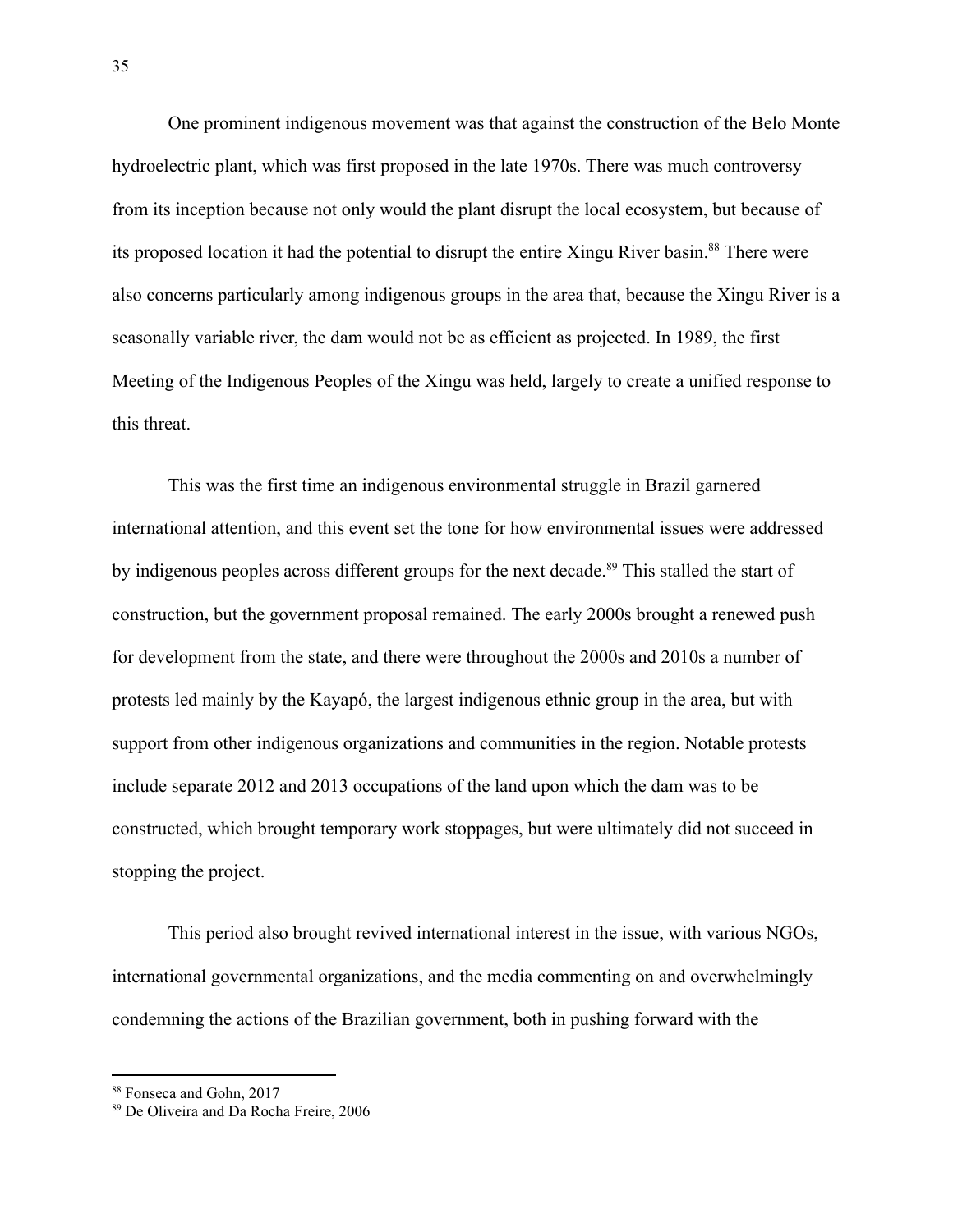construction of the plant and in the way in which the state had been communicating with the indigenous peoples affected.<sup>90</sup> Despite this pushback, and despite funding on behalf of NGOs to aid the efforts of the indigenous peoples, construction on the plant began in 2011, it went online in 2016, and was completed in 2019. It is the second largest hydroelectric dam in Brazil, and fourth largest in the world, but is also one of the most inefficient in Brazil, in terms of size and output.<sup>91</sup> In the first months of full operation, the company running the dam experienced a water shortage, causing output to fall drastically. Energy output still has not recovered to what projected levels were, and there are now proposals to build thermoelectric plants in the same grid to supplement the energy deficit - a possibility indigenous peoples had warned about from the initial program. There are also concerns that this will allow construction of energy extraction infrastructure in other parts of the Xingu River basin that may have an even greater environmental impact. This plan is emblematic of many environmental issues in the Amazon despite promises and nominal protection, indigenous peoples are still forced to bear disproportionate environmental risk without seeing significant gain.

### **VI - Analysis**

As mentioned in the introduction and shown throughout the paper, land under the stewardship of indigenous peoples is overall better preserved.<sup>92</sup> Across these three countries, indigenous peoples faced various barriers to both expressing the need for environmental conservation and to gaining recognition and control of their land. These conclusions are not surprising, as indigenous peoples across the world face barriers to the full recognition of their rights as established in international agreements, and, where relevant, by their states. The only

<sup>90</sup> Fonseca and Gohn, 2017

 $91$  Higgins, 2020

<sup>&</sup>lt;sup>92</sup> Sneed, 2019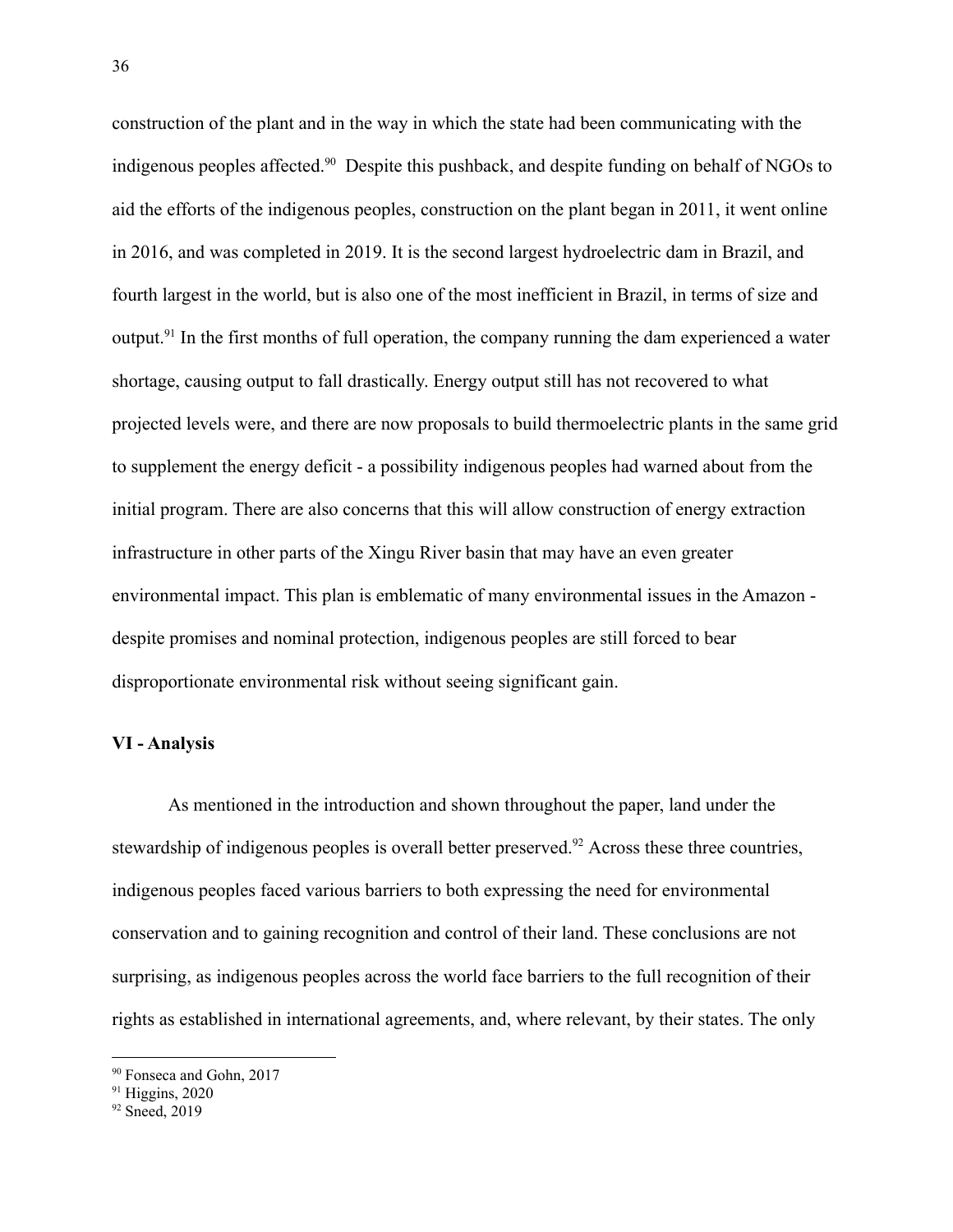way to ensure the full enjoyment of these rights, it seems, is to restore the management of traditionally occupied lands to indigenous peoples and for states to allow them a measure of autonomy. In all three countries, there are pockets of land that are specifically recognized as indigenous territories. However, in many cases, the state government and/ or private corporations still hold portions of control over lands officially recognized as indigenous, and enforcing agreed upon autonomy is often logistically difficult and results in repeated violations of indigenous rights.

How should states go about respecting indigenous rights while not limiting economic gain? In general, the government does not want to grant land rights that limit their potential use and profit, while indigenous peoples aim to increasingly restore their relationship with the land by ensuring that it is adequately protected. One option is collective property rights - a situation where individuals in a group are equally responsible for the maintenance of a collective resource. Collective property rights would require the recognition of property rights of indigenous peoples by states in the first place. This could be a more palatable agreement because it doesn't necessarily have to apply to indigenous groups.<sup>93</sup> That is to say, collective property rights among people in a region would be equally shared to make decisions about the management of resources. This is the system implemented by most indigenous peoples living on demarcated lands in Brazil, and these areas have significantly lower deforestation rates than others. This allows for some resource extraction to occur, meaning the peoples on the land sell more than they consume of the resource (most often timber and other plants). This even allows the Brazilian government to make a small profit.

<sup>93</sup> Baragwanath and Bayi, 2020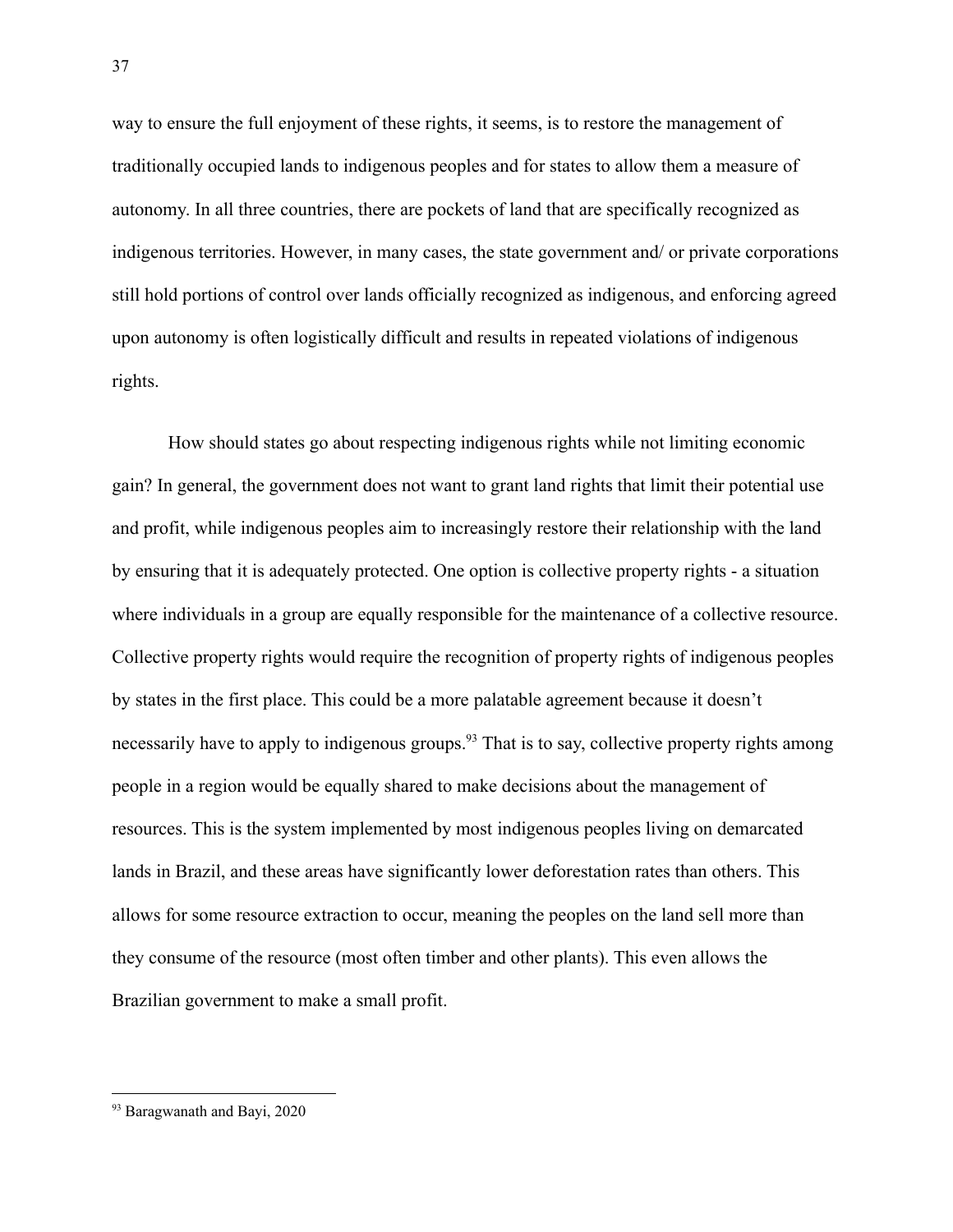Most of the movements examined were formed in reaction to an environmental threat, rather than proactively influencing environmental policy. Indigenous peoples have been historically marginalized, and their capability to actively advocate for themselves and community needs has been consistently undermined. One of the reasons that environmental conservation movements have been relatively common, though, is because the needs and health of indigenous peoples are tied to land preservation. Many indigenous environmental advocates express that an indigenous group's ability to fulfill individual and community needs depends on a healthy, stable environment. Indigenous wellbeing and the wellbeing of the environment are tied, and returning control of land is the most direct way to promote both.

Understanding the connection between the wellbeing of indigenous peoples and the land they are on can help actors create a way forward regarding the unequal economic situation in Amazonian states as well. While it is at the moment important for many indigenous peoples to receive financial and developmental assistance from the state, NGOs, and/ or international governmental organization, ultimately these efforts are not sustainable. The local economy cannot exist or grow on its own unless indigenous peoples can have jurisdiction and some measure of control over areas that are specifically under their use. This approach addresses economic inequality as one of the drivers behind Amazonian deforestation by expanding indigenous autonomy. This is needed not only for the environmental good, but also for indigenous peoples to see the fulfillment of their rights - only under these conditions can indigenous peoples fully practice, for example, subsistence based economies, a right guaranteed by the UN. By tracing the relationship between indigenous environmental movements and state environmental policy it is clear that the state does not sufficiently represent the environmental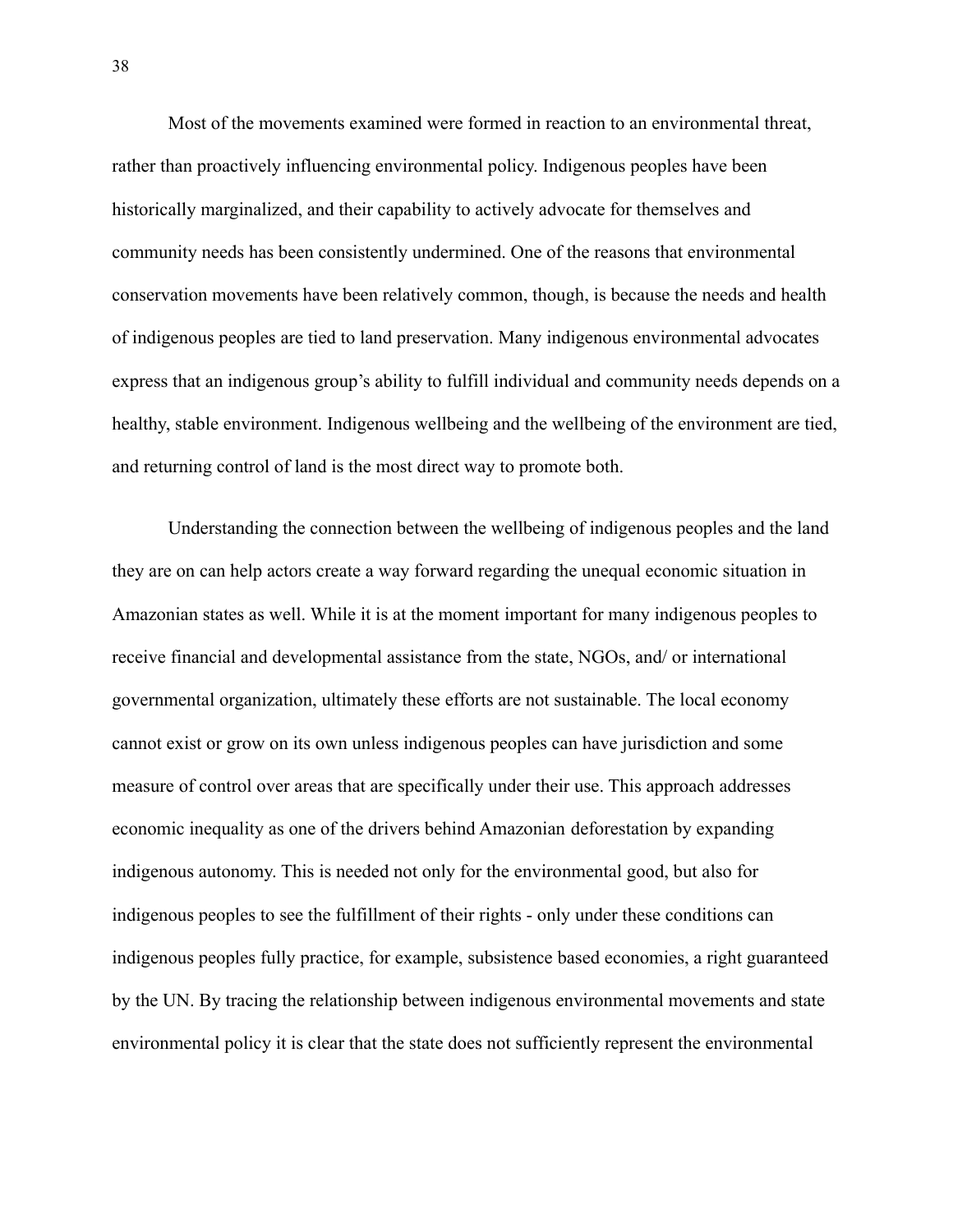interests of indigenous peoples, even under explicit claims of doing so. Returning control of the land to indigenous peoples is the only way to ensure proper environmental conservation.

Ultimately, the connection between indigenous peoples environmental conservation movements and state environmental conservation policy in the Amazon is somewhat weak. Most policy for which indigenous advocates push does not get implemented, and that which does get implemented turns out to be a watered down version of what was intended, and implementation is often difficult and enforced sporadically. One connection between these movements and actual policy is international pressure - the eye of global institutions and organizations on the Amazon can be favorable for indigenous peoples. Indigenous peoples generally must take rather drastic measures, such as road blockades and work stoppages, to get this attention, however. Another clear link is financial. When the state, either directly or by way of a multinational corporation, has a financial gain, indigenous peoples are more likely to lose control of their land and/ or be exposed to pollution. This financial issue is at the heart of most of the environmental conflicts analyzed. While not easily solvable, the best approach is to return land stewardship and decision making to the indigenous peoples of the Amazon so they can sustainably manage and use the rainforest. Granting property rights, either full, collective, or in another form, to indigenous peoples, could help conserve much of the Amazon.

### **VII - Conclusion**

The fight against climate change is a multifaceted one, and preserving the Amazon is only one part of it - albeit an important one, not only because of the carbon it absorbs but also because of the biodiversity it contains. The successes and failures of indigenous environmental conservation movements show that this preservation will not be straightforward. As the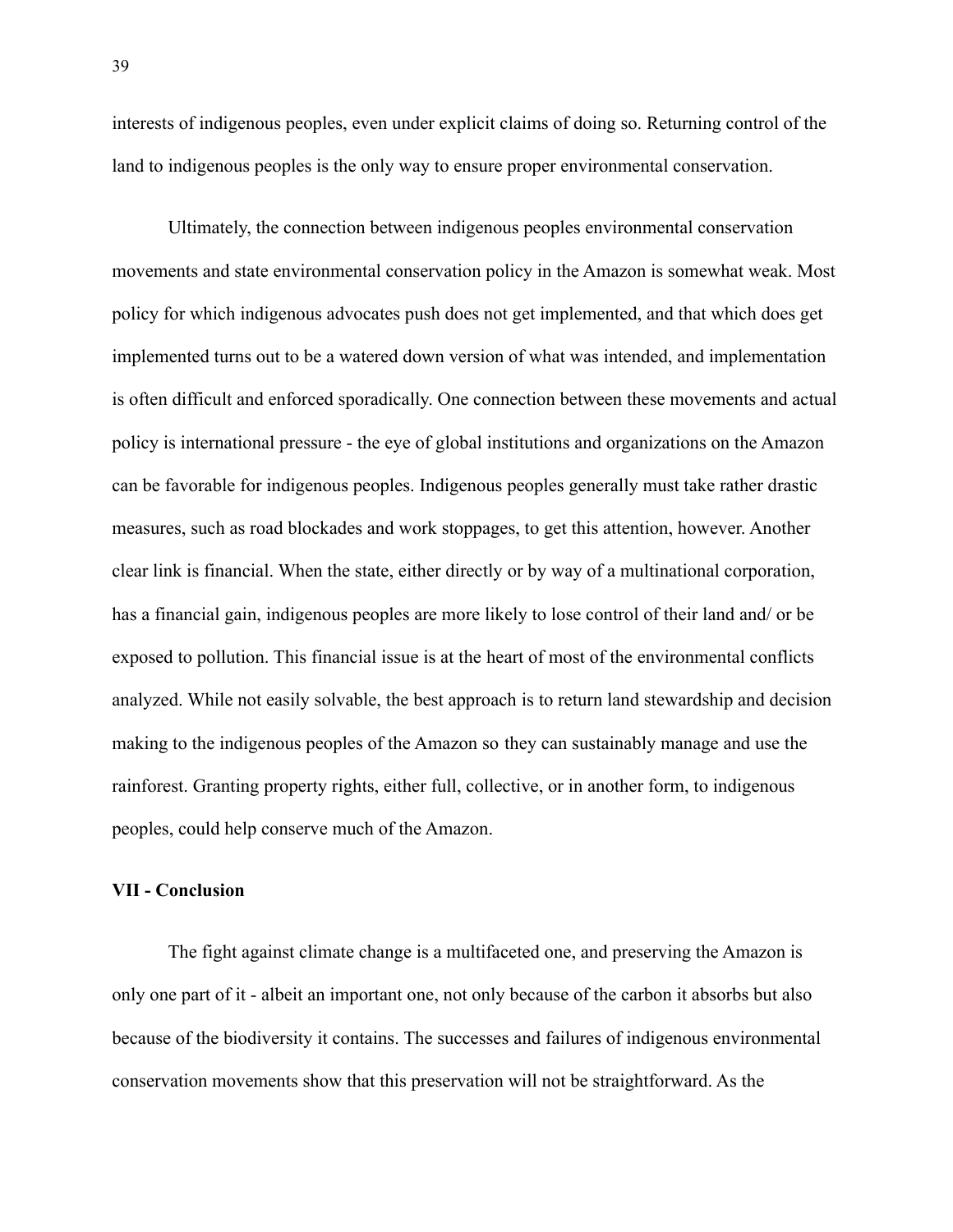relationship between the state and indigenous peoples too often remains antagonistic, mechanisms for formal communications of concerns are important to facilitate negotiation and make change. These mechanisms could also support indigenous autonomy and land repatriations, which as demonstrated promote conservation. This paper finds that the three largest Amazonian states have not sufficiently implemented environmental conservation policy, and that indigenous peoples conservation knowledge is central to designing and enacting such policy.

Even with communication between the government and indigenous peoples, the fight for conservation will always have opponents and stumbling blocks. Turning the tide of consumption away from extractivism and towards sustainable resource use is a slow process, but necessary to combat climate change. Indigenous peoples in the Amazon are central to this struggle, and though sometimes overlooked, manage some of the most important areas in the world in environmental integrity and diversity. This paper has shown that in the Amazon, environmental conservation requires that indigenous peoples regain significant control over land use. Government regulation and private consumption have failed to sustainably manage the rainforest. The beginning of the paper asked how states could adopt environmentally sustainable practices as put forth by indigenous peoples. It has found that it is a lack of willingness and capacity, rather than a lack of knowledge, that stops states from having strong environmental conservation policies. Rather than advocating for states to adopt more policies, this paper concludes the most effective approach for Amazonian environmental conservation is for states to work with indigenous peoples and return considerable amounts of control over land use to the indigenous peoples.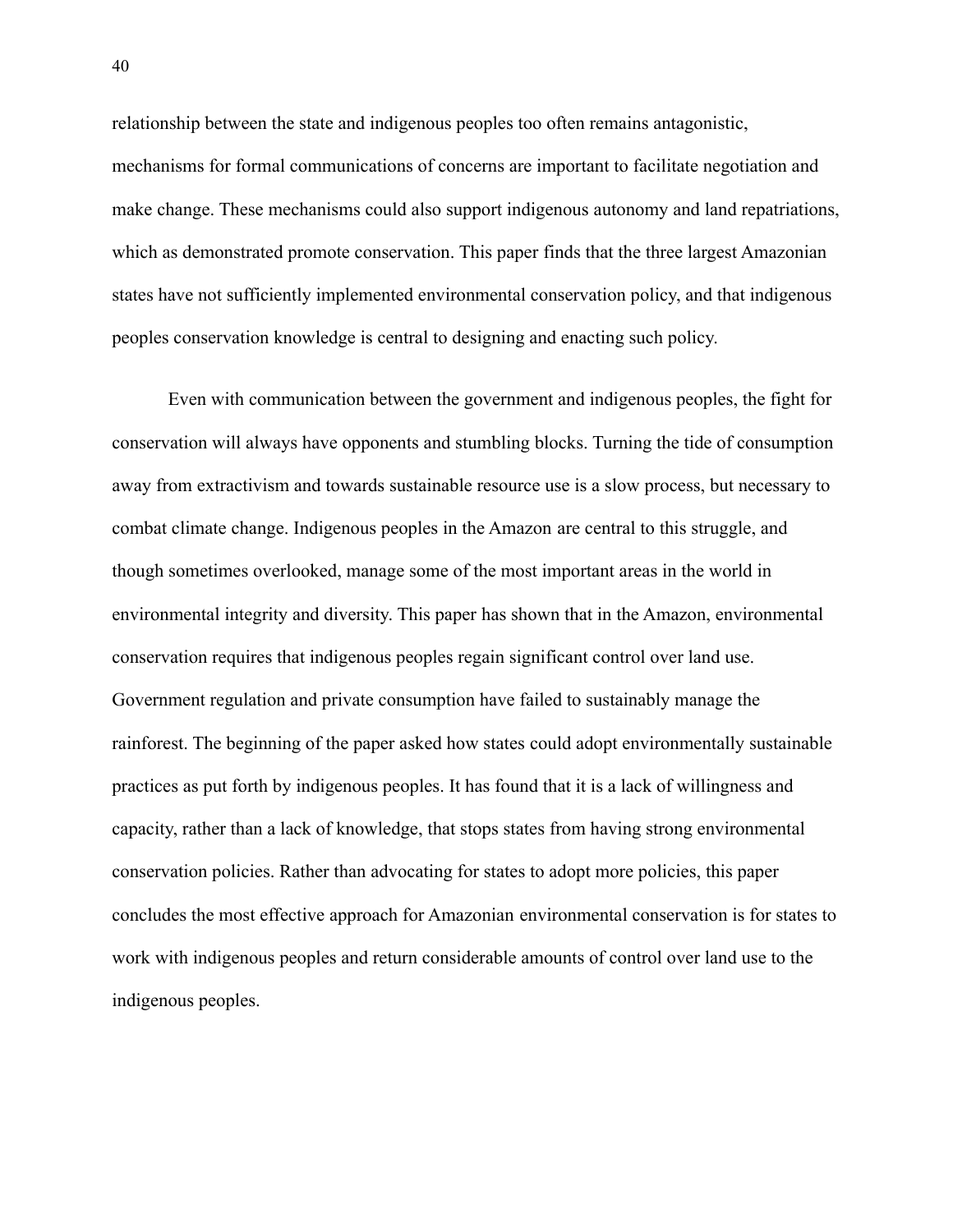# **VIII - Bibliography**

Al Jazeera. (2020, November 15). *Peru president faces calls to resign after protesters killed*.

[https://www.aljazeera.com/news/2020/11/15/peru-president-faces-calls-to-resign-after-two-prote](https://www.aljazeera.com/news/2020/11/15/peru-president-faces-calls-to-resign-after-two-protesters-killed) [sters-killed](https://www.aljazeera.com/news/2020/11/15/peru-president-faces-calls-to-resign-after-two-protesters-killed)

Baragwanath, K., & Bayi, E. (2020). Collective property rights reduce deforestation in the Brazilian Amazon. *Proceedings of the National Academy of Sciences*, *117*(34), 20495-20502.

Banerjee, O., Macpherson, A., and Alavalapati, J. (2009). Toward a Policy of Sustainable Forest Management in Brazil. *The Journal of Environment and Development*, *18*(2), 130-153. Bezerra, J. (2015). Terra Preta de Índio and Amazonian History. In *The Brazilian*

*Amazon: Politics, science and international relations in the history of the forest* (pp. 15-58). Springer.

Bezerra, J. (2015). The Amazon and Brazilian Development Policies. In *The Brazilian Amazon: Politics, science and international relations in the history of the forest* (pp. 59-103). Springer.

Butler, R. A. (2019, April 1). *People in the Amazon rainforest*. Mongabay. [https://rainforests.mongabay.com/amazon/amazon\\_people.html](https://rainforests.mongabay.com/amazon/amazon_people.html)

Buys, A. (2020, November 28). *What are the differences between conservation and preservation?* Conservation Magazine.

[https://conservationmag.org/en/environment/what-are-the-differences-between-conservation-and](https://conservationmag.org/en/environment/what-are-the-differences-between-conservation-and-preservation) [-preservation](https://conservationmag.org/en/environment/what-are-the-differences-between-conservation-and-preservation)

Calienes, C. (2018). *The Production of Space: Indigenous Resistance Movements in the Peruvian Amazon* [Doctoral dissertation].

[https://academicworks.cuny.edu/cgi/viewcontent.cgi?article=3558&context=gc\\_etds](https://academicworks.cuny.edu/cgi/viewcontent.cgi?article=3558&context=gc_etds)

Carey, M. (2012). Mountaineers and engineers: The politics of international science, recreation, and environmental change in twentieth-century Peru. *Hispanic American Historical Review*, *92*(1), 107-141.

Caruso, E. (2014). State Governmentality or Indigenous Sovereignty? Protected Area Comanagement in the Ashaninka Communal Reserve in Peru. In S. Stevens (Ed.), *Indigenous Peoples, National Parks, and Protected Areas: A New Paradigm Linking Conservation, Culture, and Rights* (pp. 150-171). University of Arizona Press.

Carvalho, G. (2000). The politics of Indigenous land rights in Brazil. *Bulletin of Latin American Research*, *19*(4), 461-478.

Castells-Quintana, D., and Larrúb, J. M. (2015). Does Aid Reduce Inequality? Evidence for Latin America. *European Journal of Development Research*, *27*, 826–849. doi:10.1057/ejdr.2014.67

Ceddia, M. G. (2019, February). The impact of income, land, and wealth inequality on agricultural expansion in Latin America. *Centre for Development and Environment*, *116*(7), 2527–2532. [www.pnas.org/cgi/doi/10.1073/pnas.1814894116](http://www.pnas.org/cgi/doi/10.1073/pnas.1814894116)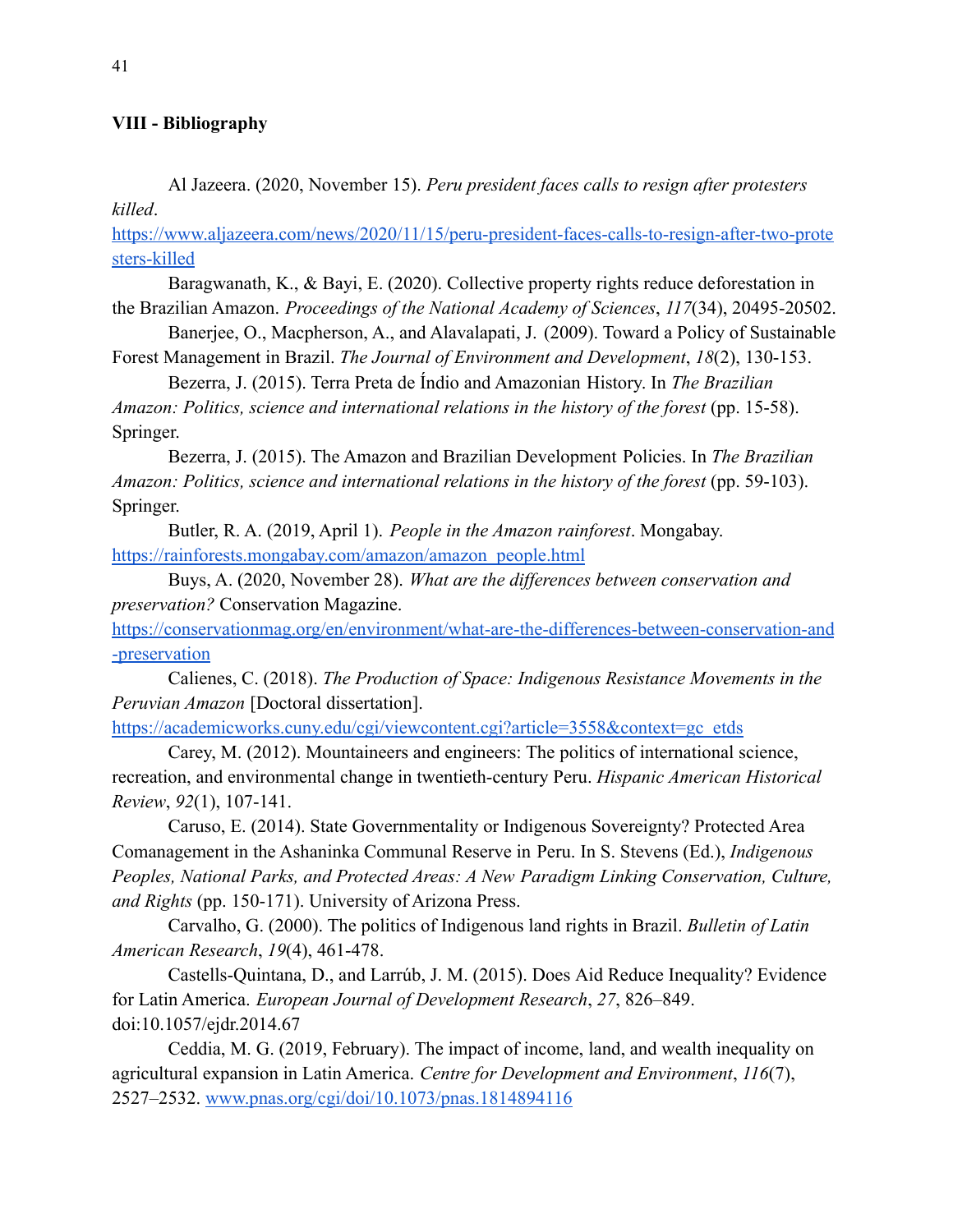Chase, V. M. (2019). The changing face of environmental governance in the Brazilian Amazon: Indigenous and traditional peoples promoting norm diffusion. *Revista Brasileira de Política Internacional*, *62*(2)

Chiavari, J., & Lopes, C. L. (2020). Indigenous Land Rights in Brazil: Challenges and Barriers to Land Demarcation. In W. L. Filho, V. T. King, & I. B. Lima (Eds.), *Indigenous Amazonia, regional development and territorial dynamics: Contentious issues* (pp. 39-59). Springer Nature.

Clifton, J., Díaz-Fuentes, D., and Revuelta, J. (2020). Falling Inequality in Latin America: The Role of Fiscal Policy. *Journal of Latin American Studies*, *52*, 317–341. doi:10.1017/S0022216X20000334

Dammert, J. (2020). Environmental and social safeguards for infrastructure projects in the southern Peruvian Amazon. In *Development Banks and Sustainability in the Andean Amazon* (pp. 135-174). Routledge.

De Echave, J., & Wallach, L. (2016, February 4). *Peru's "Bagua massacre" haunts the TPP*. The Hill.

[https://thehill.com/blogs/congress-blog/foreign-policy/208892-perus-bagua-massacre-haunts-the](https://thehill.com/blogs/congress-blog/foreign-policy/208892-perus-bagua-massacre-haunts-the-tpp)[tpp](https://thehill.com/blogs/congress-blog/foreign-policy/208892-perus-bagua-massacre-haunts-the-tpp)

De Oliveira, J. P., & Da Rocha Freire, C. A. (2006). *The indigenous presence in the formation of Brazil*. Brazil Ministry of Education.

Dockry, M. J., and Langston, N. (2018). Indigenous protest and the roots of sustainable forestry in Bolivia. *Environmental History*, 24(1), 52-77.

Fonseca, L. M., & Gohn, M. D. (2017). Indigenous movements and mobilization networks: the case of Belo Monte hydropower plant in Brazil. *Eutopía - Territorial Economic Development Magazine* , (12), 65-80.

Guzmán, T. D. (2013). Introduction: Ndians Without Indigeneity. In *Native and national in Brazil: Indigeneity after independence* (pp. 1-29). UNC Press Books.

Guzmán, T. D. (2013). From Acculturation to Interculturality. In *Native and national in Brazil: Indigeneity after independence* (pp. 30-64). UNC Press Books.

Higgins, T. (2020, March 3). *Belo Monte boondoggle: Brazil's biggest, costliest dam may be unviable*. Mongabay Environmental News.

[https://news.mongabay.com/2020/01/belo-monte-boondoggle-brazils-biggest-costliest-dam-may](https://news.mongabay.com/2020/01/belo-monte-boondoggle-brazils-biggest-costliest-dam-may-be-unviable/)[be-unviable/](https://news.mongabay.com/2020/01/belo-monte-boondoggle-brazils-biggest-costliest-dam-may-be-unviable/)

Himley, M. (2018). Extractivist geographies: Mining and Development in Late-nineteenth and Early-twentieth-Century Peru. *Latin American Perspectives*, *46*(2), 27-46. <https://doi.org/10.1177/0094582x18820274>

Hindery, D. (2013). Evo's Double Game on the Environment? In *From Enron to Evo: Pipeline Politics, Global Environmentalism, and Indigenous Rights in Bolivia* (pp. 216-231). University of Arizona Press.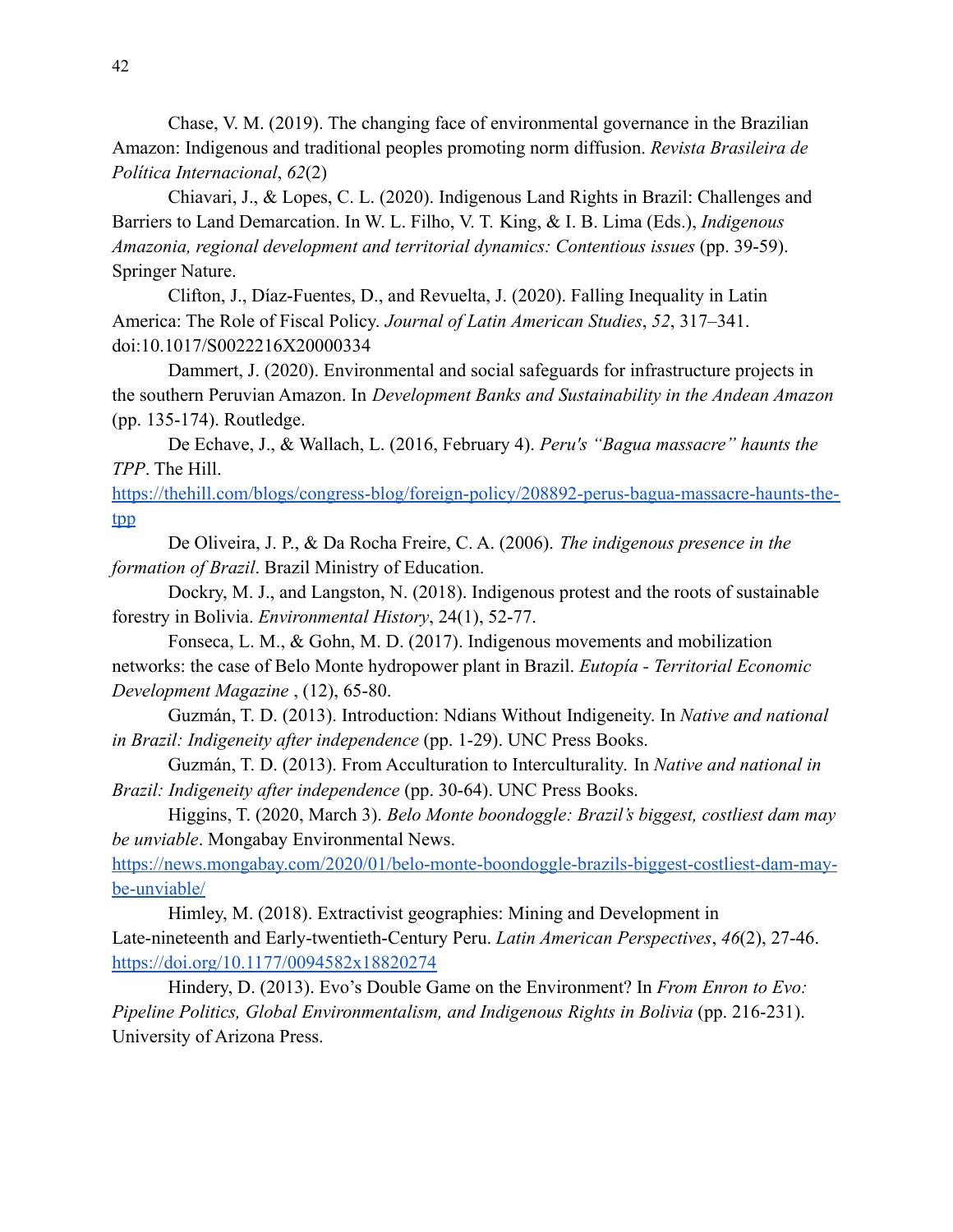Hindery, D. (2013). From Neoliberalism to Nationalism: Resource Extraction in the Age of Evo. In *From Enron to Evo: Pipeline Politics, Global Environmentalism, and Indigenous Rights in Bolivia* (pp. 148-163). University of Arizona Press.

Hindery, D. (2013). The Neoliberal Turn and the Rise of Resistance. In *From Enron to Evo: Pipeline Politics, Global Environmentalism, and Indigenous Rights in Bolivia* (pp. 27-62). University of Arizona Press.

Hindery, D. (2013). Political Ecology, Pipelines, and the Conduits of Resistance. In *From Enron to Evo: Pipeline Politics, Global Environmentalism, and Indigenous Rights in Bolivia* (pp. 1-26). University of Arizona Press.

Hindery, D. (2013). Struggling for Transparency and Fairness. In *From Enron to Evo: Pipeline politics, global environmentalism, and Indigenous rights in Bolivia* (pp. 80-97). University of Arizona Press.

Hoffner, E. (2019, May 21). Bolivia: Nature rights tribunal condemns TIPNIS project. *Mongabay Environmental News*.

<https://news.mongabay.com/2019/05/bolivia-nature-rights-tribunal-condemns-tipnis-project/>

Huber, E., Nielsen, F., Pribble, J., and Stephens, J. D. (n.d.). Politics and Inequality in Latin America and the Caribbean. *American Sociological Review*, *71*(6), 943-963.

Ilizarbe, C. (2019). Intercultural Disagreement: Implementing the Right to Prior Consultation in Peru. *Latin American Perspectives*, *46*(5), 143-157.

Isla, A. (2013). The Guardians of Conga Lagoons: Defending Land, Water and Freedom in Peru. *Canadian Woman Studies*, *30*(2), 25-40.

Kania, M. (2016). The Rights of Indigenous Peoples in Peru: From Socio-political Marginalization to the Modern Principles of Multiculturalism. *Journal of American Studies*, *17*(2), 11-32.

Kohler, F., & Brondizio, E. S. (2016). Considering the needs of Indigenous and local populations in conservation programs. *Conservation Biology*, *31*(2), 245-251.

Kornbluh, P. (2004, March 31). Brazil marks 40th anniversary of military coup. The National Security Archive. <https://nsarchive2.gwu.edu//NSAEBB/NSAEBB118/index.htm>

Lena, P., and Issberner, L. (2017). Anthropocene in Brazil: An Inquiry into Development Obsession and Policy Limits. In *Brazil in the Anthropocene: Conflicts between Predatory Development and Environmental Policy* (pp. 1-15). Routledge.

Livingstone, G. (2018, August 2). *Peru's Amazon: Where roads change lives*. BBC News. <https://www.bbc.com/news/world-latin-america-44901057>

Macdonald, G. J., Nielson, D. L., and Stern, M. A. (1997). Environmental Politics and Policy in Latin America. In *Latin American Environmental Policy in International Perspective* (pp. 1-11). Westview Press.

Margheritis, A., & Pereira, A. W. (2007). The neoliberal turn in Latin America: The cycle of ideas and the search for an alternative. *Latin American Perspectives*, *34*(3), 25-48.

Maybury-Lewis, D. (2005). Defining Indigenous. Cultural Survival Quarterly, 29(1), 11.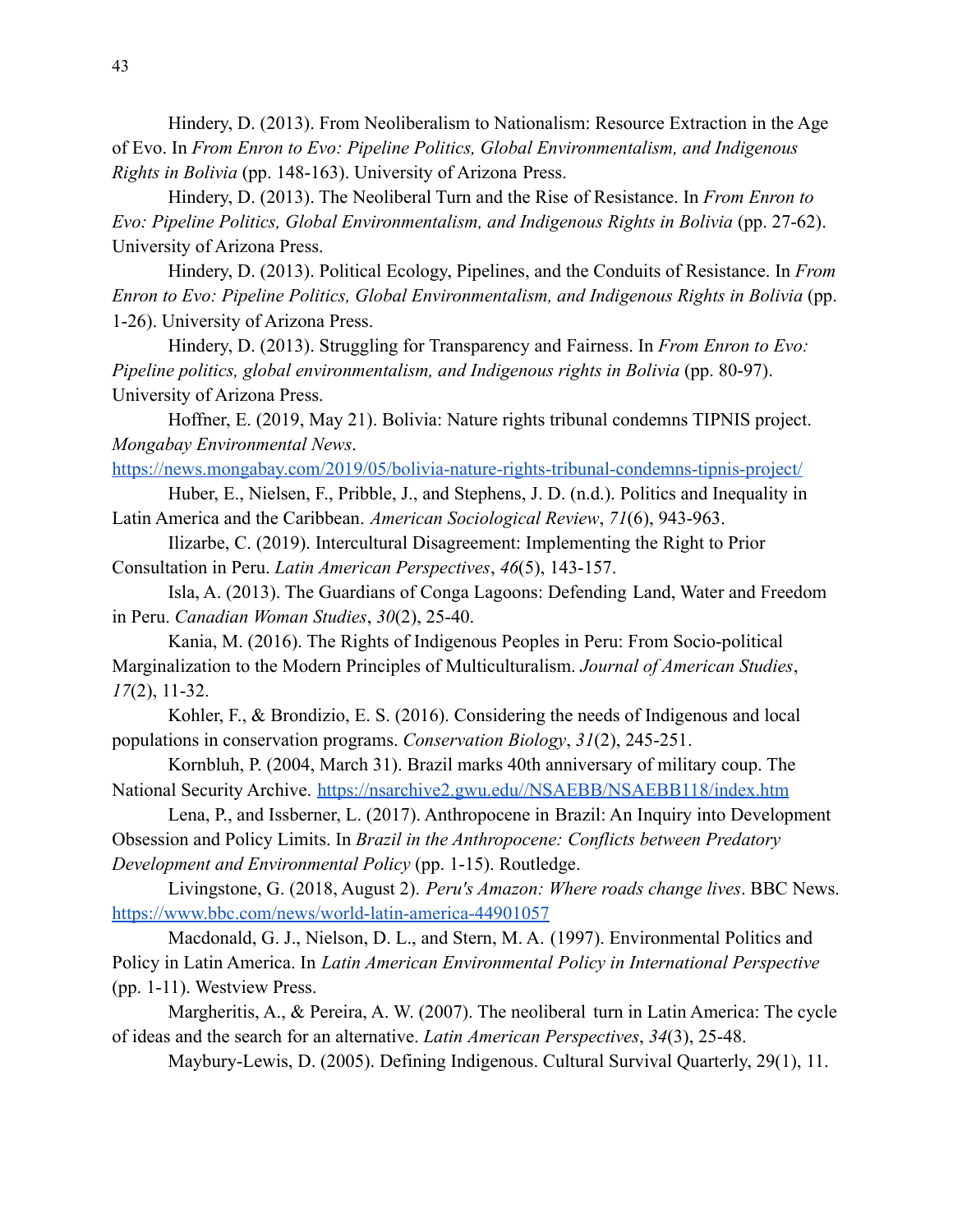Merino, R. (2019). Rethinking Indigenous Politics: The Unnoticed Struggle for Self-Determination in Peru. *Bulletin of Latin American Research*, *39*(4), 513-528.

Miki, Y. (2018). Introduction. In *Frontiers of Citizenship: A Black and Indigenous History of Postcolonial Brazil* (pp. 1-27). Cambridge University Press.

Ocampo, J. A. (2019). International Policy Rules and Inequality: Implications for Global Economic Governance. In *International Policy Rules and Inequality: Implications for Global Economic Governance* (pp. 1-27). Columbia University Press. doi.org/10.7312/ocam19084

OECD. (2017). Background and key environmental trends. *OECD Environmental Performance Review: Peru 2017*, 22-47.

O'Ryan, R., and Ibarra, C. (2016, January). Environmental Policy in Latin America. *Global Encyclopedia of Public Administration, Public Policy, and Governance*, 1-9.

Orihuela, J. C. (2019). Embedded Countermovements: The forging of protected areas and native communities in the Peruvian Amazon. *New Political Economy*, 25(1), 140-155

Orta-Martínez, M. (2010). *Oil Frontiers in the Peruvian Amazon: Impacts of Oil Extraction for the Achuar of Rio Corrientes* (135123456) [Doctoral dissertation]. Semantic Scholar.

Orta-Martínez, M., Pellegrini, L., & Arsel, M. (2018). "The squeaky wheel gets the grease"? The conflict imperative and the slow fight against environmental injustice in northern Peruvian Amazon. *Ecology and Society*, *23*(3).

Pádua, J. A. (2016). Brazil in the history of the Anthropocene. In P. Léna & L. Issberner (Eds.), *Brazil in the Anthropocene: Conflicts between predatory development and environmental policies* (pp. 19-40). Taylor & Francis.

Paredes, M., & Došek, T. (2020). The Subnational Indigenous Quota in Peru: The Paradoxes of Political Representation. *Latin American Politics and Society*, *62*(3), 123-148.

Ramos, A. R. (1997). The Indigenous movement in Brazil: A quarter century of ups and downs. *Cultural Survival*, *21*(2), 50-56.

Schaefer, T. (2009). Engaging modernity: The political making of Indigenous movements in Bolivia and Ecuador, 1900–2008. *Third World Quarterly*, 30(2), 397-413.

Shenkin, E. (2018). Activism or Extractivism: Indigenous Land Struggles in Eastern Bolivia (10824888) [Doctoral dissertation]. ProQuest Dissertations and Theses Global.

Sneed, A. (2019, May 29). *What conservation efforts can learn from Indigenous communities*. Scientific American.

[https://www.scientificamerican.com/article/what-conservation-efforts-can-learn-from-indigenous](https://www.scientificamerican.com/article/what-conservation-efforts-can-learn-from-indigenous-communities/) [-communities/](https://www.scientificamerican.com/article/what-conservation-efforts-can-learn-from-indigenous-communities/)

Steinberg, P. F., Kraft, M. E., and Kamieniecki, S. (2001). Environmental Leadership: The Bolivian Example. In *Environmental Leadership in Developing Countries: Transnational Relations and Biodiversity Policy in Costa Rica and Bolivia* (pp. 94-128). MIT Press.

Steinberg, P. F., Kraft, M. E., and Kamieniecki, S. (2001). Domestic Political Resources. In *Environmental Leadership in Developing Countries: Transnational Relations and Biodiversity Policy in Costa Rica and Bolivia* (pp. 131-152). MIT Press.